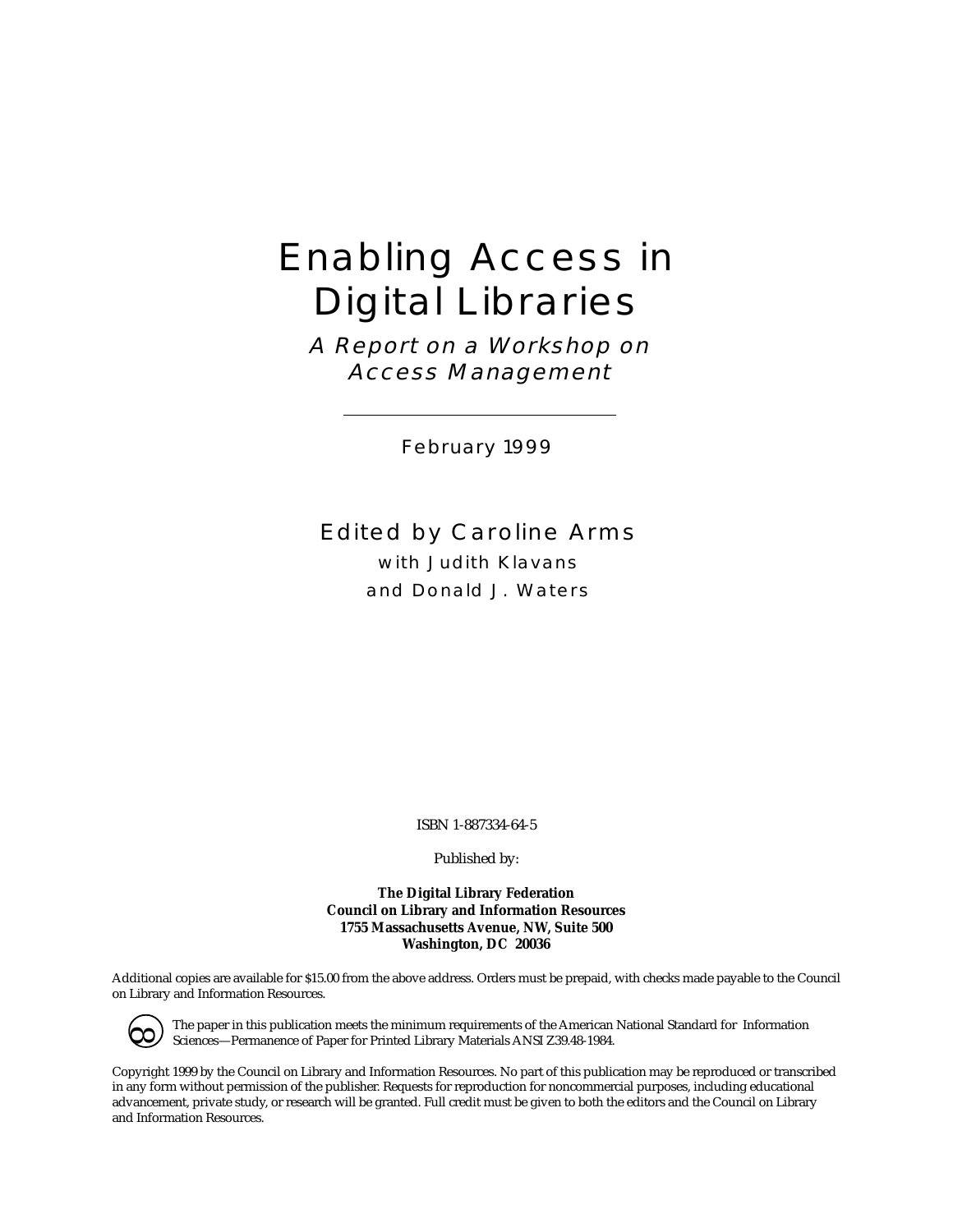# The Digital Library Federation

On May 1, 1995, 16 institutions created the Digital Library Federation (additional partners have since joined the original 16). The DLF partners have committed themselves to "bring together—from across the nation and beyond—digitized materials that will be made accessible to students, scholars, and citizens everywhere." If they are to succeed in reaching their goals, all DLF participants realize that they must act quickly to build the infrastructure and the institutional capacity to sustain digital libraries. In support of DLF participants' efforts to these ends, DLF launched this publication series in 1999 to highlight and disseminate critical work.

> Donald J. Waters Director Digital Library Federation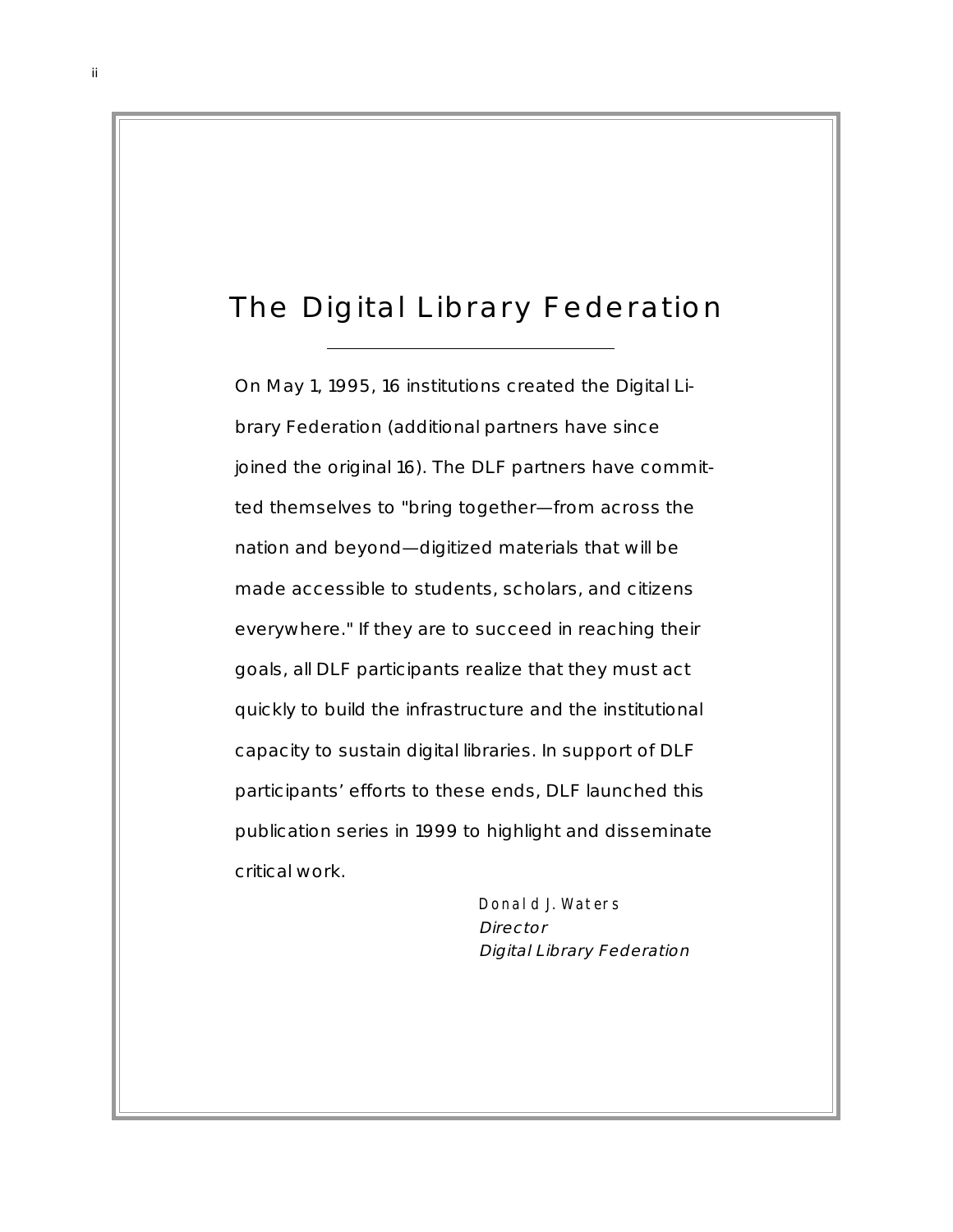# **Contents**

| <b>Opening Statements</b>                                                                    |  |
|----------------------------------------------------------------------------------------------|--|
| Judith Klavans, Director, Center for Research on Information Access, Columbia University 3   |  |
|                                                                                              |  |
| <b>Invited Presentations</b>                                                                 |  |
|                                                                                              |  |
| Reflections on the NISO DOI Rights Metadata Working Group (John S. Erickson)  7              |  |
|                                                                                              |  |
|                                                                                              |  |
|                                                                                              |  |
|                                                                                              |  |
|                                                                                              |  |
|                                                                                              |  |
|                                                                                              |  |
|                                                                                              |  |
|                                                                                              |  |
|                                                                                              |  |
|                                                                                              |  |
|                                                                                              |  |
|                                                                                              |  |
| What kinds of accountability are necessary and what kinds of management data are needed?  21 |  |
| How do we evaluate effectiveness of the system from user and provider perspectives?  21      |  |
|                                                                                              |  |
|                                                                                              |  |
|                                                                                              |  |
|                                                                                              |  |
|                                                                                              |  |
|                                                                                              |  |
|                                                                                              |  |
|                                                                                              |  |
|                                                                                              |  |
|                                                                                              |  |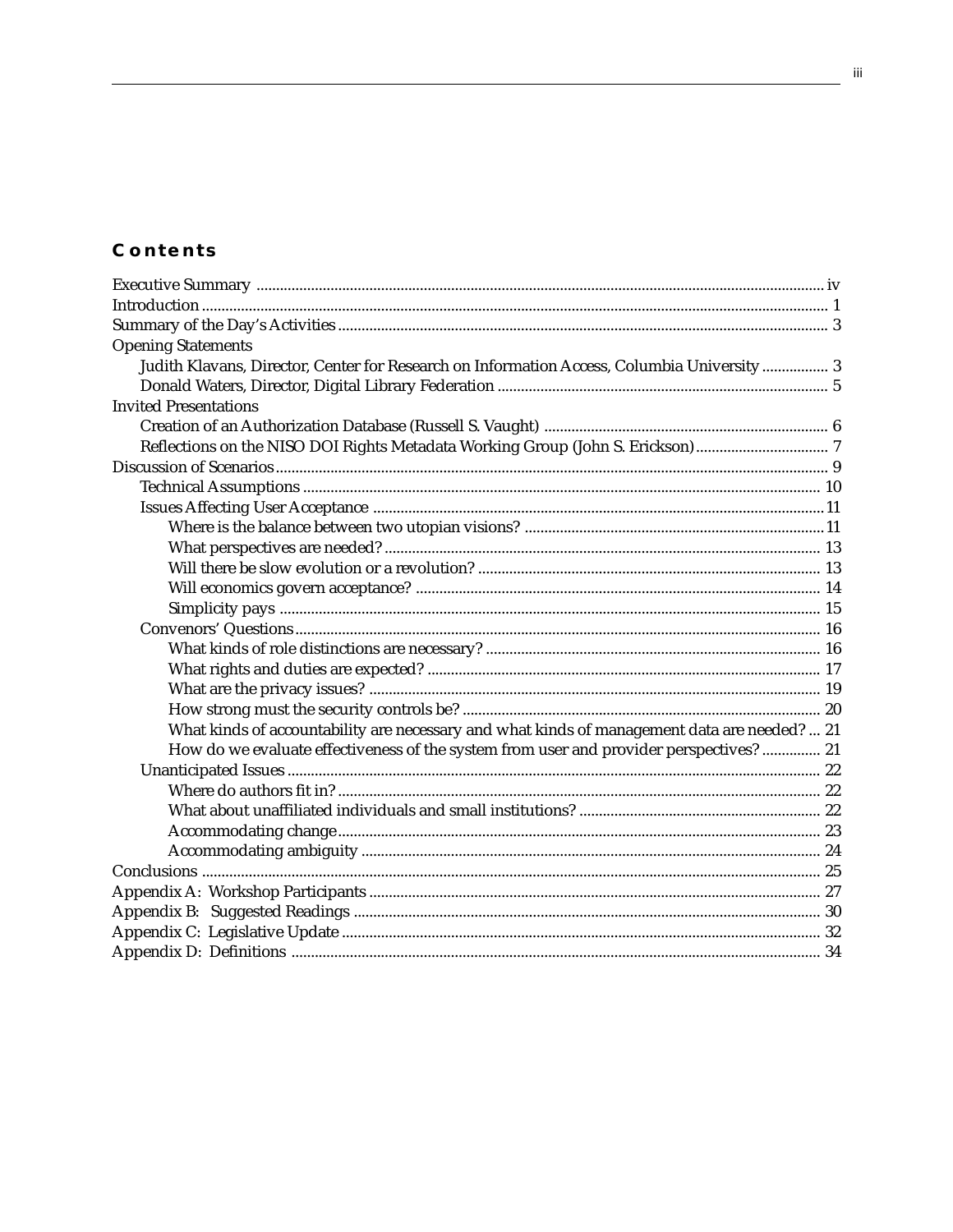# **Executive Summary**

With digital information rapidly increasing in amount and availability, the information management community finds itself facing a wide-reaching and complex set of challenges. One of the primary challenges is how to manage access to information that is sensitive, proprietary, or protected by copyright. Addressing this question requires the attention of

- policy makers concerned with questions of privacy and protection of data,
- legal experts who draft contracts and licenses whose terms must be implemented through automated systems for authenticating users and authorizing access,
- technologists who design software for controlling electronic use and misuse, and
- publishers and librarians, who, as major providers of information, play a central role in striking a balance between protecting copyright and enabling access to the record of knowledge.

The workshop described in this report focused on the management of access to published information resources through research libraries. Topics discussed include privacy, protection of rights, authorization, and authentication. These are, in fact, important issues of concern to all citizens whenever access to information they seek is controlled automatically.

Among the groups seeking to meet the challenge of access management are the Digital Library Federation (DLF), which consists of major research libraries and archives in the United States, the Center for Research on Information Access (CRIA) at Columbia University, and the Information and Intelligent Systems Division of the Computers, Information Sciences and Engineering Directorate of the National Science Foundation (NSF). On April 6, 1998, they brought together expert practitioners and researchers from several disciplines at a workshop, held at the Brookings Institution in Washington, D.C., to explore some of the more pressing questions for research libraries, including:

> *How can members of a university that has subscribed to an electronic journal prove that they are authorized to access an article? How is a system to confirm that the staff member, professor, or student is not someone else? Are there ways to screen out impostors?*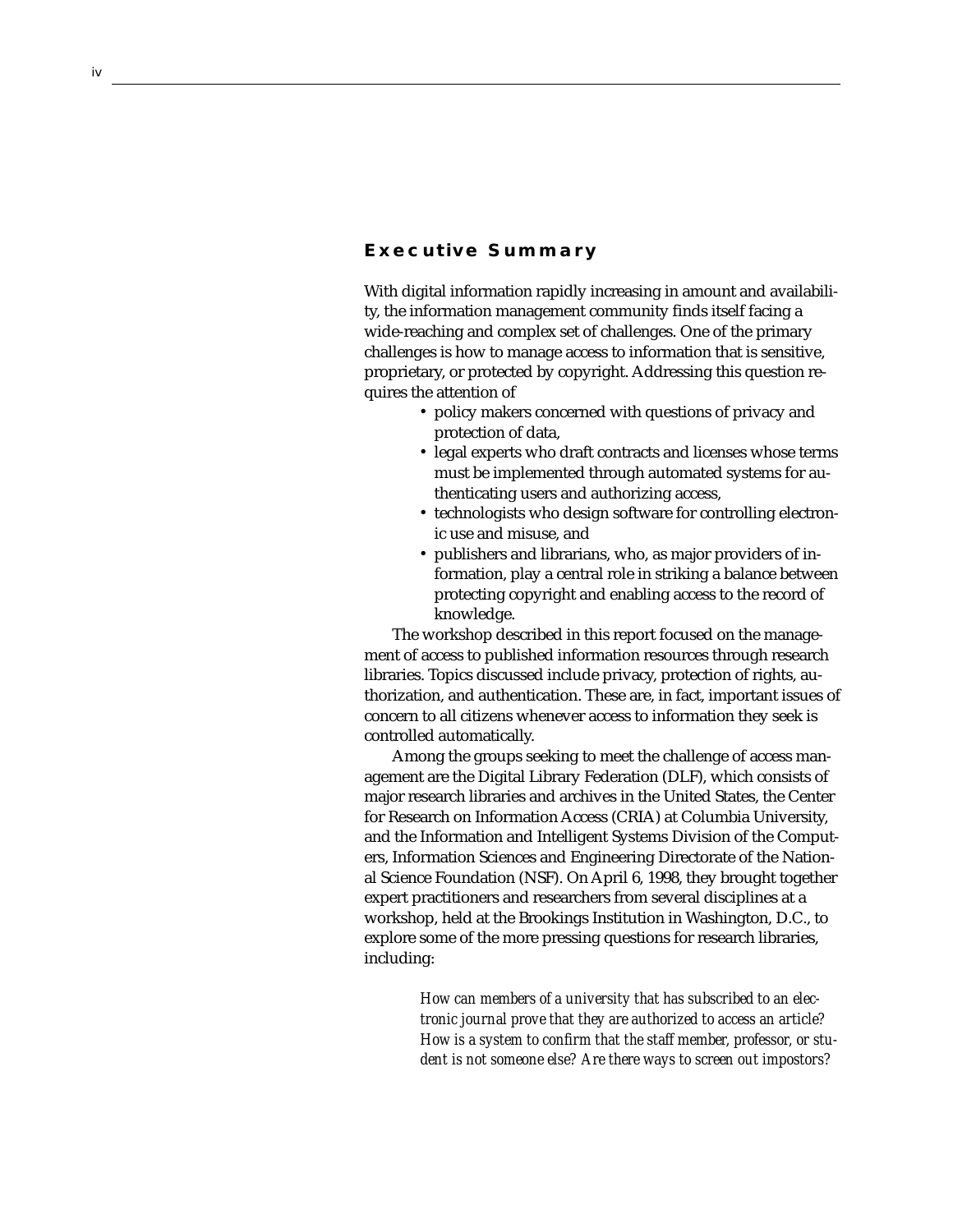*How finely can information providers discriminate among potential users when making their materials available? What criteria should universities and public libraries, among other organizations, use to determine who should have access to a database of published information, such as the online version of* The New York Times*? What options do public libraries have to be able to authorize the use of licensed materials to the general citizenry that they serve?*

*How can authors and other creators of information resources be protected from digital thievery? Is Garrison Keillor correct in predicting that authors on the information superhighway will become "the deer in the headlights" of a vast traffic they cannot control?1 What means do custodians have to ensure that the cultural record is accessible but that the proprietary rights of authors and creators are protected against widespread copying and redistribution?*

*Should digital data be fitted with a digital lock that can be opened only by users with matching keys? How does such a mechanism accord with constitutional and legislative mandates requiring that a balance be struck between the rights of authors and creators and citizens' accessibility to the cultural record?*

Such questions and the discussions they stimulated led participants to identify five key properties for the design and adoption of systems that enable access for users while respecting the rights and interests of authors and publishers.

- *1. Simplicity*. The less complex a system of access management, the more readily it can be adopted technologically and organizationally, and the more acceptable it is to all involved in its implementation.
- *2. Privacy*. Systems that manage access to the cultural record must protect the privacy of users from detailed tracking and disclosure of use. User privacy must not be compromised.
- *3. Good faith*. Agreements on access to scholarly information rely on trust among the parties involved. Users and providers would each prefer to depend, in an access management system that im-

<sup>1</sup> Garrison Keillor, remarks at a panel discussion, Session III, Conference on Intellectual Property Rights and the Arts: The Impact of New Technologies, sponsored by the New York International Festival of the Arts, December 13, 1994 (transcript on file with the Columbia Law Review).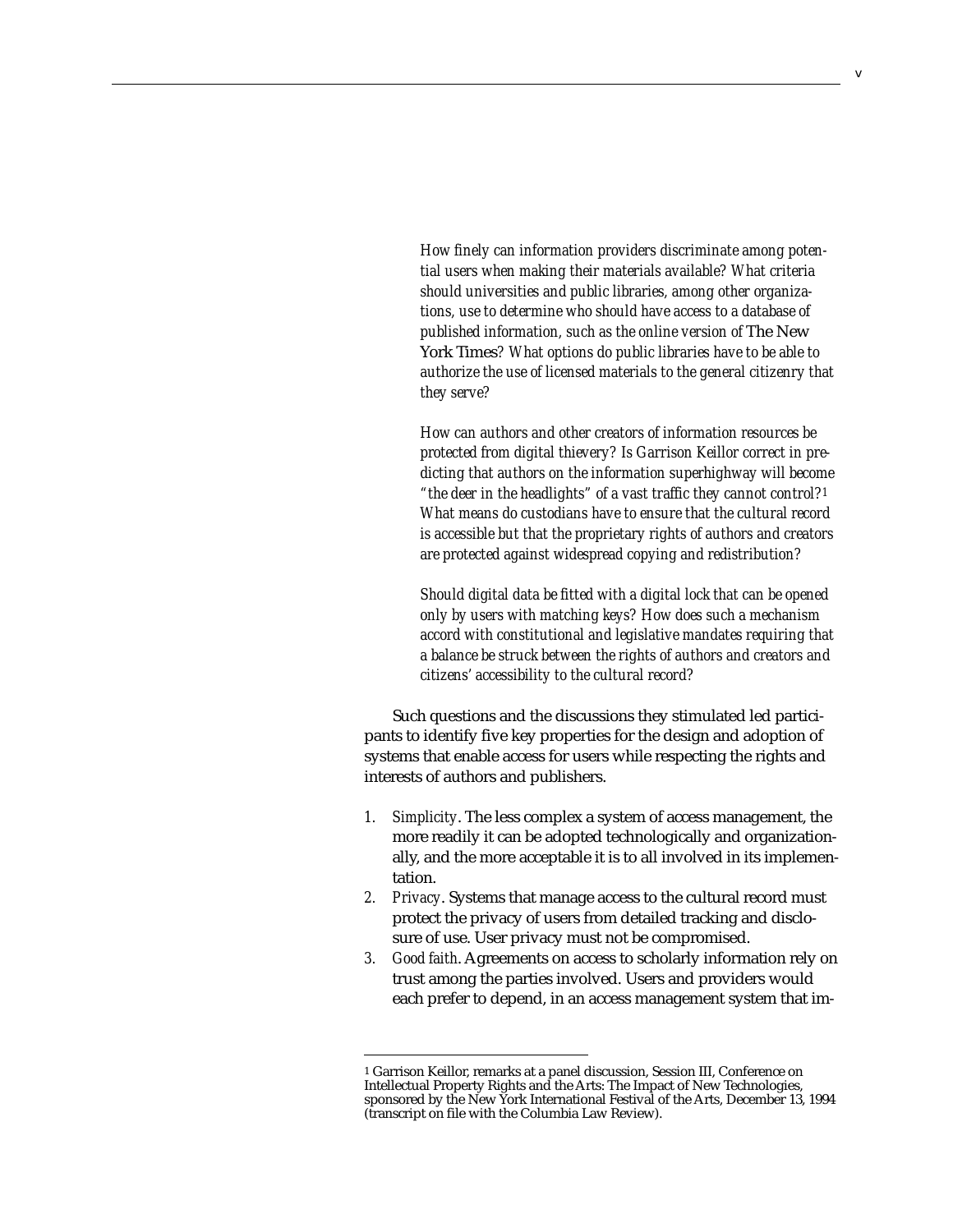plements these agreements, on reasonable barriers against abuse rather than complex restrictions that inhibit use.

- *4. Trusted intermediaries*. Intermediaries play an essential role in providing access to the cultural record as parties trusted by both users and providers and as efficient aggregators of distribution and usage. System design must take the role of intermediaries into account.
- *5. Reasonable terms*. Access management systems and license agreements must recognize the distinction between access and use. Overly tight control of access to a resource may impose inappropriate constraints on its use, especially in teaching and research contexts. The most useful system will not limit access to specific user groups known in advance to be interested in a resource, but will be reasonably open to serving unlikely users whose curiosity and research interests may lead them in directions not predicted by those responsible for making the agreements or designing the systems.

Workshop participants also recommended research and project evaluation in two key areas: *system usability* and *economic models*. First, an effort must be made to understand the ways in which users interact with systems, their needs in relation to new information types, and the functionality of these types in the emerging digital environment. Second, new standards of measure must be found to assess the usage of digital resources and thereby to develop alternative pricing schemes and payment mechanisms.

Although the conclusions reached at this workshop relate specifically to the problems of managing access to the cultural record in digital form for research and teaching purposes, they apply to other realms as well, including business, medicine, insurance, credit card transactions, and logfiles from Web browsers, all of which involve more sensitive information. Enabling appropriate access to digital information depends on the efforts and talents of many stakeholders: information specialists, librarians, publishers, computer scientists, lawyers, scientists, and policymakers, and the general citizenry.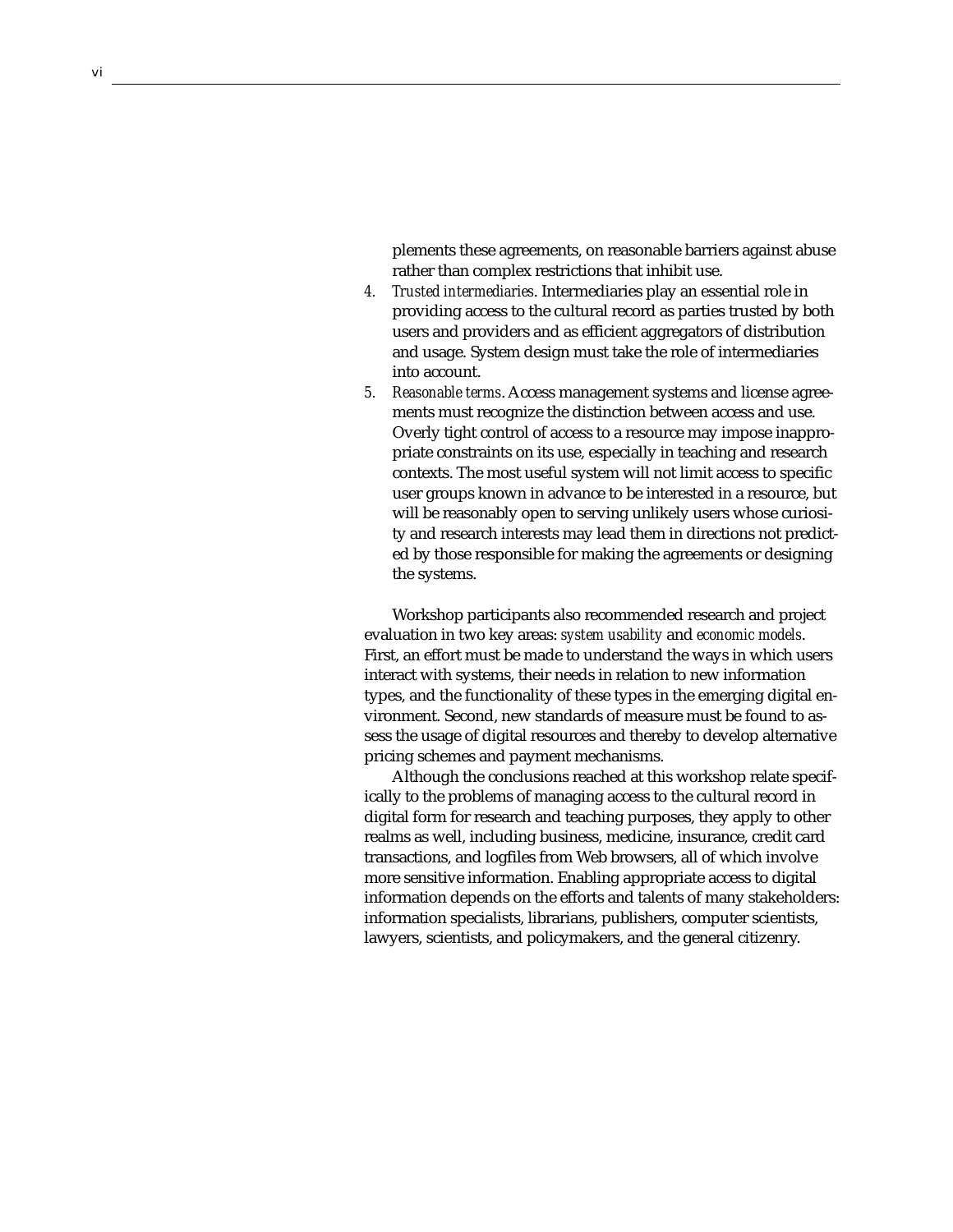# **Introduction**

n April 6, 1998, the Digital Library Federation (DLF) and the National Science Foundation (NSF) sponsored a one-day workshop on ways to improve systems of managing access to digital information. The workshop was an outgrow and the National Science Foundation (NSF) sponsored a one-day workshop on ways to improve systems of managing access to digital information. The NSF in September 1996 exploring the technology of the terms and conditions for access.2 The consensus there was that input from a variety of user communities was required to develop formal mechanisms for implementing terms and conditions within digital libraries. This DLF-NSF workshop was convened to provide input from research libraries with a focus on requirements for access management systems that can be designed and deployed in today's technical, legal, and economic environment.

Workshop conveners Judith Klavans, director of Columbia University's Center for Research on Information Access, and Donald Waters, director of the Digital Library Federation, invited experts from the fields of computer science, library technology, publishing, information technology, and to exchange ideas on managing access law (see appendix A for workshop participants). Prior to the workshop, they gave the participants a list of suggested readings and asked them to consider two typical scenarios faced by research libraries (see appendix B for readings and figure 1 for scenarios). In the first scenario, libraries provide digital works to other academic institutions and the public; in the second, they license digital works from publishers or publishers' agents. The conveners asked participants to discuss the scenarios from the perspective of both users and providers of information as a basis for developing requirements for access management systems.

The workshop's objectives were

- to provide input to the development of the Coalition for Networked Information (CNI) White Paper on interorganizational access management,3
- to identify key research problems for programs such as the NSF's Digital Libraries Initiative and Knowledge and Distributed Intelligence program, and
- to provide a springboard for implementation projects.

<sup>2</sup> James R. Davis and Judith L. Klavans, "Workshop Report: The Technology of Terms and Conditions," *D-Lib Magazine*, June 1997. Available at http:// www.dlib.org/dlib/june97/06davis.html

<sup>3</sup> Clifford Lynch (ed.), *A White Paper on Authentication and Access Management Issues in Cross-Organizational Use of Networked Information Resources*, Coalition for Networked Information, Spring 1998. Available at http://www.cni.org/projects/ authentication/authentication-wp.html.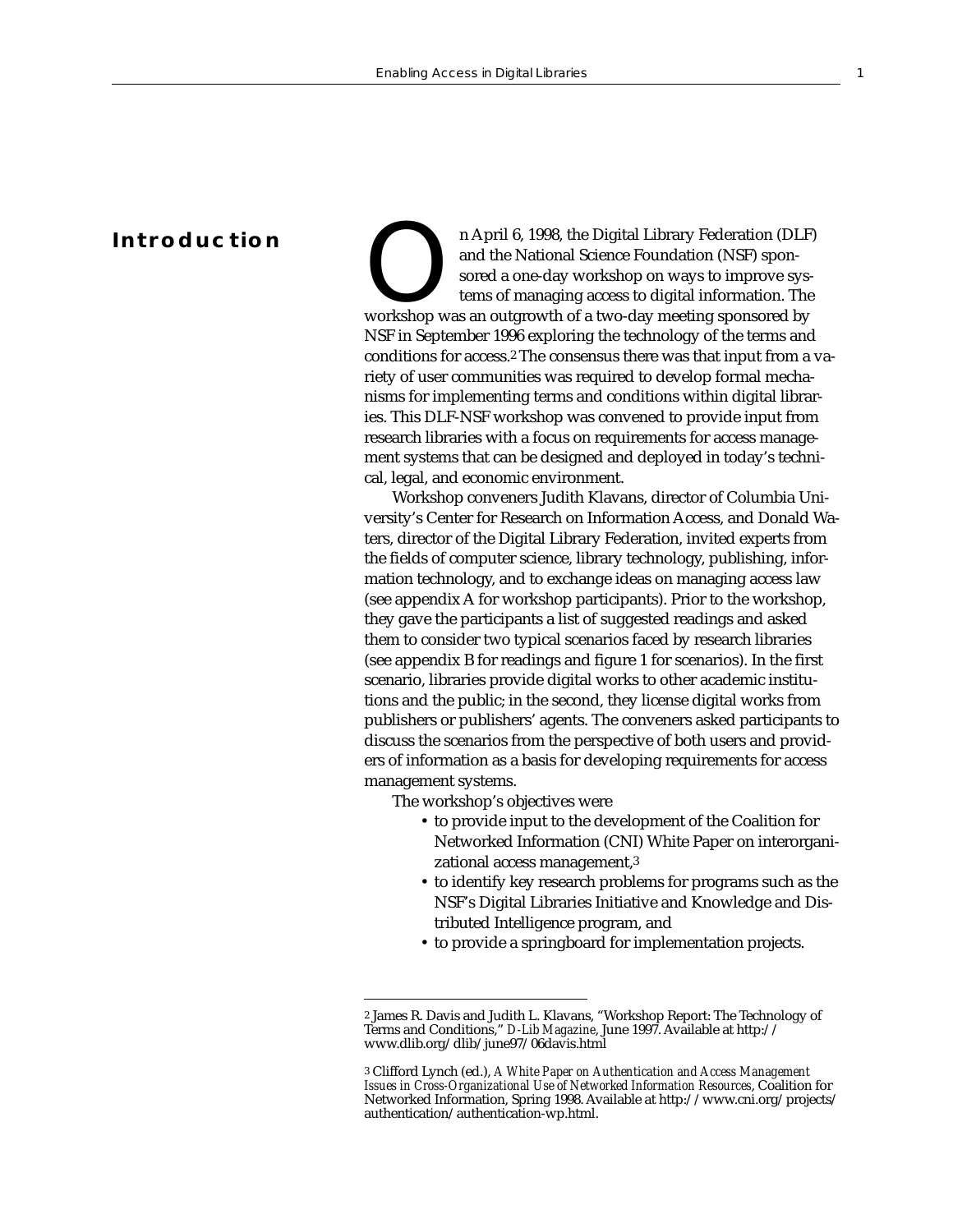# **SCENARIO I: Libraries as providers of digital works to the public and to other academic institutions**

Consider that the Digital Library Federation seeks to integrate digitized works on the theme of "Making of America" from a variety of its participating institutions. Some of the DLF institutions, such as the Library of Congress and the New York Public Library, seek to provide their works generally to the public. Other DLF institutions have narrower goals, and aim to provide their works mainly to an academic constituency. Regardless of whom they regard as their main audience, all seek to distribute the work as broadly as possible while protecting the works they provide digitally from misuse. How can the roles of the expected user populations and the differing conditions under which the institutions operate as providers best be defined and matched without compromising the larger goal of effectively integrating the distributed collections of materials?

# **SCENARIO II:**

# **Libraries as licensees of digital works from publishers or publishers' agents**

A library licenses access to a set of journals on a Web site housed by a publisher or publishers' agent. The journals are not of general interest to the community served by the library, but only to a subset of users. Moreover, the license is only affordable if it is limited to a subset of users. What sets of user roles might the licensing agents on campuses plausibly want to differentiate? What conditions would a publisher need to provide in order to support such differentiated access?

Specific objectives desired from breakout groups:

- Define authorization requirements from user and provider perspectives
- Affect emerging technologies and their implementation
- Identify key research problems

Consider the following questions:

- What kinds of role distinctions are necessary?
- What rights and duties are expected?
- What are the privacy issues?
- How strong must the security controls be?
- What kind of accountability is necessary and what kinds of management data are needed?
- How do we evaluate effectiveness of the system from user and provider perspectives?

Figure 1. Workshop Handout: Scenarios and Instructions for Breakout Groups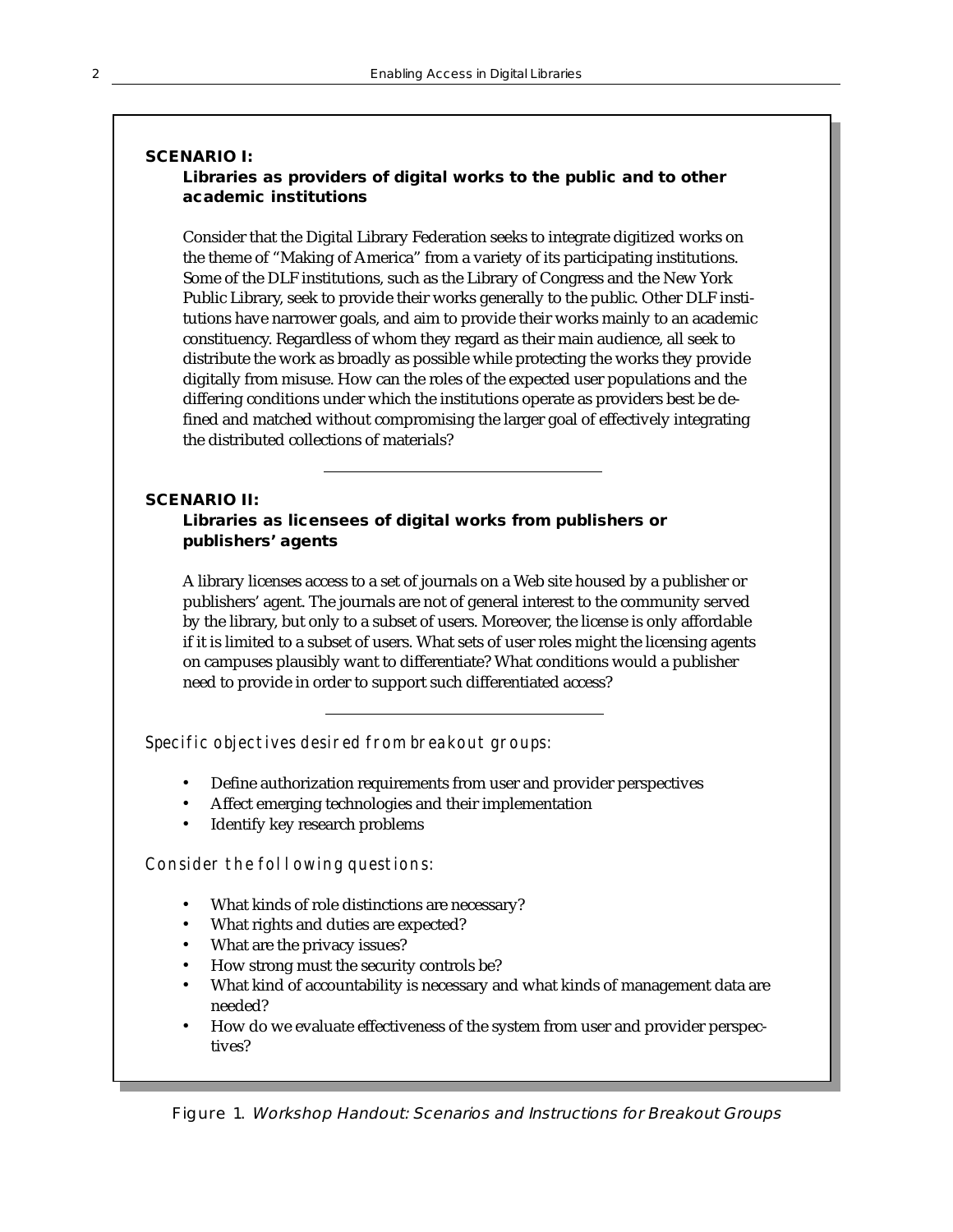# **Summary of the Day's Activities**

In the opening statements, Judith Klavans explained the design and goals of the workshop, noting that its primary concern was *access* management rather than rights management, as originally announced. Donald Waters explained that systems for access management include two key technical components, *authentication* and *authorization*. He noted that the focus of this workshop was on mechanisms for authorization. He outlined issues and options identified through a parallel initiative at CNI, the development of a White Paper on Authentication and Access Management Issues in Cross-organizational Use of Networked Information Resources. Waters reminded participants that the two scenarios presented in the workshop handout should stimulate discussions later in the day.

Two invited presentations set the stage for the discussions. Russell Vaught, director of Academic Computing at Penn State University, described the enterprise-wide authorization database in use at Penn State. John Erickson, Vice President for Systems Development at Yankee Book Peddler, Inc., described the goal of the Rights Metadata Working Group established as part of the joint activities of the National Information Standards Organization (NISO) and the International DOI (Digital Object Identifier) Foundation. In particular, he presented the conceptual model developed by the group to represent rights transactions and a proposed schema for rights operations.

Three groups were formed for two breakout sessions. Each group reflected a balance of expertise and was instructed to use the same approach, outlined in the handout, to examine the two scenarios. In the first breakout session, they were to consider both scenarios from the perspective of users. For the second, their task was to concentrate on the provider's perspective. In the event, it proved hard to draw such lines. Perhaps because the challenge is to find a balance between the perspectives, the natural instinct was to consider both sides of issues such as security and privacy. At the same time, it was immediately apparent that the perspective of the library or institutional user differs markedly from that of the individual end user. In view of this complexity, the report summarizes the discussions from a thematic rather than a chronological standpoint.

Each breakout was followed by a plenary session at which a representative from each group summarized the discussions. Before the final discussion, Peter Jaszi of the Washington College of Law, American University, presented an update on legislative activities concerning copyright and related intellectual property rights (see appendix C).

# **Opening Statements**

# **Judith Klavans, Director, Center for Research on Information Access, Columbia University**

As a backdrop for discussion, Judith Klavans highlighted the findings of two previous workshops on topics related to access management. The first, a two-day workshop on Technology of Terms and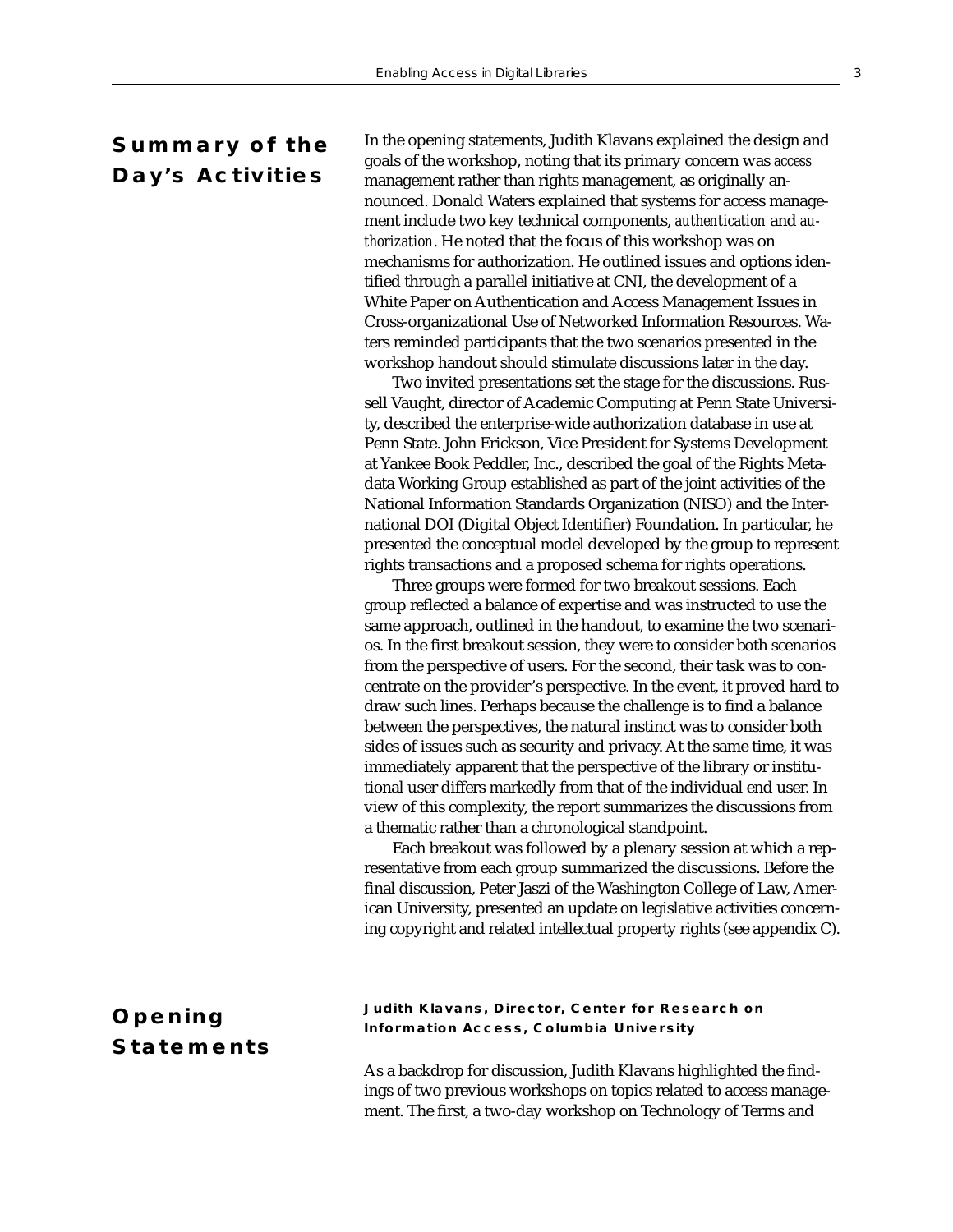Conditions, was held in September 1996. This workshop, which Klavans chaired with Jim Davis of Xerox PARC, was also funded by NSF. Roughly 30 participants explored issues from multidisciplinary perspectives. Four breakout groups focused on different aspects of the overall problem, covering the following topics: infrastructure requirements and the factors that encourage or inhibit acceptance of systems for managing terms and conditions; the technical, political, and social uncertainties that prevent the formulation of descriptions of terms and conditions; issues of scale; and ways to express conditions of use.

Of the conclusions reached, three in particular gave stimulus to the present workshop:

- publishers vary in their approaches to licensing and the degree of control they wish to retain,
- user communities must be involved in design and testing, and
- community attitudes and acceptance are of prime importance.

Other important points raised in September 1996 were that technology must accommodate vagueness and ambiguity; ambiguity may be intentional, as a consequence of the legal needs for flexible interpretation; economic pressures push publishers and libraries in opposite directions, and legal and technological developments will affect the economic balance; and international perspectives must be considered.

In December 1996, the Digital Library Federation (then the National Digital Library Federation) and researchers from the six projects funded through the first phase of the Digital Libraries Initiative held a joint meeting at Stanford University. A discussion of terms and conditions focused on points of disagreement and other issues preventing progress in building systems to manage access to information in digital libraries. Participants explored requirements from three perspectives: publishing, libraries, and technology. Publishing needs included a link to systems for digital commerce, a legal infrastructure that offered protection for digital contents, and technical mechanisms for controlling and describing digital content objects. Libraries needed mechanisms for authenticating users and roles, the association of new metadata elements with digital content objects to support self-management, and systems that allow for third-party rights. From a technological perspective, it was argued that progress would be made by ignoring some complexities, partitioning the problem, and discarding (or deferring) intractable parts.

The present DLF-NSF workshop, Klavans continued, would undoubtedly contribute to the development of the CNI White Paper. In the longer term, the findings would influence ongoing collaborative projects in which participants are engaged and would guide the planning and evaluation of access management components of other digital library projects.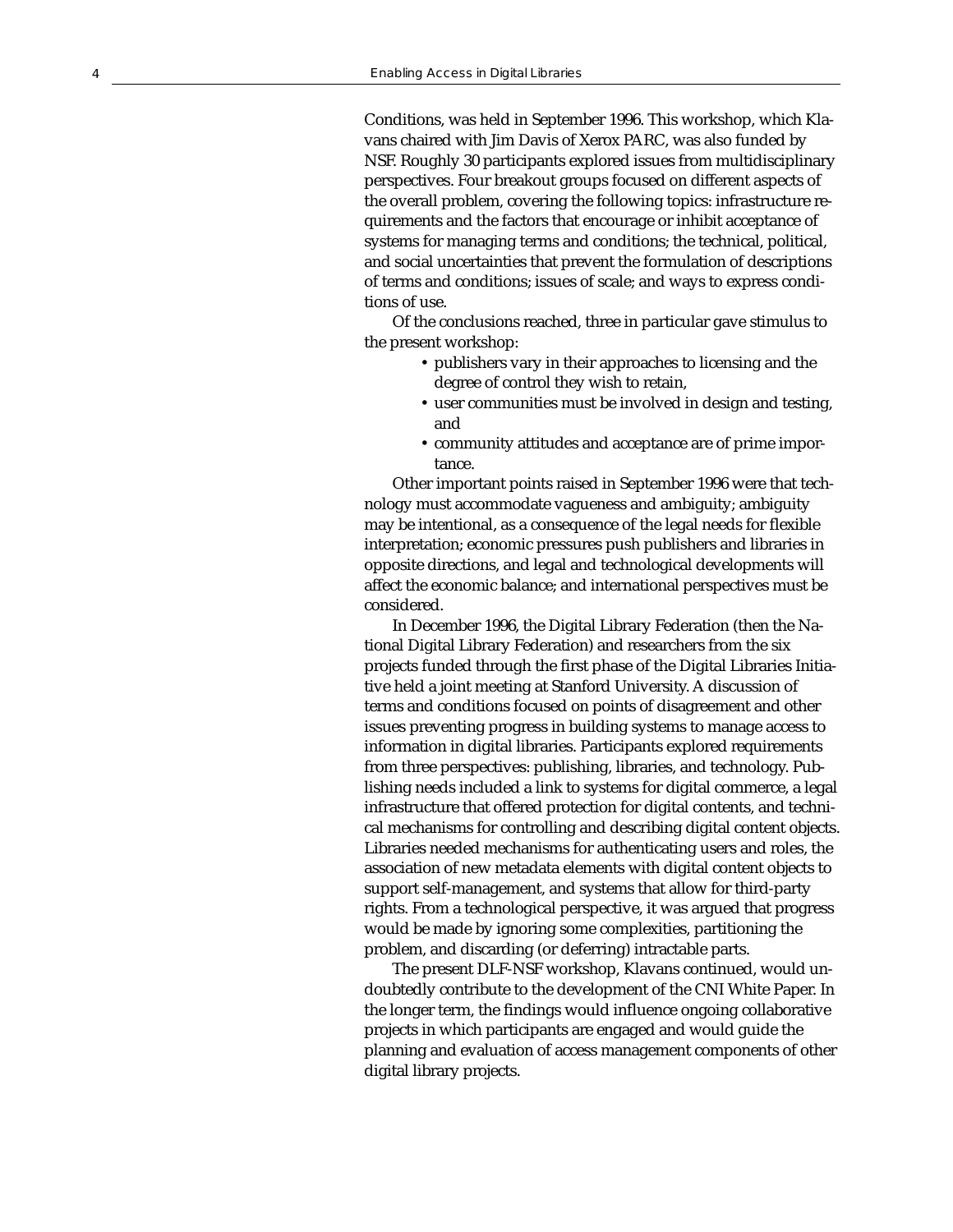#### **Donald Waters, Director, Digital Library Federation**

Donald Waters opened with a brief description of the Digital Library Federation, a consortium composed of the Library of Congress, the National Archives, the New York Public Library, and sixteen of the nation's large research libraries. This organization was formed in 1995 to take the lead in identifying and lowering the barriers to federating digital libraries. One such barrier, said Waters, is the lack of adequate systems for access management, particularly for authorization. He emphasized that access management entails both authentication and authorization and presented a diagram to illustrate the elements of access management (see figure 2). Authentication refers to two distinct processes: verifying the identity of a user and ensuring that content is what it purports to be. Authorization ensures that terms and conditions in an agreement are being met by relating roles associated with a user to properties of an object.

Waters asked participants to focus on authorization within the context of access management. Participants could evaluate specific scenarios, he suggested, by drawing on the draft CNI White Paper edited by Clifford Lynch, which recommends that the following factors be considered in evaluating approaches to access management in universities: *granularity* or degree of role distinction required, privacy, strength of security, manageability with respect to accountability and ability to collect management data, technical feasibility, and affordability.

The White Paper identifies three approaches used on campuses to support authentication and facilitate authorization by remote information services or resources.



- User perspective: Associate roles of an identity with rights and duties in respect of the properties of an object to enable use
- Provider perspective: Link the properties of an information object with a set of terms and conditions for rightful use.

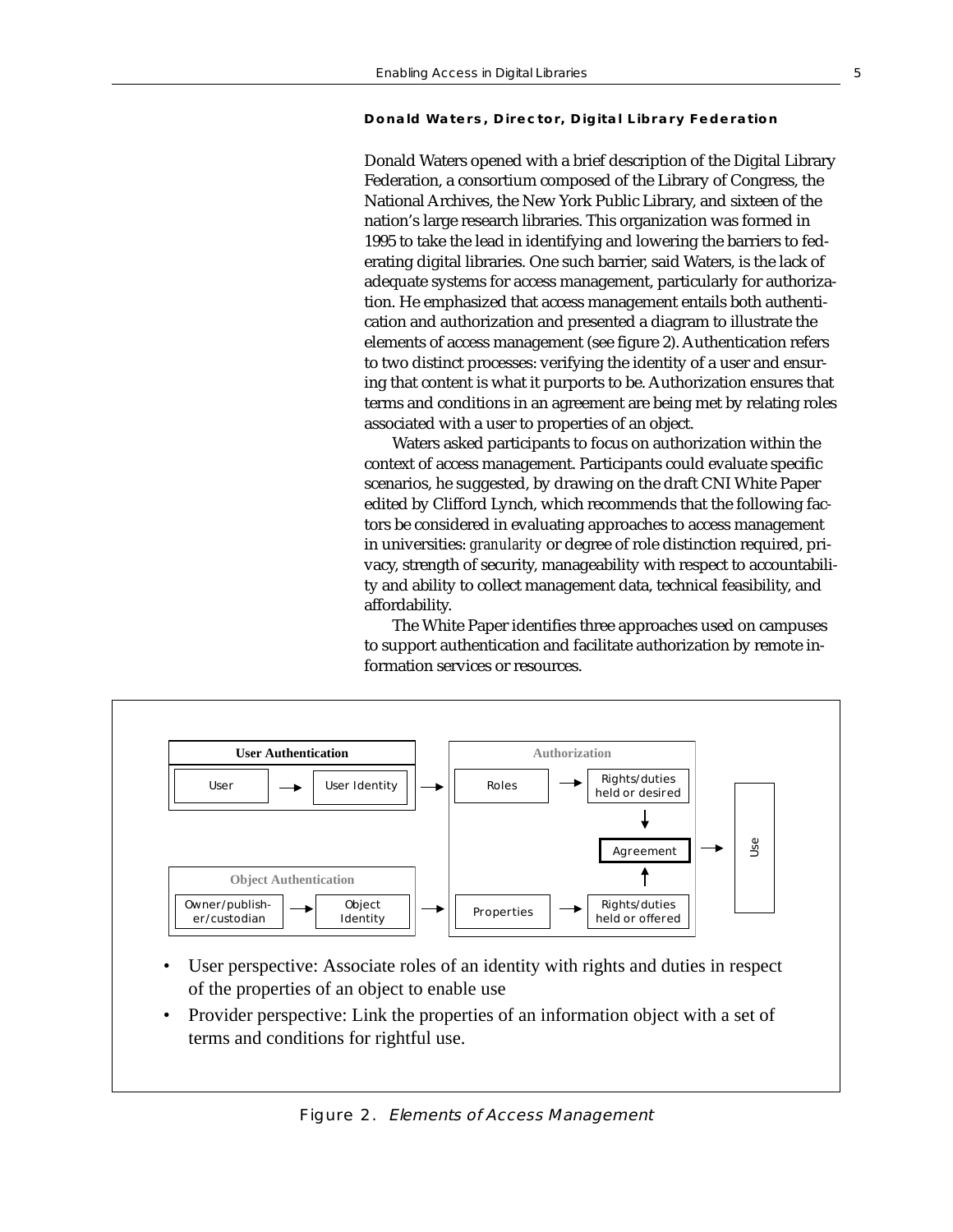# 1. IP source filtering: the institution warrants that traffic from a given set of Internet addresses is legitimate.

- 2. Proxies: the institution provides a specific machine through which all traffic to and from a service is routed and ensures that only legitimate traffic is permitted.
- 3. Credentials: each user presents a credential (such as a user ID and password or a digital certificate) to warrant legitimacy.

Waters then introduced the two scenarios and specific questions to be addressed in the breakout sessions (see handout reproduced as figure 1). The terms *authentication*, *authorization*, and others associated with access management are defined in appendix D, compiled from definitions used by Waters and the other presenters at this workshop, by the DOI Rights Metadata Working Group, and by Clifford Lynch in the draft CNI White Paper.

# **Invited Presentations**

# Creation of an Authorization Database **Russell S. Vaught, Director, Center for Academic Computing, Pennsylvania State University**

Russell Vaught described the large multiyear effort at Penn State, a DLF institution, to build central authentication and authorization services for a large university with many campuses. The complexities, he pointed out, reach beyond the technical aspects of the project to issues of university policy and cost-benefit tradeoffs that affect far more than just the computing service organization.

Vaught sought to clarify the meaning of *authentication* and *authorization*. He pointed out that they are often confused because they are frequently employed together. Users, he noted, can be authenticated by something they know (such as an identity code or user ID and password), something they have (such as a SecureID card), or something they are (which can be verified, for example, using a retina scan). Authorization grants a user the right to use a system or data and usually presupposes authentication of users.

In 1992 the centralized Computer and Information Systems (CIS) service installed a distributed file system known as AFS, which relied on Kerberos, developed by the Massachusetts Institute of Technology (MIT), for authentication. AFS was developed at Carnegie Mellon University (CMU) and in its early stages was known as the Andrew File System (AFS). AFS and Kerberos both emerged in the 1980s, the byproducts of large projects dedicated to building campus networks and distributed systems. Kerberos provides authentication based on user ID and a password ("something you know"). In the summer of 1993, CIS decided to build a central authentication service based on version 4 of Kerberos to support all core computing systems (such as e-mail, dialup access, and the use of microcomputer labs). Kerberos is used in conjunction with SecureID cards for admin-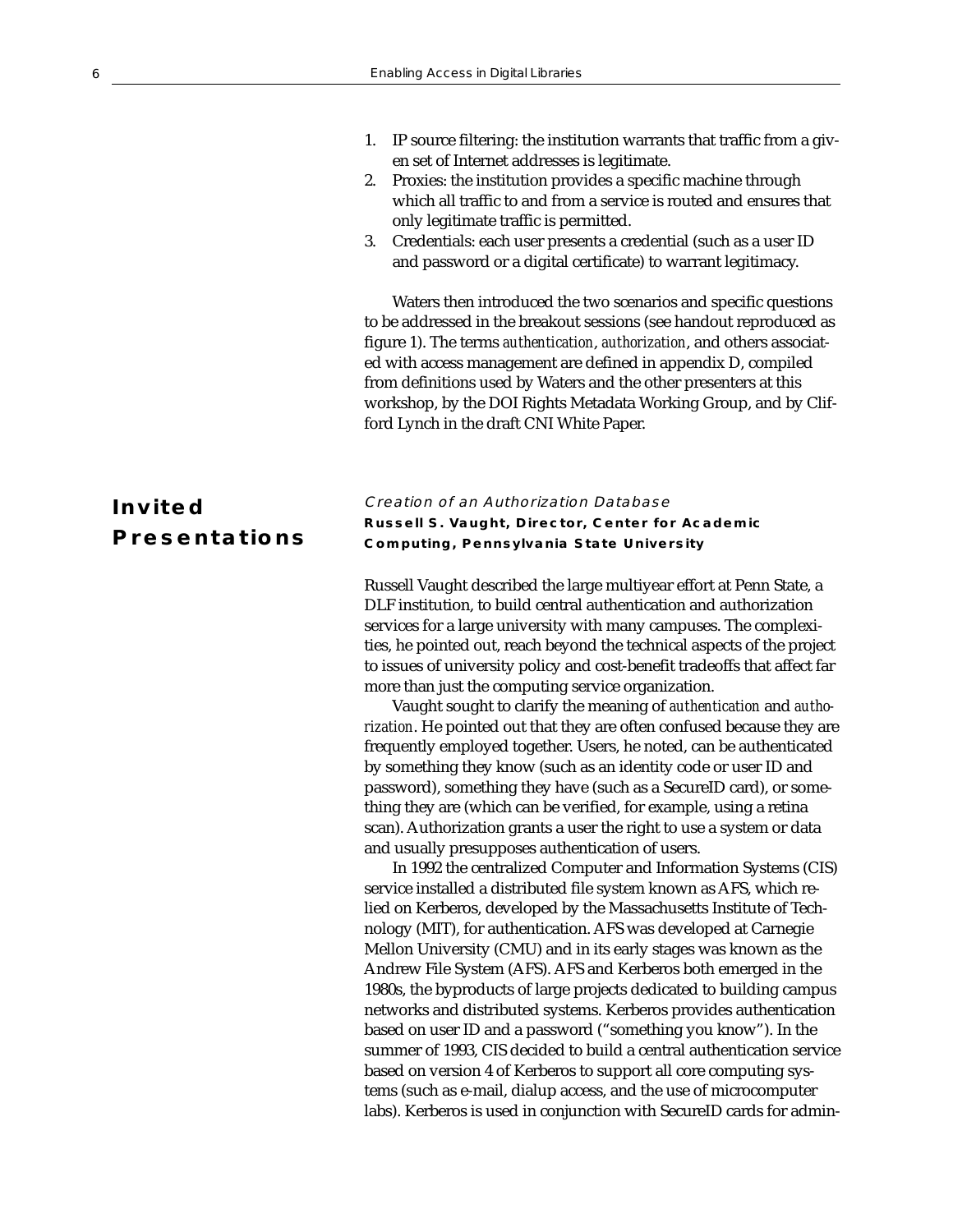istrative applications in which the high cost of a security breach justifies the cost of the card (which generates passwords for one-time use). The Kerberos database includes 114,500 active principals (user identities); Penn State has 80,000 students and 30,000 faculty and staff at 24 locations.

In mid-1996, CIS decided to provide authorization services that could support more applications. The new system is based on the Distributed Computing Environment (DCE) Security Services, which uses version 5 of Kerberos for authentication. A cross-organizational task group was formed to develop an initial database to control authorization. The new system saw its first application in the summer of 1997. It is now being used to support many applications, including a proxy system for access to the remote JSTOR archive of scholarly journal literature. Vaught hopes that all systems using the old authentication service will be converted by the summer of 1999.

Although the system is complex, Vaught finds other options, such as a Public Key Infrastructure, equally complex and perhaps less cost effective. Performance and scalability, though still a concern, are expected to improve with the planned enhancements to the DCE directory component (and increased network capacity and processing power).

# Reflections on the NISO DOI Rights Metadata Working Group **John S. Erickson, Vice President for Rights Technologies, Yankee Rights Management**

John Erickson began by pointing out that copyright serves both as enabler and as inhibitor, establishing a balance to facilitate creativity for the overall benefit of society. His presentation described the current state of thinking of the NISO DOI Rights Metadata Working Group, chaired by Sally Morris, of Wiley, U. K., a working group formed to establish a standard rights metadata schema to facilitate electronic commerce for information objects (whether in digital or nondigital form). This working group, which has very active participation from U.K. publishers, is one of several emerging from a series of joint workshops organized by the National Information Standards Organization (NISO) and the International Digital Object Identifier (DOI) Foundation.4

The DOI system and related activities have developed within the publishing community and until recently, the focus has been on mak-

<sup>4</sup> The Digital Object Identifier (DOI) system is a mechanism for marking digital objects in order to facilitate electronic commerce and enable copyright management in a digital environment. The system emerged from activities of the Association of American Publishers, which is a charter member of the International DOI Foundation. As indicated on its Web site (http:// www.doi.org/), the foundation is dedicated to supporting the needs of the intellectual property community in the digital environment, by establishing and governing the DOI system, setting policies for the system, choosing service providers for the system, and overseeing its successful operation.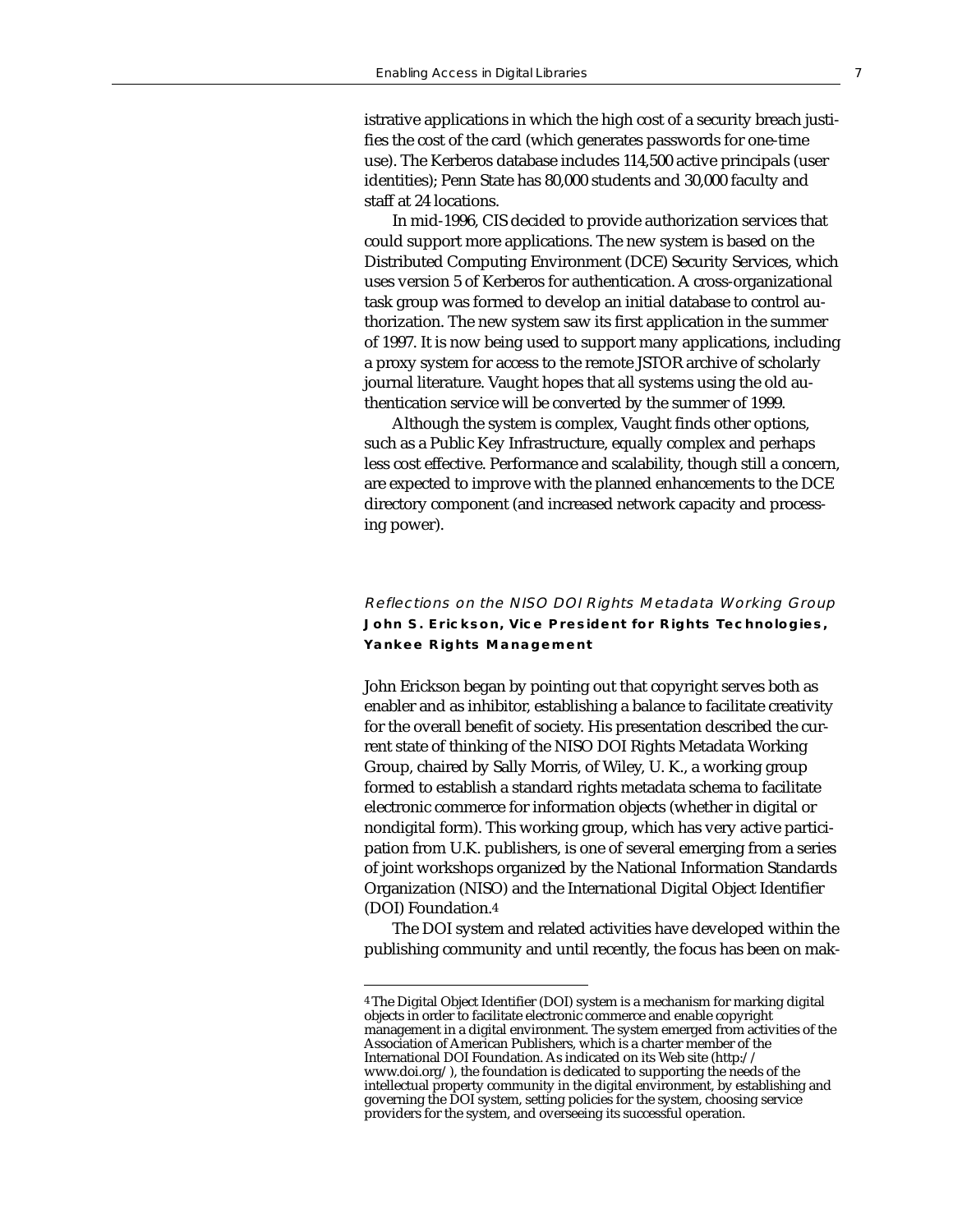

Figure 3. Elements of the Conceptual Model for Rights Transactions

ing money through the enforcement of rights. Erickson believes that the group is beginning to tolerate some degree of fair use and the related ambiguity. The joint activities with NISO signal recognition that discussion must be opened up to a broader community.

The group's stated objective is to develop "a consensus rights transaction model through very active, highly visible public discussions and information sharing." The resulting conceptual model is shown in figure 3.5

In the group's opinion, certain digital property rights languages, such as that proposed by Mark Stefik of Xerox PARC, have both advantages and disadvantages and hence alternative models are needed for purposes of comparison and practical evaluation. In particular, the group sees a need for a model to express agreements. Their current thinking borrows from approaches used by stock photography agencies and is based on the use of decision trees for evaluating permissions. A basic assumption here is that any use has a price, even if the price is zero. The model can accommodate a default agreement with standard prices for all users for a limited set of operations. Agreements could relate users or classes of users to certain operations on (uses of) classes of objects. Owners and administrators of agreements would have to be able to apply templates of operations and prices to groups of objects and users.

In Erickson's view, it is essential that the gathering of appropriate metadata become part of the publishing workflow. Two other important issues have been raised. Who would be accountable for codifying a license agreement and maintaining the data that supports access management? And would rights metadata for content be made available to third-party services along with descriptive metadata?

After Erickson's presentation, Clifford Lynch (CNI) provided some additional context for the activity of the NISO DOI working

<sup>5</sup> Erickson's full set of slides is available on the Yankee Book Peddler, Inc., Web site (http://www.ybp.com/yrm/presentations/DLF\_CRIAShow/).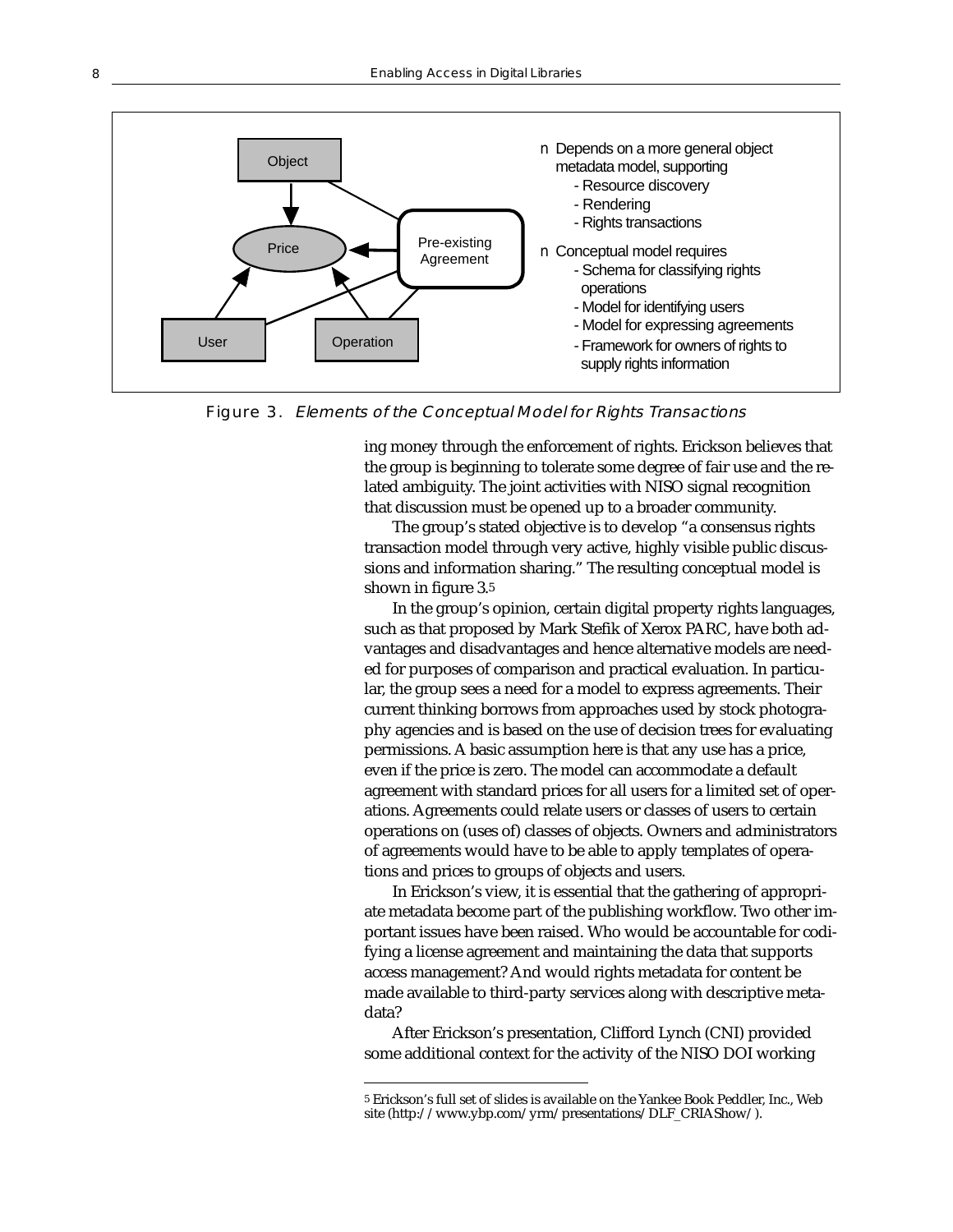group. In a new approach to standards setting, NISO has sponsored exploratory workshops encouraging broad participation. In 1997 and early 1998, NISO and the DOI Foundation sponsored a series of joint meetings that addressed the question of whether DOI activities should be brought into the regular process for national and international standards. The meetings, the related electronic forum, and the five or six working groups they spawned have no formal standing within the national or international standards process. They are not intended to be exclusionary and have served a valuable educational role.

# **Discussion of Scenarios**

The scope of workshop discussions was shaped partly by the facts in the scenarios and the questions asked, but perhaps more significantly by the balance of viewpoints inherent in the list of invitees and the experience of the individual participants. Most had considerable insight into the perspectives and legal responsibilities of both the users (or institutions acting as agents for users) and the providers of information resources. Many had also been involved in the parallel development of the CNI white paper and knew that some technical components were being explored in depth through that exercise. At this DLF-NSF workshop, they tended to focus on high-level requirements and policy issues, rather than on the technical details of automating the terms and conditions of use, which had been the major concern of an earlier NSF workshop. Instead, they concentrated on the problems universities and research libraries face today in their capacity as publishers of digital content created at their institution and as intermediaries licensing access from publishers and publishers' agents.

Participants brought substantial real-world experience to the discussion of the scenarios. Many had participated in the negotiation of licenses between libraries and publishers and were familiar with the economic realities that underlie such negotiations and with the practical problems of compliance. Others had struggled to establish what rights might pertain to materials in archival collections being converted to digital form and fully recognize that converting and making such materials accessible entail high costs.

The discussion focused on traditional scholarly resources and relations between academic institutions and publishers of scholarly materials. The market for such content is limited; little new money will be entering the system in the near term. The challenge is to take advantage of the opportunities offered by the electronic environment without "rocking the boat." The market for other classes of material, such as works aimed at the business or consumer market, might present very different issues. As pointed out in the earlier workshop, however, whatever the framework for managing access to digital works and balancing the rights and privileges of user and provider, its success depends on user acceptance. Any system that manages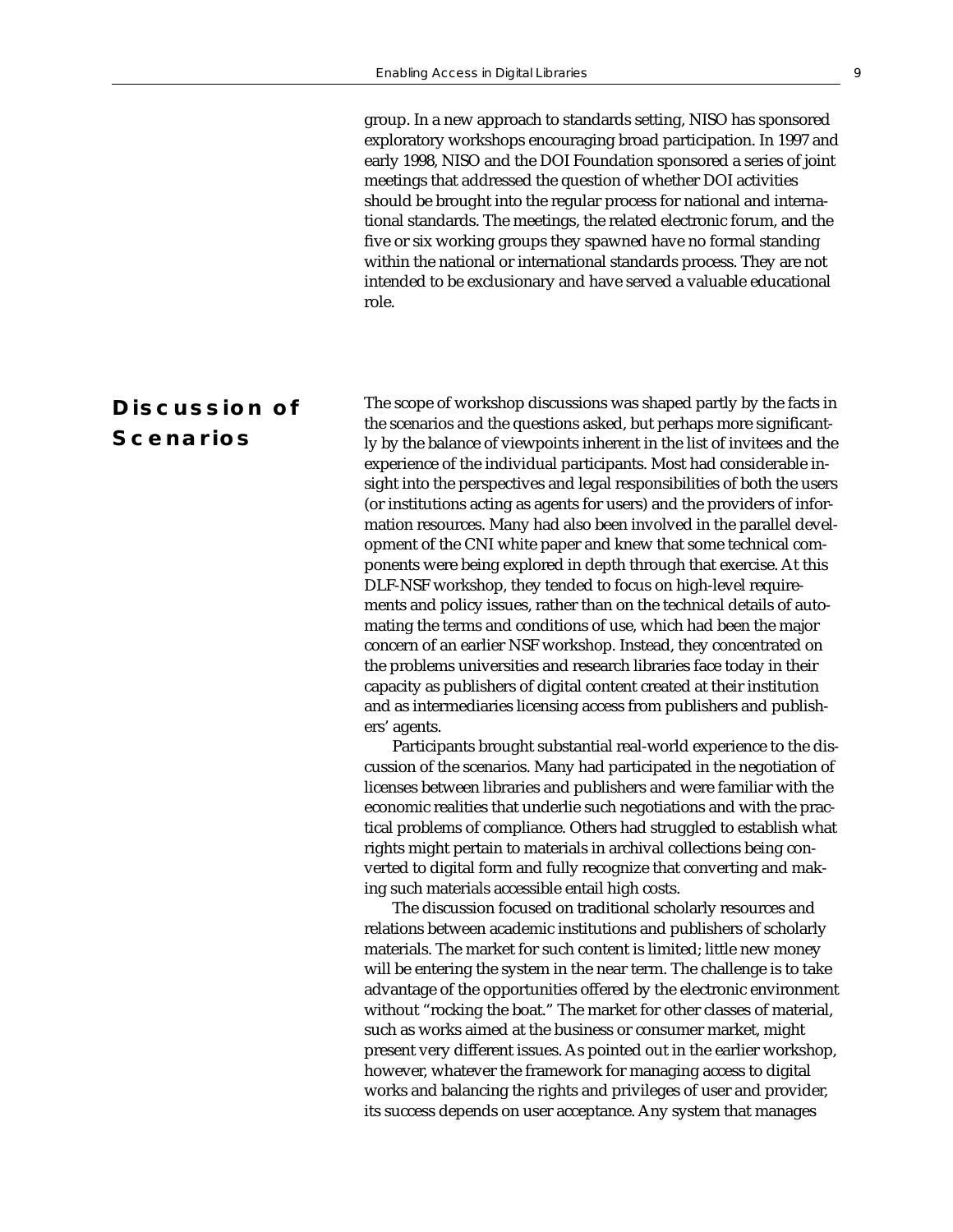access to the growing body of scholarly journal literature that publishers are making available in digital form, for example, must be accepted by the higher education community represented at this workshop or be doomed to failure.

The scenarios prompted discussions on a wide range of topics beyond the specific questions posed in the instructions for the breakout groups. Despite the limitation inherent in a one-day meeting, common themes emerged in the three breakout groups. These themes can guide the design and development of prototype systems.

This report summarizes the workshop discussions under three thematic headings rather than following the day's agenda. Although the discussions did not focus on technical matters, they were certainly built on some assumptions about the technical infrastructure. The first section below describes some of these implicit assumptions; they derive primarily from the CNI White Paper. The factors that affect user acceptance are drawn together in the second section. The third section extracts points that address the specific questions posed for consideration during the breakout sessions. Unanticipated issues that do not fit into these categories are described in a fourth and final section.

# **Technical Assumptions**

A common framework for distributed access management is needed to avoid the proliferation of incompatible mechanisms developed to support specific arrangements. This framework must be general enough to support different mechanisms for authenticating users and must meet global requirements. It must permit access to be controlled at the level of individual objects (such as articles or books), not just at the entrance to a system or service that provides access to a large body of materials.

Today the most common method of controlling access is to filter by source address as defined by the Internet Protocol (IP). This mechanism is not adequate for the longer term. A limitation of particular concern to participants in this workshop is the exclusion of authorized users when they are away from an authorized site. In addition, IP source filtering cannot be applied when providing services to the general public or small organizations, such as schools, which may not have permanent IP addresses.

Universities need to develop campus-based authentication and authorization schemes for purposes other than access to licensed information resources. Authorization systems, such as that described by Russell Vaught in his presentation, are needed to control access to grades and other personal records, to charge for dining services or bookstore purchases, to permit entrance to libraries and sports facilities, and so on. In many cases, university libraries will be able to build on these capabilities to authenticate users and provide credentials acceptable to an access management system. In some cases, a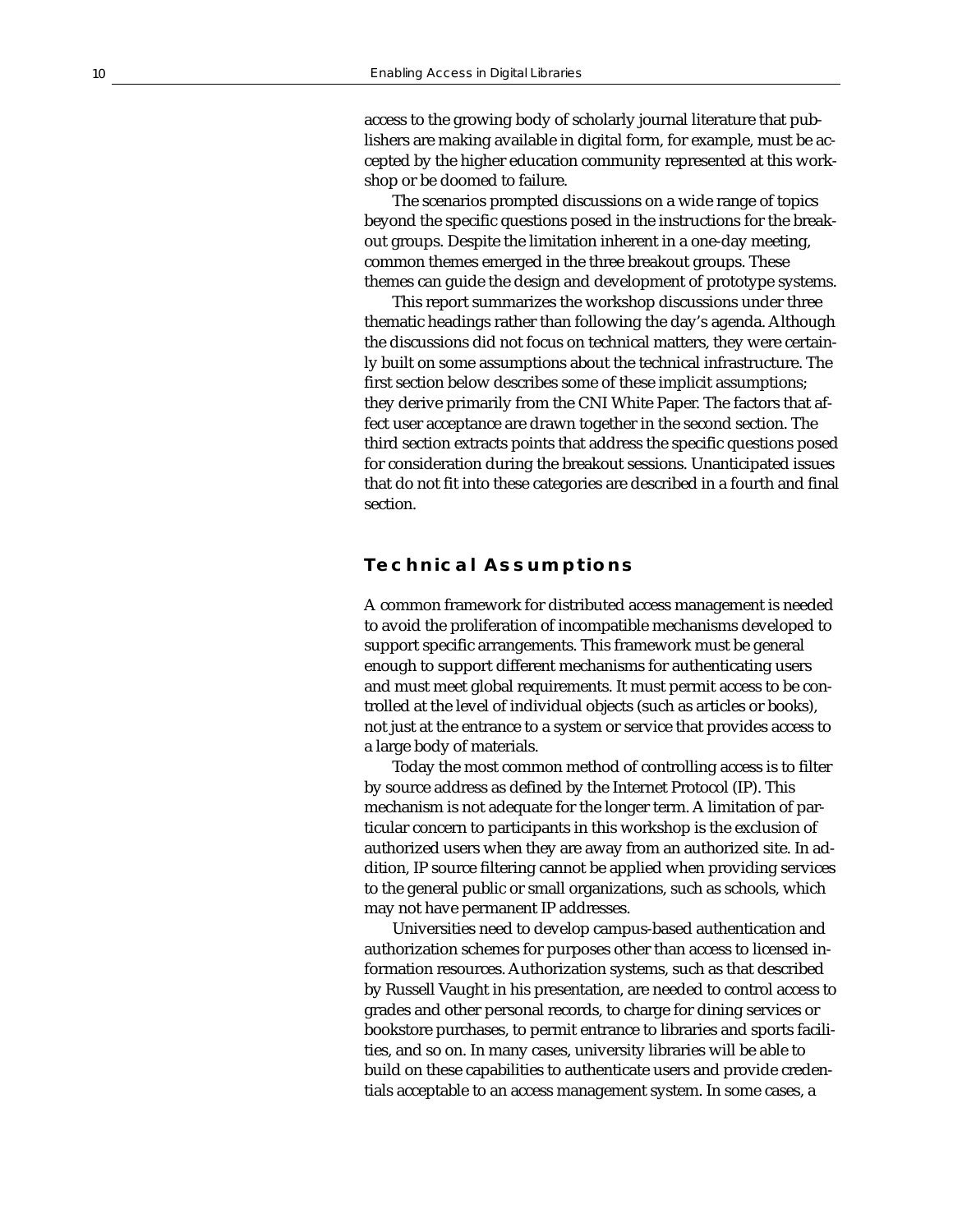library may take a leading role in developing a campus-based authorization scheme.

As Donald Waters pointed out in his introduction, the CNI White Paper has identified three approaches to campus-based authentication and authorization that can interface with remote access management systems. The first approach is IP source filtering. The second is the provision of a gateway or proxy server to which each user must authenticate (typically using an ID and password) and through which all interactions with the remote system are transmitted. In the third approach, a campus-based authentication or authorization system issues credentials acceptable to the remote system. An important example of a credential is a digital certificate, having a data format compatible with Web-based security protocols and used for the distribution of secure information over the Internet according to a standard known as X.509. An acceptable access management framework must interface with all three mechanisms, since no one solution will be able to serve all campuses.

# **Issues Affecting User Acceptance**

#### Where is the balance between two utopian visions?

Workshop participants observed that two contrasting utopian visions of the future of scholarly communication motivate developments in electronic publishing. For many publishers, the technology provides an opportunity to make more money by charging for every information use. For researchers, the technology holds the promise of free access to information for all. Librarians recognize that the information will not be free, but they seek to provide unfettered access to their users to the extent possible within existing budgets.

Over the last two or three years, interested parties have attempted to establish new rules of business for digital works with voluntary guidelines for fair use. These efforts, such as the Conference on Fair Use,6 have foundered on the conflicting utopian visions of the parties involved. They have, nevertheless, served to educate all communities about the nature of the differences that divide them. Meanwhile, those engaged in private license negotiations and consortial arrangements have discovered the powers of the marketplace to forge workable solutions. As one participant observed, the longer the library and publishing communities are engaged in these activities, the more rational are the business models they adopt and the licenses they negotiate. The requirement for access management systems to allow for the ambiguity inherent in the related law also becomes clearer, as does the need for access management even when no fees are charged (for instance, to comply with the terms of a gift).

<sup>6</sup> *Report to the Commissioner on the Conclusion of the First Phase of the Conference on Fair Use*, U.S. Patents and Trademarks Office, September 1997. Available at http://www1.uspto.gov/web/offices/dcom/olia/confu/conclutoc.html.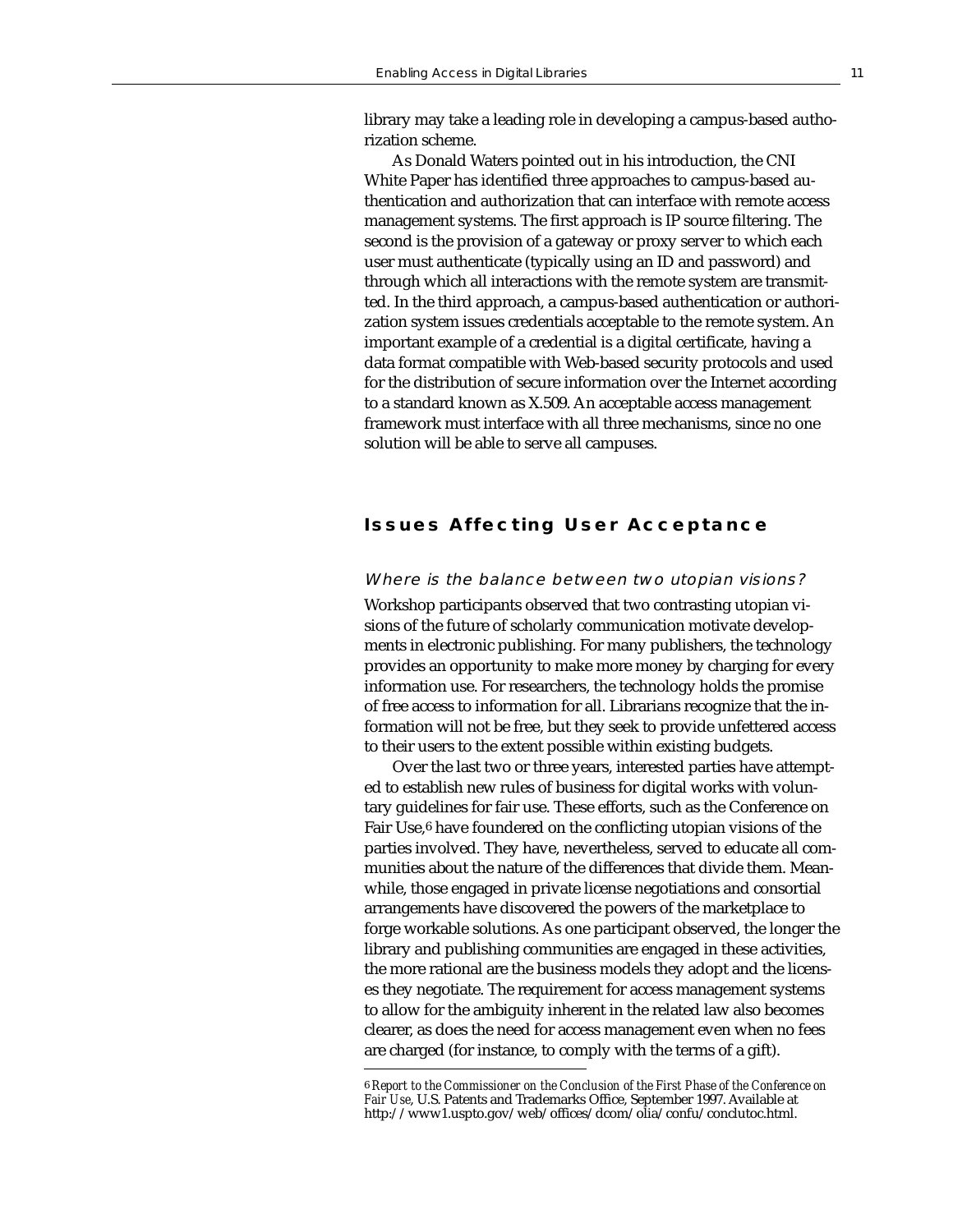Libraries are learning that they can respond to terms and conditions they see as unreasonable with the assistance of market forces. As they gain more experience in providing access to electronic resources, they are discovering that most users will accept less than the utopian ideal of free access to everything when they understand the underlying business model and find it reasonable. Publishers, too, are beginning to see that they are unlikely to earn more revenue from their traditional customer base for scholarly journals; furthermore, they recognize that libraries are making an honest attempt to comply with reasonable terms but cannot be expected to control or monitor their users' behavior closely. Nor can the lack of a robust means to enforce copyright still be blamed for holding back electronic publication of scholarly journals. If anything, their volume is increasing so rapidly that academic libraries are having difficulty absorbing them. Although license terms still vary from publisher to publisher, the agreements are growing more similar with experience.

Workshop participants argued that simple, liberal license agreements of the kind used by JSTOR should be the model for the future.7 Such agreements are clearly less costly to negotiate and implement than others. Licensee institutions should be free to define their user community in the agreement and should take responsibility for authenticating their users (and providing credentials that certify roles, if necessary). Participants also urged publishers of specialized journals not to limit access to specific categories of academic users, as laid out in scenario 2. This practice was seen as a poor business model, since use by community members outside the specific group for whom access was purchased was unlikely to be significant. Prototype access management systems should operationalize simple agreements, to avoid raising expectations that unreasonable conditions could be enforced. Publishers who use simpler business models and offer reasonable license agreements, argued Vicky Reich of HighWire Press and Stanford University, are better able to expand into new markets.

At the same time, some participants strongly recommended that the academic community continue to press for free access for all to the scholarly literature. Such "blue-sky" talk, they said, would offset the commercial pressure for pay-per-view access and dampen the ability of publishers to implement access management systems based on that model. They believed other business models could be constructed to support the costs of managing and providing access to high-quality scholarly information.

#### What perspectives are needed?

Participants were instructed to consider the two scenarios from two perspectives: user and provider. All three groups, however, soon reached the conclusion that the discussions, particularly of scenario 2, must take into account the perspectives of three entities: publish-

<sup>7</sup> JSTOR Library License Agreement. Available at http://www.jstor.org/about/ license.html.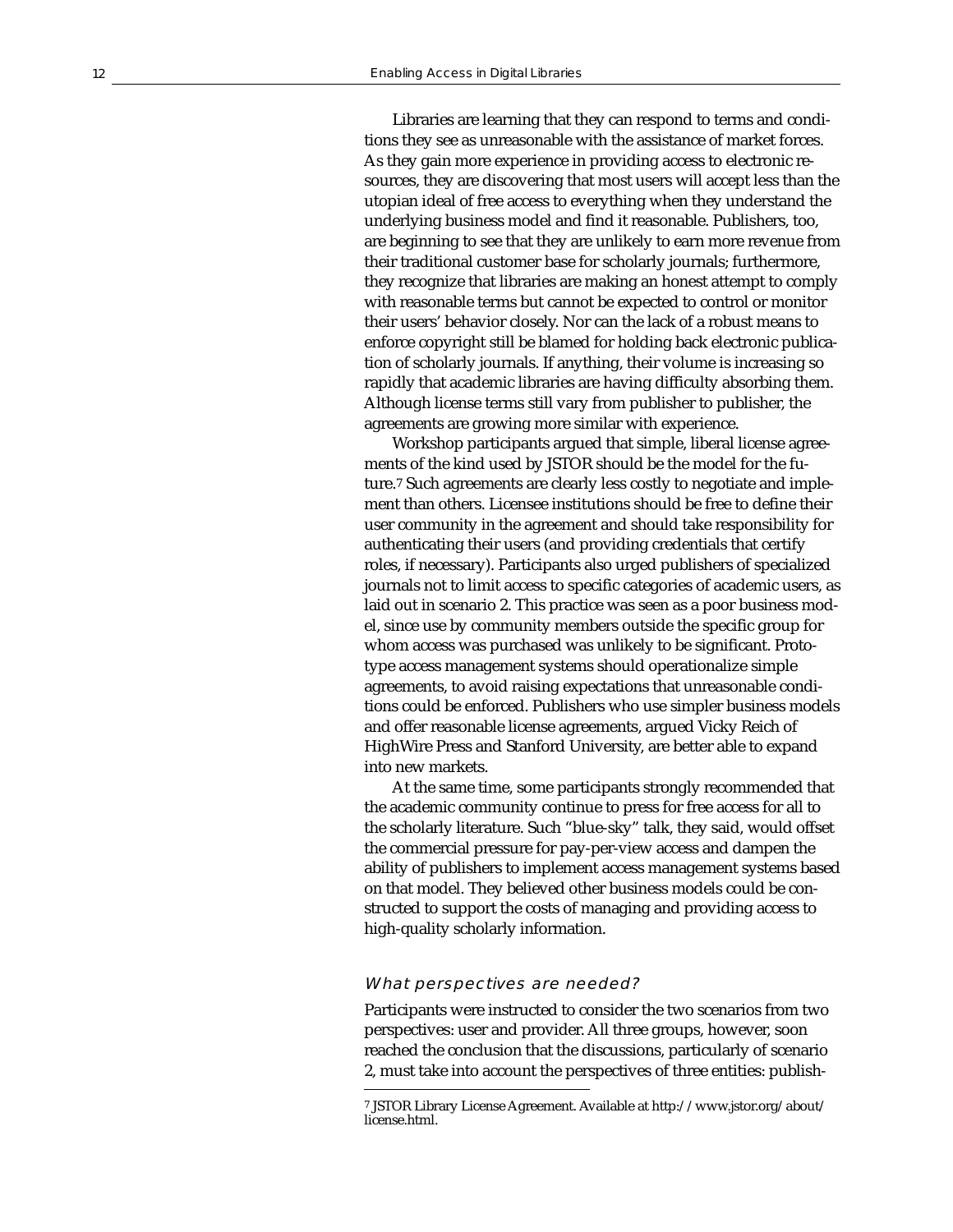ers, libraries as intermediaries or institutional users, and individual end users. To be successful, an access management system must be acceptable to both the end users and the intermediary library. The difficulty is, these parties differ greatly in their goals, economic motivations, legal responsibilities (particularly regarding liability), and in the different values or utilities they attribute to particular publications or works.

Licenses typically represent agreements made between libraries (or parent academic institutions or consortia) and publishers (or publishers' agents). Access management systems that operationalize those agreements, however, will limit what operations an end user can perform on a digital work. Systems must permit an end user to negotiate different terms and conditions for use of a work by establishing a different role through a separate or additional agreement. For example, enhanced terms might be based on an individual society membership or subscription, or on the acceptance of a charge. Some lawyers pointed out that for the end user to be able to exercise some of the privileges afforded by law or take advantage of ambiguities, he or she should be able to make an informed decision to ignore clauses in an agreement made between a library and a publisher. Agreements, suggested one participant, should incorporate formal loopholes permitting a wider range of operations from a special location or through an additional level of authorization.

The fact that all three discussion groups found it necessary to make a distinction between the end user and the institutional user acting as intermediary suggests that access management systems should be designed with such a distinction in mind. One group report included the observation that there will sometimes be a chain of obligation through several intermediaries from users through libraries to publishers (possibly through third-party aggregators) and eventually to authors.

#### Will there be slow evolution or a revolution?

For libraries, publishers, and the communities they serve, networked access to scholarly information is not a completely new business, but an extension of an existing portfolio of services in an existing economic structure, with staff and customers familiar with old practices. Although there are hopes for long-term efficiencies in replacing paper-based information products with electronic equivalents, and the transformation of the process of scholarly communication has begun, libraries and publishers must deal with both for many years to come. The continuing availability of well-managed, high-quality bodies of scholarly information will depend on professionals who must be rewarded for their efforts. The economic balance among authors, publishers, aggregators and other service providers, libraries, and users may adjust over time, but unless the adjustment is gradual, existing products and services are likely to suffer.

Although participants were not asked to consider the interests of authors, it was clearly assumed that access management systems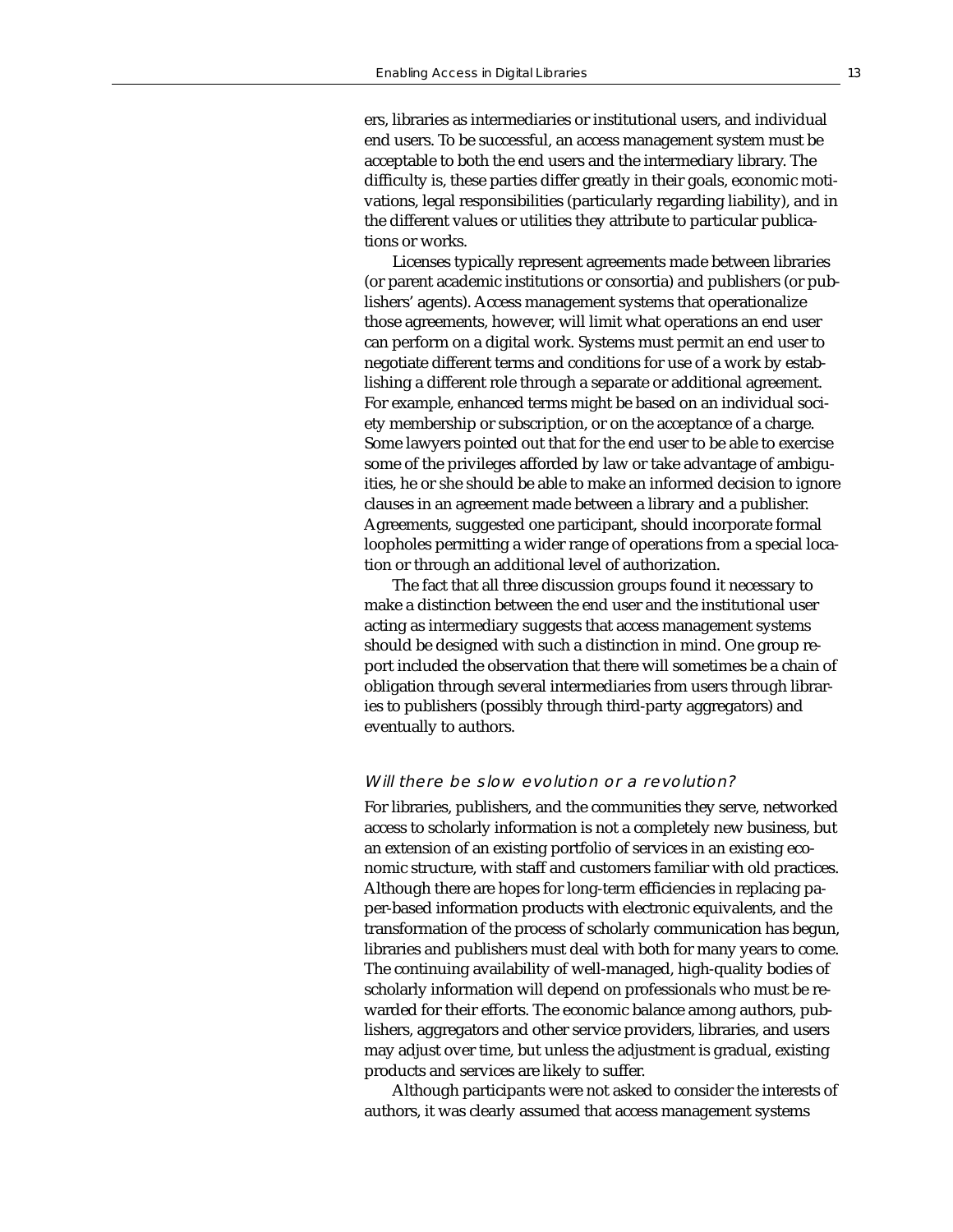must be acceptable to authors who wish to disseminate their work to the scholarly and scientific communities. Simple business models reflected in effective access management systems would go a long way towards satisfying the needs of authors as well as other interested parties.

Academic users expect predictability and continuity. They expect the electronic environment to offer the functional equivalent of privileges that exist under current copyright law as applied to physical works, including but not limited to fair use. Conditions on the use of electronic versions of articles that create new impediments to research, to teaching practice, or to collaboration across disciplines or between faculty and students are cause for substantial complaint. The academic user expects to have access to information and be able to use it for scholarly purposes at a reasonable price, preferably, but not necessarily, zero. Charges for photocopying and photographic reproductions are common in academic libraries, which may also charge for or limit use of other services. However, users expect free access to the information traditionally found on the library shelves, such as journals to which the library subscribes.

Publishers and learned societies must find ways to reallocate resources and adjust their business model without destroying their short-term financial viability. When negotiating licenses for electronic versions of print publications, they clearly need to maintain revenue (or increase it to cover the new costs associated with the networked dissemination). Learned societies, in particular, are likely to have no cash reserves to invest in the hope of future cost savings; preserving cash flow is a matter of survival.

Libraries, too, are facing serious budget constraints. Many must make do with flat or shrinking budgets not only to maintain existing collections and services while struggling to keep up with prices for serials that are outstripping the rate of inflation, but also to meet the demand for new online services. They hesitate to accept pricing models that do not guarantee control over acquisition budgets.

# Will economics govern acceptance?

The acceptance by libraries and end users of electronic publications and associated access management systems will be determined, at least in part, by economic factors. Libraries regularly look for cheaper ways to provide the same services or ways to provide enhanced services at costs they can justify or recover. Users will pay for services and academic administrations will increase budgets only if they expect to receive value for the expenditure.

Transaction costs associated with managing and providing access to scholarly information must be reasonable, whether incurred by users, libraries, or publishers. Arrangements between libraries for free interlibrary loan are common, in part to avoid costly accounting or payment procedures. Recent years have seen a growth in library consortia and third-party services that allow institutions to share the fixed costs associated with negotiating licenses and supporting co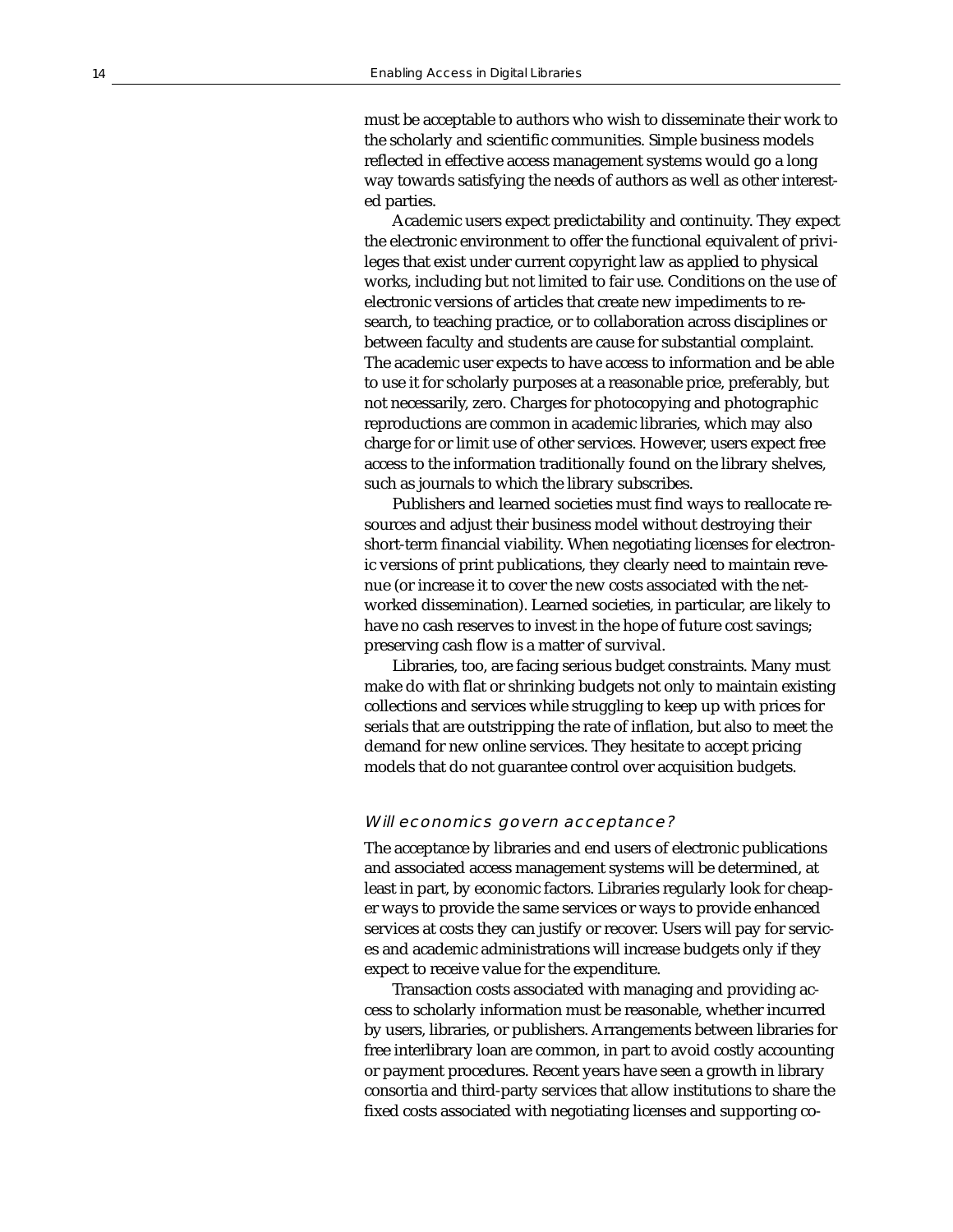herent access to a variety of online resources. It is unlikely that information providers, whether publishers (as in scenario 2) or libraries (as in scenario 1) benefit by limiting access to a resource to subsets of users from an academic institution. The transaction costs of ensuring compliance with such limits will almost certainly exceed any loss of revenue sustained in granting more general access.

The pricing of institutional licenses for electronic resources remains a complex issue that requires further research, perhaps along the lines of the University of Michigan's PEAK project. Existing models are not wholly satisfactory. Pay-per-view is not acceptable as the standard pricing scheme for libraries acting as intermediaries. Similarly, it may make sense to base prices on a maximum number of simultaneous users when information is accessed via terminal sessions, but not when it is accessed via stateless Web interactions. For large and heterogeneous user populations (such as the entire population of a state), pricing by size of community makes no sense either. Alternative measures of volume are needed as a basis for subscription prices. But what metrics are appropriate and acceptable? Some participants suggested that fruitful analogies might be drawn from pricing schemes for network connections.

## Simplicity pays

Perhaps the strongest message that emerged from this workshop was that whatever the system for managing access, it must be simple. It must be comprehensible and convenient for intermediaries and end users. The emphasis should be on finding ways to reasonably limit abuses and punish abusers rather than complicating life for every user. The system need not be designed to handle every special case but should be able to inform users of nonstandard provisions (such as the complex terms of a gift) without attempting to enforce them. Prototype systems should be developed to handle the majority of routine needs effectively. Publishers appear willing to tolerate a little leakage, if it does not turn into wholesale hemorrhage.

Complexity should be hidden from users, but those who want to know the full details of a complex deed of gift or the reason why access to an item is restricted should be able to find that information. Participants agreed that it is incumbent upon intermediaries (libraries and third-party aggregators) to negotiate simple licenses, with a view to making the management system simple to implement and to explain to users. Several argued that simple licenses benefit providers too, since they are less costly to negotiate and acceptable to a wider range of customers than are more complex licenses.

Systems that are straightforward to implement and easy to use will encourage compliance. Participants argued that is not absolutely necessary for systems designed to manage access to scholarly resources also to handle materials to which access must be limited for reasons of security. In the short term, the aim should be to build a system that operationalizes a few different, simple agreements. The design should be modular, flexible, and have the capacity for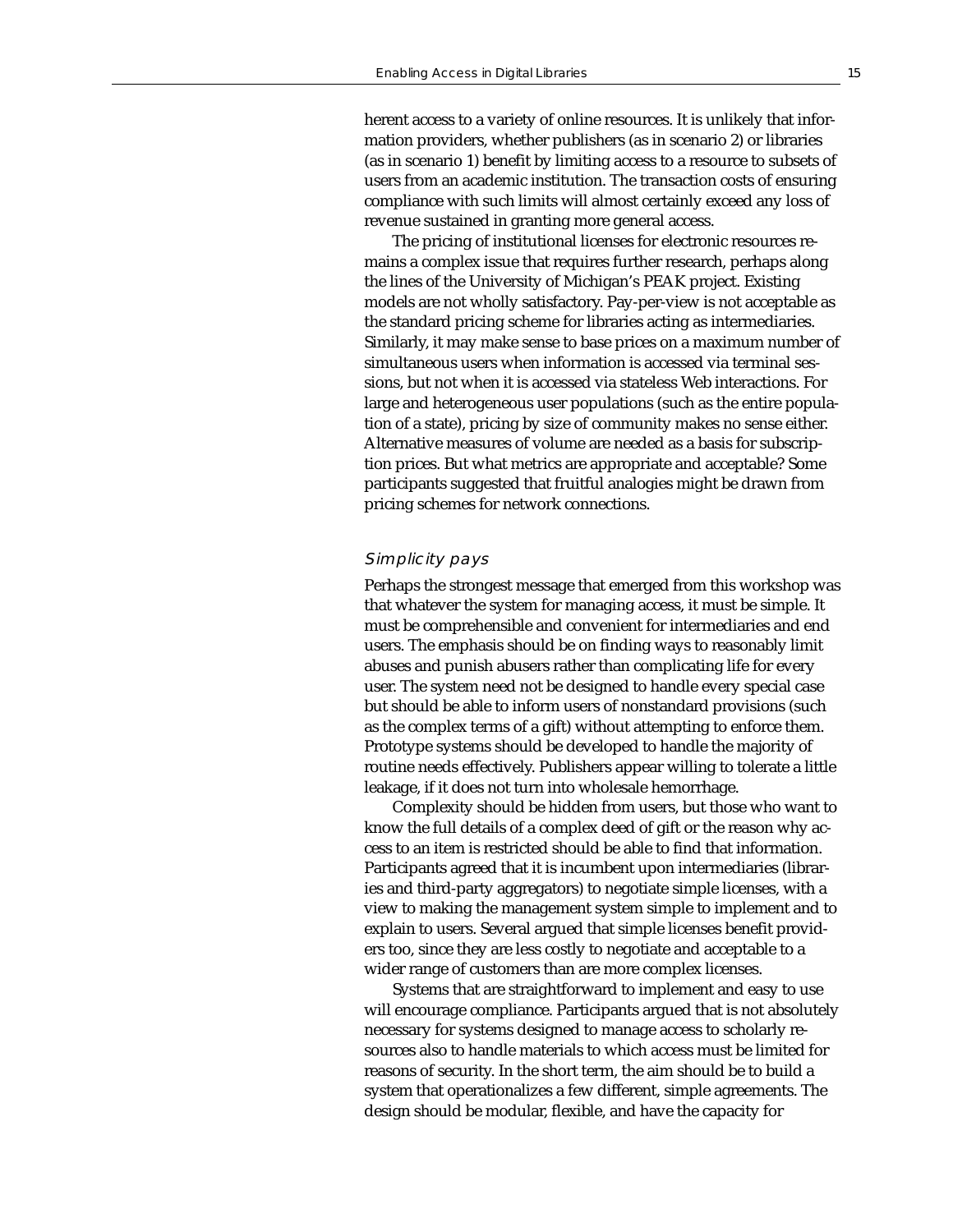growth. Extensions can be made later, on the basis of practical experience.

# **Convenors' Questions**

## What kinds of role distinctions are necessary?

Users of the resources in these scenarios may play many different roles, using the term *role* in a general sense. A faculty member may, for example, act as teacher, author or creator, researcher, consultant, or private individual. It would be impossible, participants argued, for an individual to declare that access to a particular article was being sought in conjunction with only one such role. Some expressed a fear that the mere technical ability to introduce and enforce distinctions among roles would lead to the adoption of practices that would discourage the general pursuit of knowledge and so would not be in the best of academic interests. One librarian recalled a case in which access to a licensed resource was permitted to faculty only during semesters in which they were teaching particular courses, regardless of whether the resource was useful to research or even to the preparation of the courses.

In the context of automated authorization and access management schemes, the term *role* has a related but more specific sense. It describes recorded characteristics of an individual user, such as membership in a group. Rules within the access management system determine whether a user with a particular role is able to access a resource and what operations he or she can perform on it. A user's role or roles might be established or negotiated in different ways, for example, through a campus-based proxy service or authorization scheme supported by a directory database, by membership in a professional society, or by acceptance of a charge to a credit card. Where institutional licensing of published journals is being considered, roles may be divided into those for which the institution can issue credentials and those that must be negotiated by the individual. Participants agreed that any access management scheme should allow an individual user to negotiate privileges beyond those afforded by institutional credentials or offered to the general public.

Much of the discussion in this area focused on the granularity (degree) of role distinctions required and perhaps transmitted through credentials or gateway services that an institution may provide for members of its community. Privacy, cost of implementation, and institutional requirements (associated with varying missions and policies) were seen as factors here. Some argued strongly that the granularity should be no finer than membership in a community as defined by the licensing institution, in other words, that all those affiliated with a university should have access to the same resources on the same terms. Finer distinctions by school or department within a university (such as those suggested in the second scenario) are like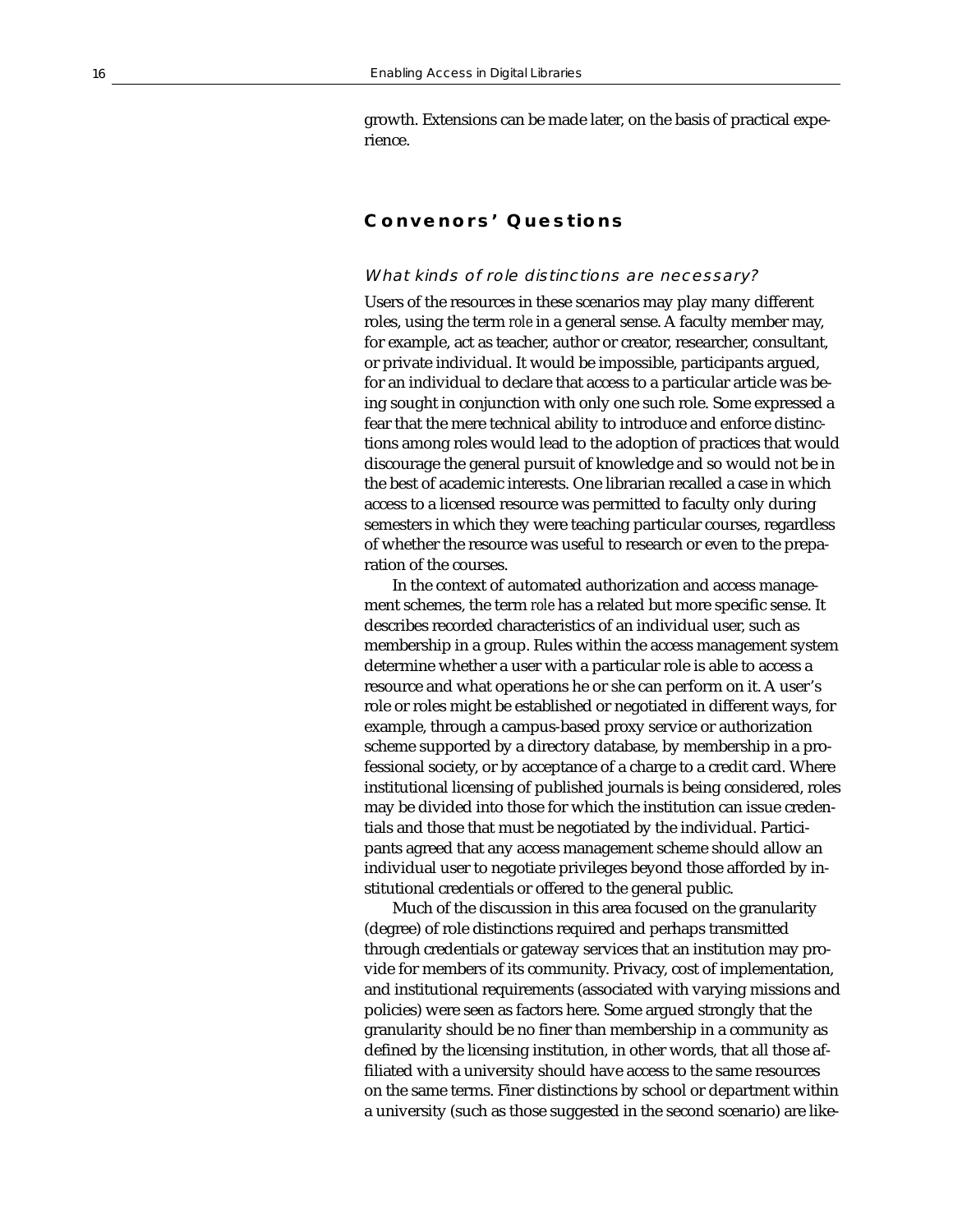ly to inhibit cross-disciplinary research. Distinctions between faculty, undergraduates, and graduate students would cause problems for teaching. Others suggested that some distinctions might be necessary because of institutional policies relating to services for alumni, say, or, in the case of state universities, services for the general public. The consensus was that fine role distinctions should be avoided and that certification of any distinctions should be the responsibility of the user institution.

The technology, said participants, should allow libraries and publishers to make the business agreements they want, but both sides are more likely to benefit if the agreements do not rely on complex role distinctions. In the second scenario, licensed journals are only of interest to a subset of the community; in such a case, the licensor and licensee might avoid the transaction costs in enforcing special limitations on access by negotiating the subscription price on a different basis. One suggestion was to base the price on the size of the subset interested in the resource (though not limiting access to this group). Others stressed the value of developing a volume-based approach to pricing other than a pay-per-view model.

The purpose of use, observed two breakout groups, is often more relevant than any characteristic of the user. In the first scenario (public domain materials digitized by libraries), libraries would probably encourage any use for teaching or research but wish to control commercial re-use of digital reproductions made at substantial expense, in order to recover costs or fund future digitization projects. The privileges afforded by the fair use doctrine and exceptions granted in copyright laws are also primarily based on the nature (and effects) of use and not on characteristics of the users. On further reflection, participants concluded that requiring users to declare in advance how they intended to use materials was unrealistic and would be seen as an invasion of privacy.

#### What rights and duties are expected?

One issue raised by this question related to the use of the term *rights*. Under U.S. copyright law, observed Mary Levering of the U.S. Copyright Office, publishers and authors have *rights* in intellectual works but that users exercise *privileges* and duties. Furthermore, copyright owners and their agents generally manage rights in copyrighted works, whereas libraries generally manage access to those works.

As pointed out earlier (under the heading What perspectives are needed?), users and providers have different expectations. Rights, privileges, duties, and responsibilities are shaped not only by license agreements, but also by the overall legal, economic, and technical environment. They will be subject to change over time.

Legally, privileges and duties may be established through a chain of obligation from author or creator to publisher, to library (possibly via a consortium or third party aggregator) to end user. Not every link in this chain is associated with a formal agreement. In the first scenario, where unpublished materials may be involved,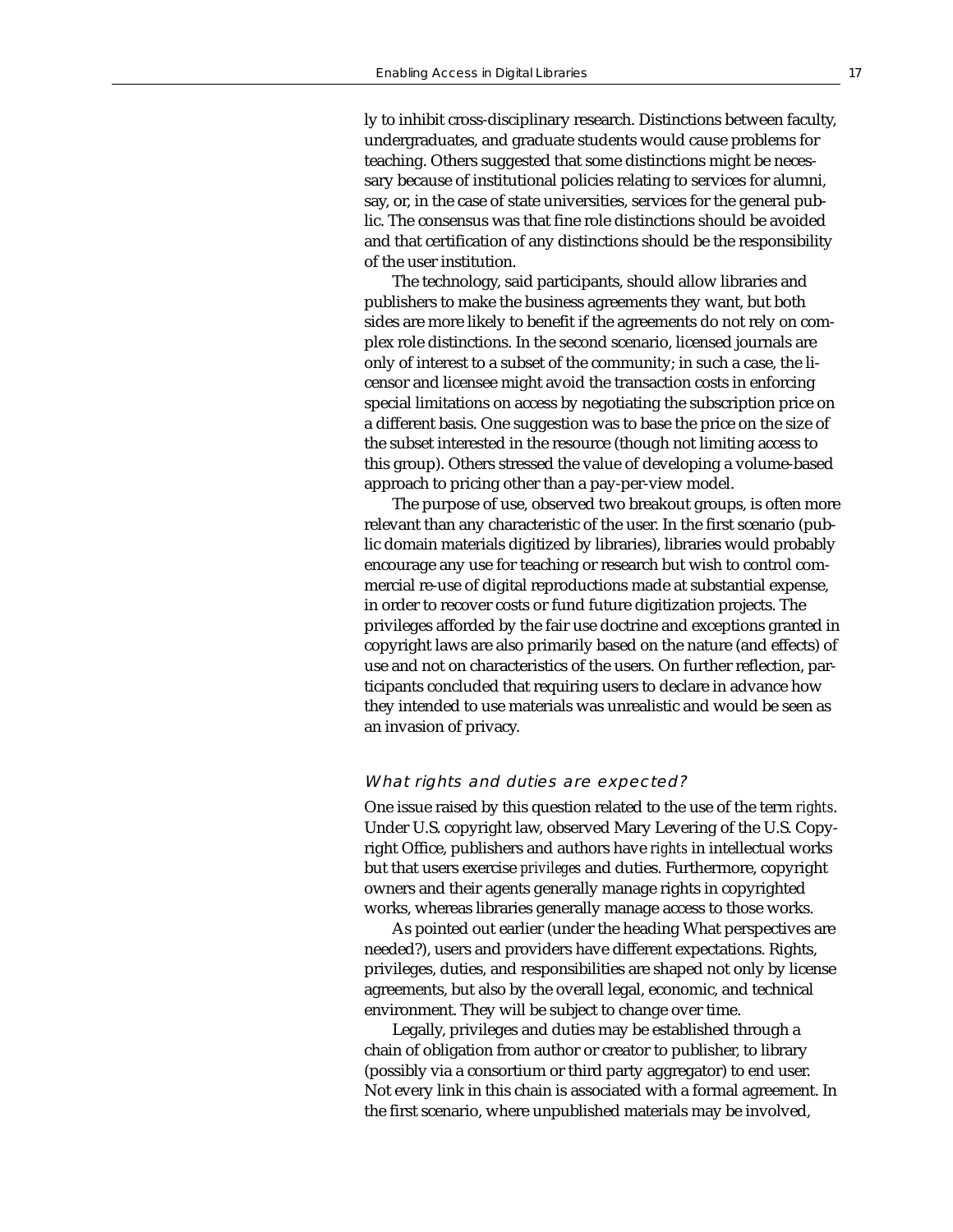there may be no way to follow the chain and establish unambiguously the rights associated with the original materials. Complex terms of gift may impose additional duties on the recipient library. After converting the material to digital form and becoming the provider of online access, the library may wish to assert rights in the digital reproductions in order to safeguard the potential for income or retain control over how the materials are used. Most users of converted archival materials would comply with reasonable terms, if it were easy to determine what the terms were. Automatic enforcement of all such terms is infeasible, since they often apply to subsequent use rather than to access or to specific operations that might be controlled by technical means. Both providers and users would benefit in this case from a mechanism that cautions users about special conditions and allows them to determine whether or how to proceed.

Academic users value their personal space highly. In the words of one librarian, users want the library to "make the connection and get out of the way." They expect to be allowed to exercise personal responsibility or, as one breakout group reported, to have the "right to do reasonable things and the responsibility not to do unreasonable things." They would expect any access management system to allow them access to all the information that they are entitled to have access to, inform them of their privileges and responsibilities, and explain how they can negotiate additional privileges. They expect patterns of use permitted for print publications to carry over into the electronic environment. They also expect that publishers will somehow guarantee that the content they are accessing has not been corrupted inadvertently or maliciously.

For their part, publishers hope to maintain revenue, whether to satisfy shareholders, subsidize other activities, or simply cover costs. To achieve this end, they expect to control distribution of works for which they hold rights. They expect that privileges given to users based on a reasonable business model can be implemented by technical means. To be acceptable to publishers, an access management scheme must be customizable to individual license agreements and flexible enough to incorporate new types of agreement and new technology for authentication and for delivery of content. Market forces will determine which technical barriers to access and usage protect revenue and which inhibit market expansion.

As intermediaries, libraries have the responsibility to negotiate reasonable agreements on behalf of their user communities and parent institutions. They cannot be responsible for the actions of end users, but they do have a duty to take reasonable efforts to inform users of terms and conditions for access and use and to ensure that institutional policies, as well as systems or data that support access controls are effective and valid. They will expect to understand how license agreements are encoded and enforced within an access management scheme, in order to fulfil these responsibilities. Libraries (or their parent institution or agent) must make reasonable assurances that proxy or gateway services exclude unauthorized users and that credentials offered for users are valid. In return, they will expect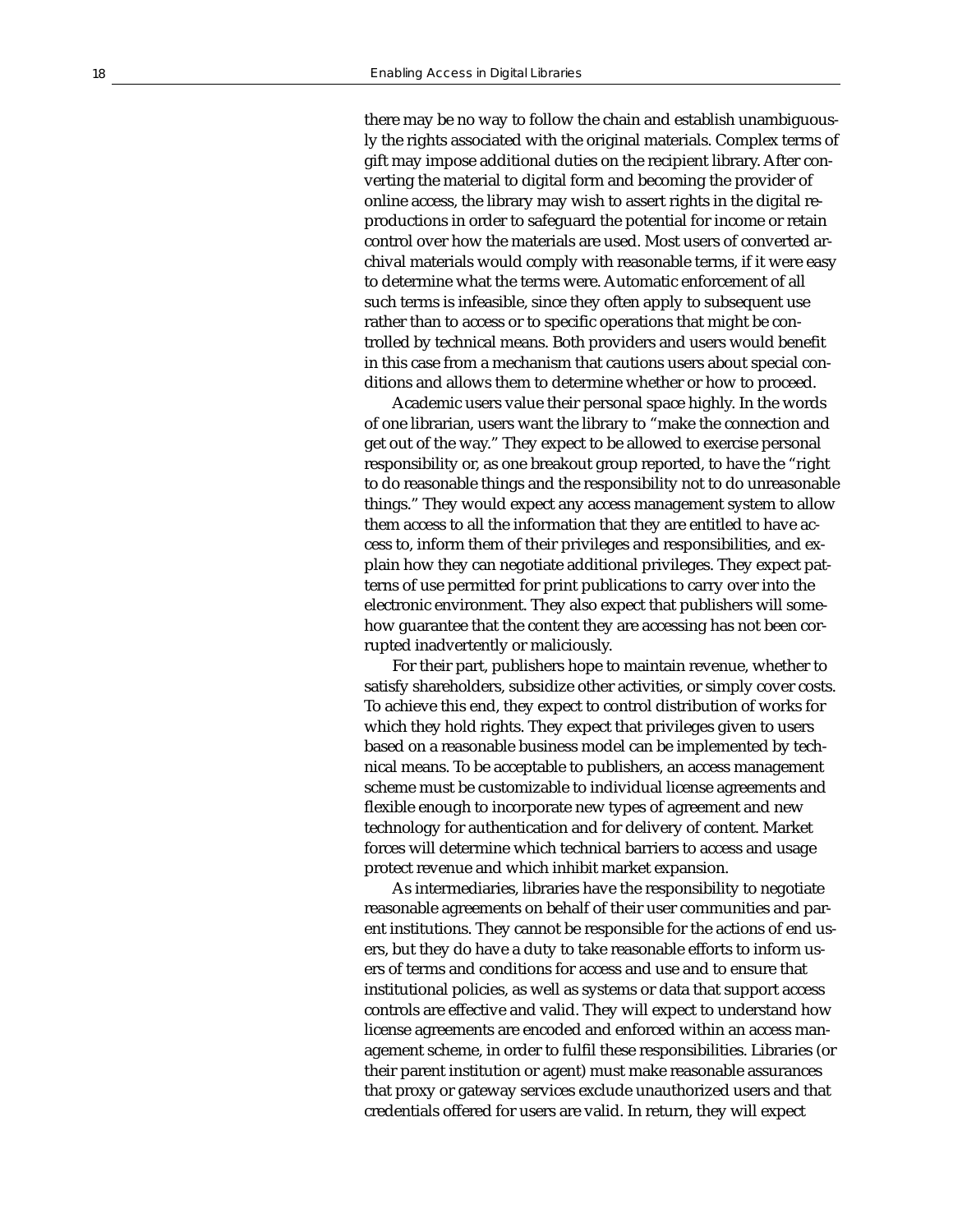publishers' access management schemes to honor the credentials provided and facilitate access through such proxies.

In the print environment, libraries have assumed the responsibility for archiving materials for posterity. Under section 108 of the U.S. Copyright Law, libraries and archives may reproduce materials in certain circumstances, for example, to replace "a copy or phonorecord that is damaged, deteriorating, lost, or stolen, if the library or archives has, after a reasonable effort, determined that an unused replacement cannot be obtained at a fair price."8 In an electronic environment in which the publisher controls the master copy, after-thefact preservation will be impossible. Archiving for preservation must be planned for in advance. Libraries, as custodial institutions, will expect license agreements, and access management schemes that implement them, to provide contingency provisions and fail-safe mechanisms that ensure the long-term accessibility of the information resource. The long-term archiving of information in digital form presents a formidable challenge. Information, concluded one breakout group, "will only be preserved if someone's job depends on preserving it." Although the archiving challenge was beyond the scope of the workshop, participants noted that a possible contribution to an eventual solution would be special access management provisions that allowed libraries or trusted agents to make archival copies.

#### What are the privacy issues?

Participants were unanimous in their view toward the privacy of individual users, an important issue in the discussions surrounding the development of the CNI White Paper: the metadata that establishes privileges, they argued, should be under the control of the licensing organization and closely guarded. Using the CNI's categories of identification (anonymous, pseudonymous, pseudonymous with demographics, and actual identities), they recommended that campus-based authentication services, gateways, or proxies should not relay actual identities to access management schemes run by publishers or aggregators. Anonymous access, they concluded, poses the least threat to privacy. Pseudonymous identifiers ensure accountability by allowing a publisher to identify abnormal volumes of use by one (unidentified) user and notify the licensing organization. The association of demographic information with pseudonymous identifiers should be limited; under no circumstances should it be detailed enough to identify an individual user. As librarians have found, some publishers request more details than they can usefully analyze. However, libraries require some tracking of demographics for acquisition decisions and resource allocation, while providers may need such information to adjust business models.

Participants stressed that no unnecessary information should be tracked by provider or licensing institution. Users should not be re-

<sup>8</sup> Copyright Law of the United States, contained in Title 17 of the U.S. Code, Section 108: "Limitations on Exclusive Rights: Reproduction by Libraries and Archives." Available at http://lcweb.loc.gov/copyright/title17/1-108.html.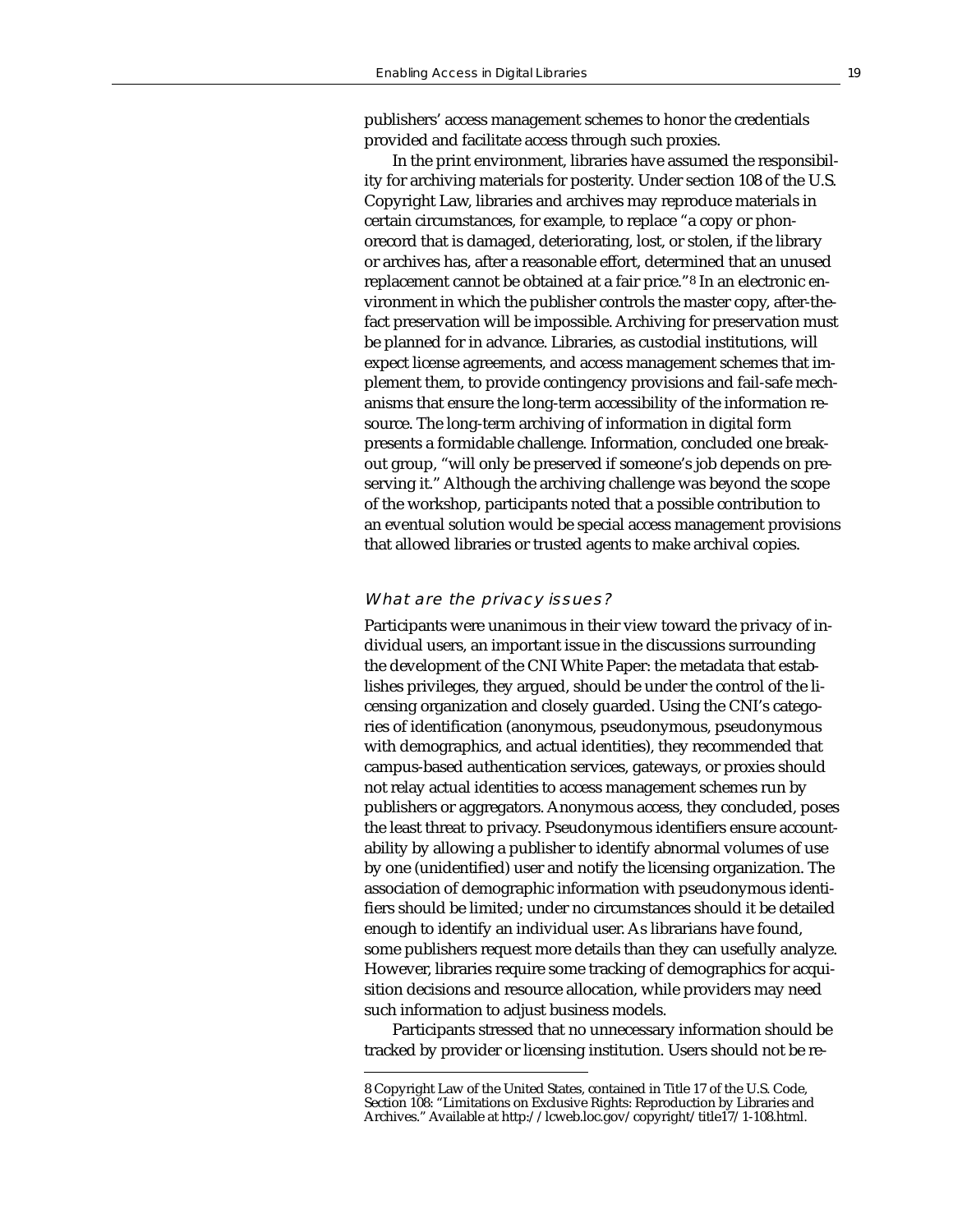quired to indicate the purpose of use. In many states, library reader records are confidential, and the law prohibits libraries from tracking readers' behavior. The academic community, some participants argued, should lobby for more extensive legal protection for privacy, extending to transactions with publishers and bookstores. However, it is reasonable to allow users to reveal personal information voluntarily in order to secure additional privileges, if they are told how that information will be protected.

# How strong must the security controls be?

The design of any access management scheme will balance the tightness of security against user inconvenience and even denial of access to valid users in some cases. The degree of security enforced should be commensurate with the provider's trust in the user community. Publishers, it was also pointed out, do recognize that libraries are basically honest and will try to comply with reasonable license agreements to the best of their ability. Existing arrangements suggest that they would honor credentials generated through campus-based authentication schemes. Where trust between libraries is concerned, as in the first scenario, libraries have already proved the benefits of mutual trust in many resource-sharing activities, such as interlibrary loan. Libraries will certainly trust each other's authorization procedures if technically compatible.

In neither of the scenarios examined by the workshop does the content call for very tight security. The limited market value of scholarly and archival information is unlikely to invite widespread abuse. Thus, in the case of a student dropout, say, it would not be essential for the system to be able to revoke privileges immediately. Other classes of information, however, such as current recreational literature or some reference materials, might require more robust controls because of the potential for publishers to lose revenue.

Legal experts reminded participants that no access management scheme exists in a vacuum and that the external environment must be taken into account. They recommended that access management systems emphasize the detection of inappropriate behavior rather than enforcement ahead of time, which is likely to prevent some valid use. Users, they added, need to know what their responsibilities are, and institutional policies need to include adequate sanctions for abusers and procedures for dealing with them. Abuse could be punished by revoking privileges within the system or within the external environment.

In considering how to balance accountability and privacy in the campus environment, participants found one technical approach that had emerged in the discussions relating to the CNI White Paper as promising. Campuses could issue short-term pseudonymous certificates to authenticated users. Certificates valid for a semester or a year could act as credentials for access to most information resources. For selected resources, certificates valid for a few hours might be more appropriate.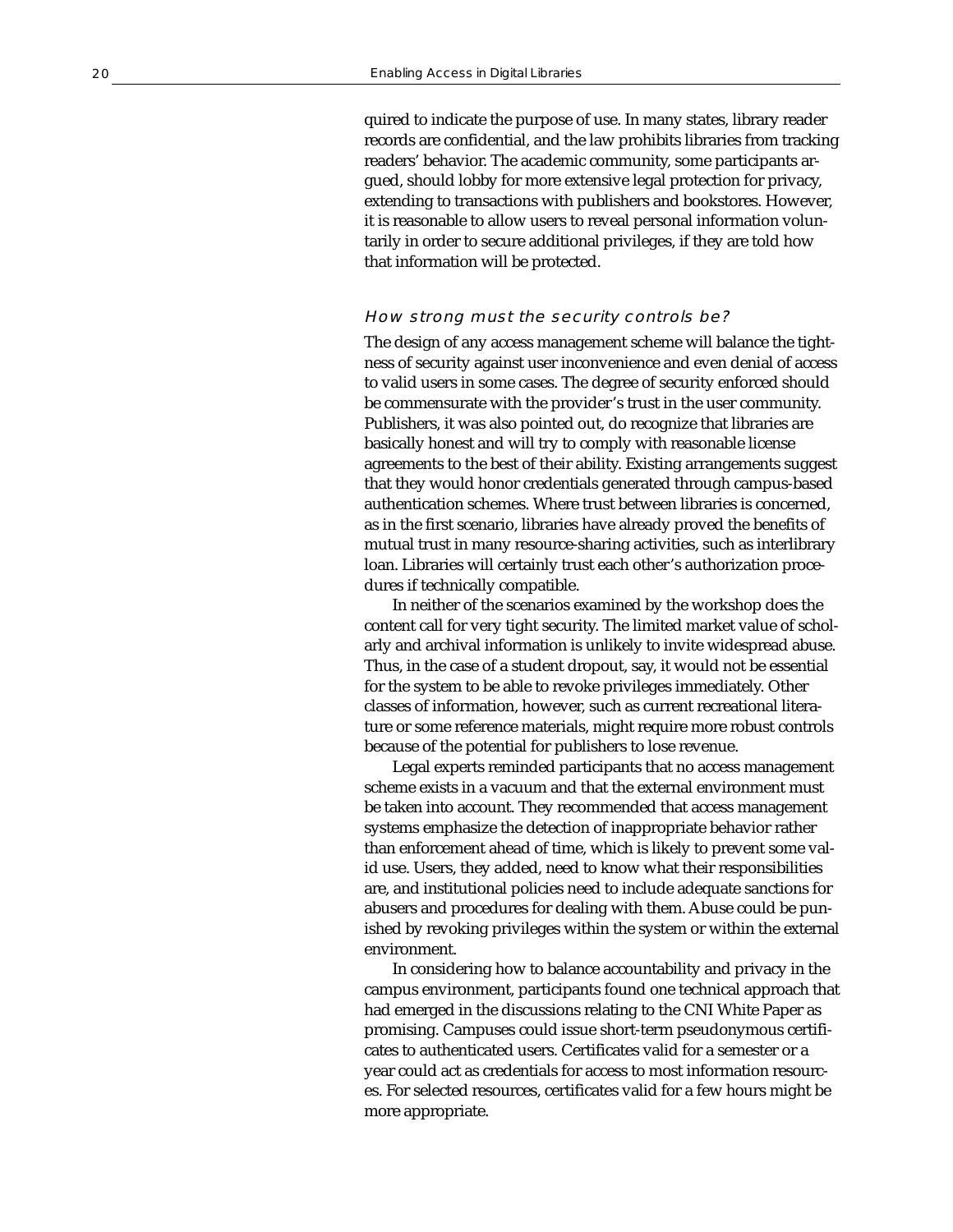# What kinds of accountability are necessary and what kinds of management data are needed?

Participants reiterated that libraries cannot, in practice, be accountable for the actions of users. Realistically, they can only make reasonable efforts to ensure compliance with license terms and the law. Any license agreement between a publisher or publisher's agent and a library will include some clauses relating to accountability of either party for complying with terms of the agreement. The JSTOR Library License Agreement, repeatedly cited as a model, stipulates that libraries must inform JSTOR if they are using a proxy server to control access, must exert reasonable efforts and cooperate with JSTOR in the implementation of security procedures, must work with JSTOR to inform users of the User Rules, and must notify JSTOR if the library becomes aware of violations. The license allows either JSTOR or the licensee organization to terminate access in the case of unauthorized use. To the extent that access to licensed resources is supported by technical means, some degree of accountability for the effectiveness of those technical controls is to be expected. As mentioned in the discussion on security controls, the group favored after-the-fact accountability rather than automated enforcement that might prevent valid access.

In conjunction with the discussion on privacy, participants observed that libraries, even when objecting to licenses that limit access to subsets of users, may still wish to collect usage statistics aggregated by demographic categories in order to make acquisition decisions and allocate resources. As noted earlier, some publishers ask for access to more demographic details than they fully use. No specific suggestions emerged as to an appropriate level of detail. In this instance, it is possible that both publishers and libraries would like to gather more detail for management purposes than is consistent with protection of the user's privacy.

# How do we evaluate effectiveness of the system from user and provider perspectives?

According to participants, the basic test for a general access management scheme will be whether it is adopted in the marketplace. Its success will depend at least in part on quantity and breadth of use and its viability on whether the various parties receive appropriate value in the bargains they strike. Not surprisingly, no short-term or formal measures of effectiveness were discussed, since there is still much uncertainty about how best to evaluate digital libraries. No better criteria have emerged than precision and recall, which have served heretofore to evaluate information retrieval systems of much more limited scope.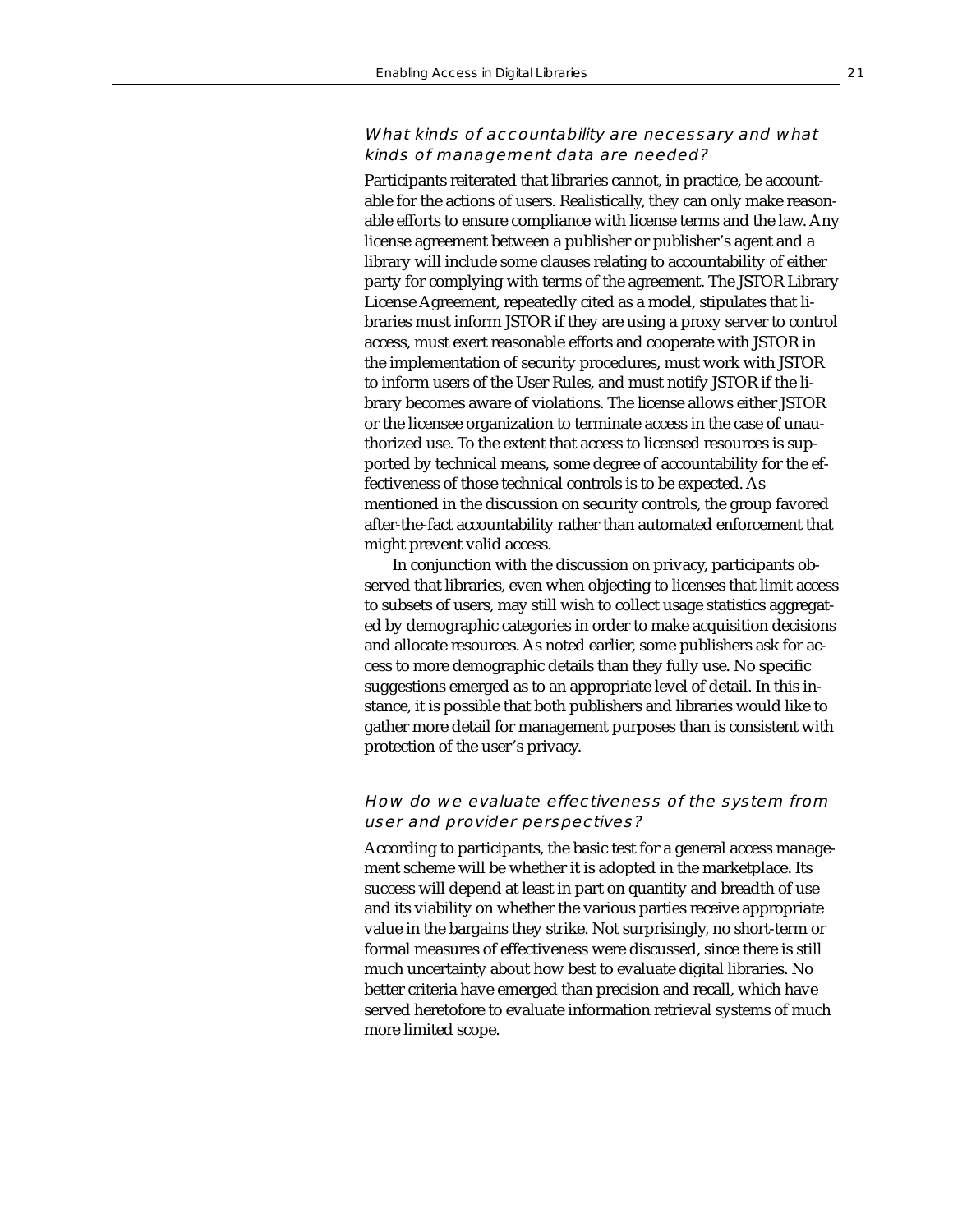# **Unanticipated Issues**

# Where do authors fit in?

As pointed out in the final plenary discussion session, the instructions for the breakout discussions omitted an important topic: the rights and perspectives of authors. In the end, it was decided that the relationship between authors, publishers, and users was too complex to bring into the discussion, and that a separate session would be needed to represent the perspective of authors. During the discussion, several points were made. Some participants argued that authors are both the ultimate information providers and, at least for scholarly journals, also the ultimate users. Faculty researchers must be educated to think twice about assigning all rights for articles to publishers, given the costs university libraries must bear in buying back the right to access the content and other barriers to broad access that publishers might wish to impose.

Other participants pointed out that the apparent equivalence between users and authors mentioned above is simplistic and demonstrates an American viewpoint rather than a global perspective. Legally, the rights of authors are very different from the privileges of users. In many other countries, authors retain moral rights even when they assign copyright to publishers; in some countries, they may not waive those rights. In Europe, authors have made their voices heard in objections to attempted agreements between libraries and publishers. Groups representing authors are working to use the technology to enforce their own rights, for instance by supporting the development of digital watermarking technology. In the United Kingdom, the Authors' Licensing and Collecting Society (ALCS) is adamantly opposed to the U.S. concept of fair use.

# What about unaffiliated individuals and small institutions?

Scenario 1 highlights the fact that most academic libraries consider their services to unaffiliated individuals—the general public—an important component of their mission. For the Library of Congress and the New York Public Library, the provision of unfettered access to digitized collections is essential. Likewise, many state university libraries are required by law to provide service to unaffiliated users.

Increasingly, consortial and outreach activities undertaken by universities require academic libraries to provide services to smaller, less well-endowed institutions, such as K-12 schools, that do not have the technical infrastructure to provide authentication services. Institutions may wish to provide access to resources for which the library may not legally provide general access, but for which rights holders have granted permission for educational use. To facilitate access to such materials from schools and public libraries, the Library of Congress has considered establishing a site-license arrangement (at little or no charge). It lacks the technology and resources,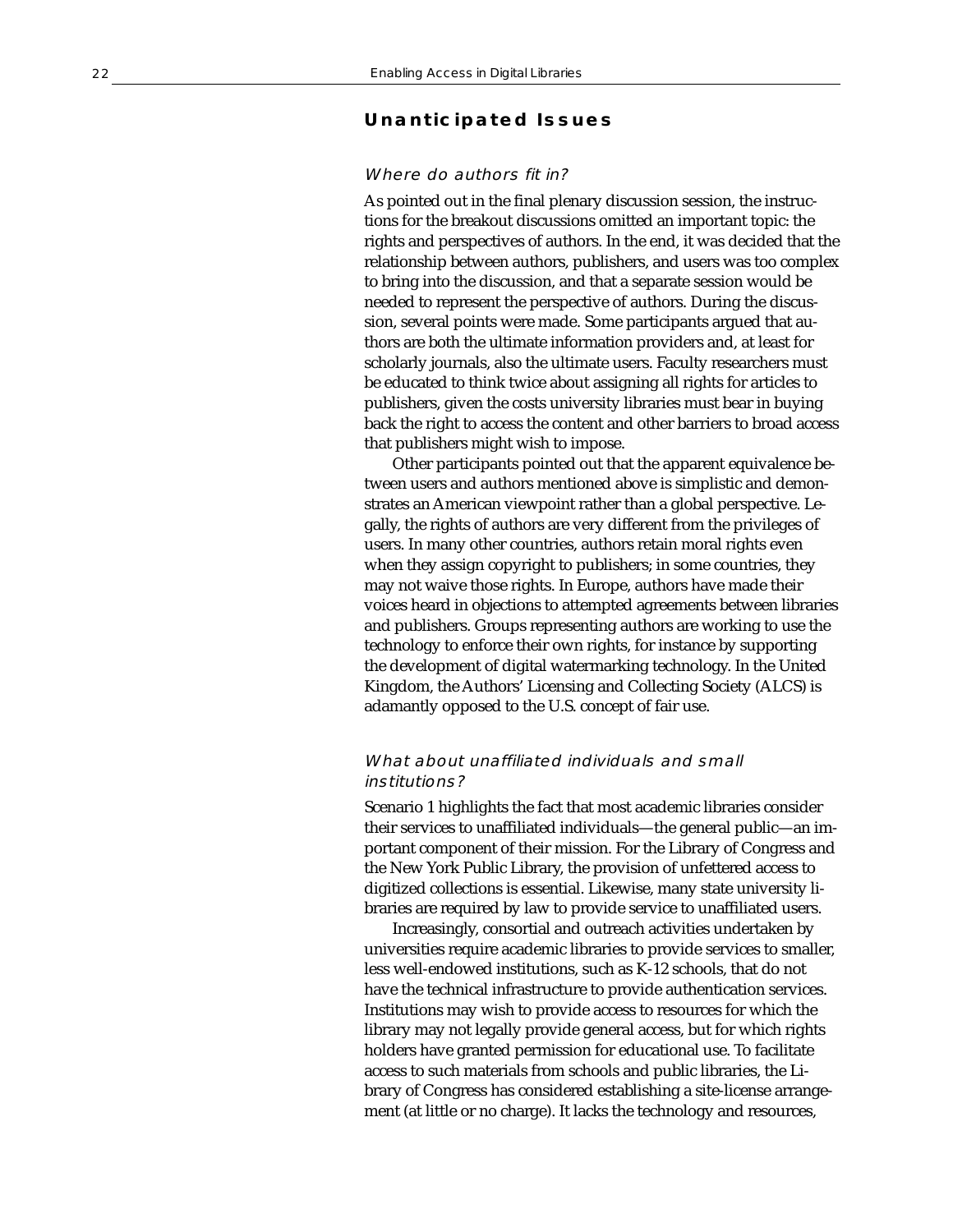however, to implement such a scheme nationwide, because these institutions lack the necessary technical infrastructure. Even the simple application of IP source filtering is not feasible, since many small organizations do not have permanent IP addresses, but obtain them dynamically from Internet Service Providers each time they establish a connection. Clearly, state or local government agencies, consortia, or other third-party organizations must ensure that basic, uniform authentication and authorization services are available for small institutions and unaffiliated users.

#### Accommodating change

As pointed out earlier, the external legal, economic, and social framework in which access management schemes operate will change over time. Systems must be able to adapt to such changes if they are to succeed. The need for such flexibility may determine how best to represent rights or responsibilities within metadata associated with digital material and as rules implemented within access management systems. System designers should take nothing for granted: even status transitions that appear to be predictable—as in the case of expiration dates for copyrights held by corporate bodies or by creators who have died—are not certain, as current legislative recommendations to extend the period of copyright demonstrate (see appendix C). Furthermore, they must be prepared for changes of global dimensions: when photocopiers were introduced, copyright laws around the world were modified. Similarly, electronic publishing and network technology will disrupt the delicate balance between enabling creativity and inhibiting theft of intellectual property. As this effect is better understood, more changes to copyright laws are inevitable.

Two other notable trends in the external environment in recent years are creating further challenges for the design and deployment of access management systems. The growing phenomenon of distance learning in many universities leads to pressure for remote access to more library services in order to serve the expanded student body. Libraries are also establishing consortia to share the costs of licensing or of mounting electronic resources. For multicampus institutions, new centralized organizations may be formed to serve this role. For libraries without campus-based authentication systems, the consortia may provide authentication and proxy services. Access management schemes must be adaptable to a variety of third-party intermediate arrangements and changes in license agreements.

Widespread adoption of technology will undoubtedly stimulate further change. Access management systems must adapt to rights regimes around the world as global access to information becomes feasible from more countries. The scope of publications considered during tenure review is also likely to change. One participant urged the community represented in the room to persuade university presidents that the tenure process is possible without paying exorbitant sums to publishers. Whether or not they are persuaded, the growing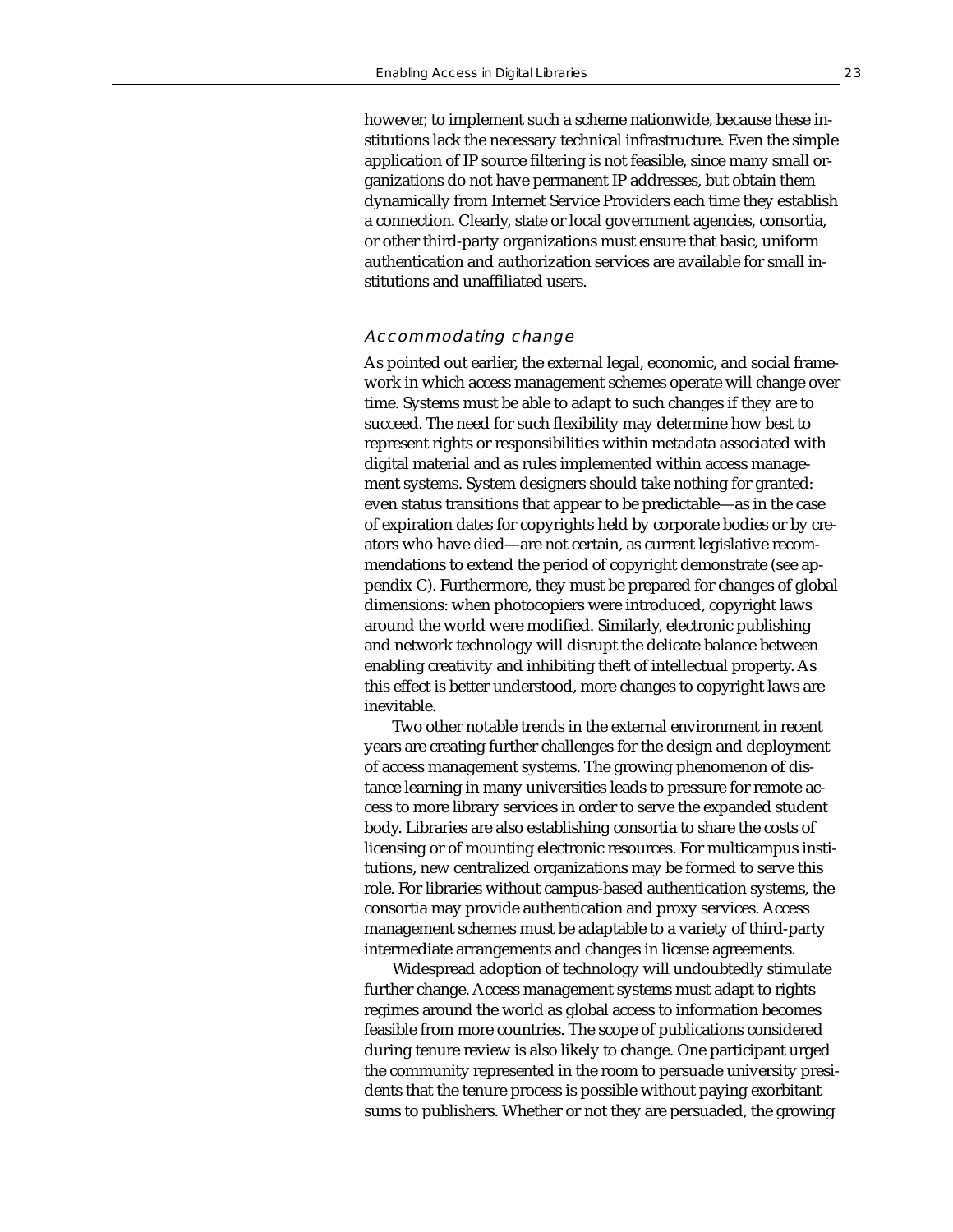importance of the "grey" literature (such as electronic preprints) in some disciplines will undoubtedly affect the perspective of both users and scholarly publishers.

## Accommodating ambiguity

The 1996 workshop on Technology of Terms and Conditions revealed the ambiguities and uncertainties inherent in copyright and related law. Systems developers were surprised to learn that laws often allow for flexible interpretations (in other words, are intentionally ambiguous), with the expectation that different interpretations will be tested in the courts and evaluated in the light of practical experience and other laws. Workshop participants devoted considerable attention to the ambiguities that might affect the design of access management systems, most of which have already been noted in this report but merit repeating.

License agreements can clarify some ambiguities, but not others. The rights pertaining to the historical materials Digital Library Federation members may propose to digitize for the Making of America project, for instance, may be impossible to ascertain. The moral rights of authors (in countries that recognize such rights) are not usually reflected in license agreements between libraries and publishers. Economic constraints may prevent publishers from establishing unambiguously the rights associated with illustrations and other subcomponents in old publications that are now being made available in electronic form. Like the participants in the Making of America project, they must find a way to assess and manage the risk. The original creators may or may not be interested in asserting any rights, depending on the age and nature of the works, the purpose of the use, and the current commercial viability of the works.

Another ambiguity relates to exceptions and limitations to intellectual property rights afforded by laws. Exceptions are usually based on the purpose of use and its effects on any market for the protected work. At the point at which access is controlled, users may not even know how they propose to use the work (beyond ascertaining whether it is of interest at all). In the view of workshop participants, it would be unreasonable and an invasion of privacy to require users to declare why they were accessing a work. A case in point might be researchers who are unwilling to explain their interest in a particular research topic when preparing a grant proposal or in existing patents in an area in which they have developed patentable technology. Users searching MEDLINE to research a serious medical condition may not wish to disclose that they or a family member have health problems. There is no way to enforce the fair use provisions of U.S. copyright law on the basis of characteristics of users. Each case is judged on its merits.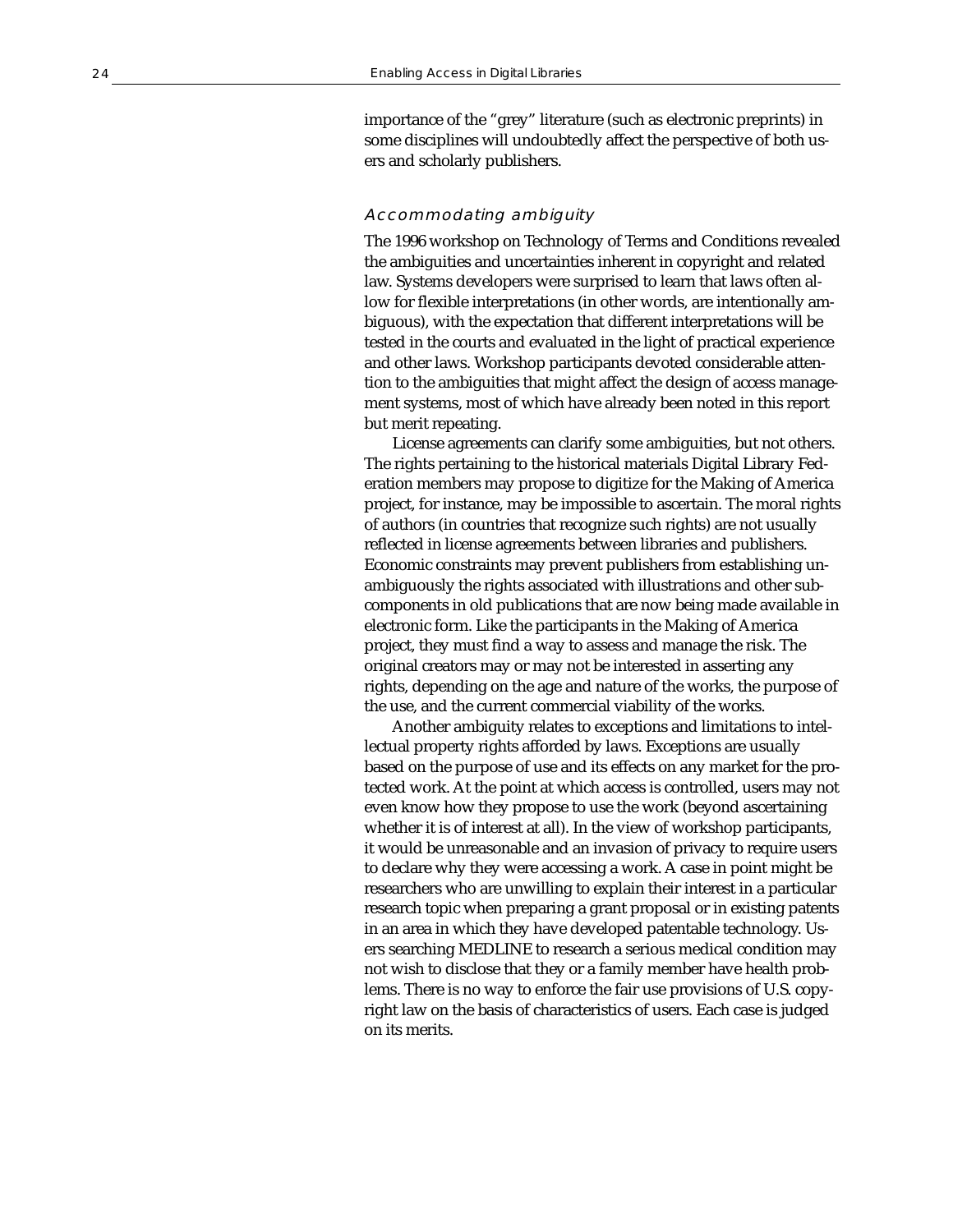# **Conclusions**

The workshop on access management held in Washington, D. C., on April 6, 1998, yielded several conclusions worth highlighting. It identified the need for research and evaluation of prototype projects in two key areas: *system usability and economic models*. The design of access management systems should be based on a better understanding of how users interact with such systems, what new information types will meet user needs, and what function these types perform in the emerging digital environment. To establish a viable economic balance for publishers, libraries and other intermediaries and users in the academic community, new standards of measure must be found to assess the usage of digital resources and thereby to develop alternative pricing schemes and payment mechanisms.

In addition, workshop participants identified five key properties for access management systems that would make them acceptable to users and libraries while respecting the rights and interests of authors and publishers. 9

- 1. *Simplicity*. The less complex a system of access management, the more readily it can be adopted technologically and organizationally, and the more acceptable it is to all involved in its implementation.
- 2. *Privacy*. Systems that manage access to the cultural record must protect the privacy of users from detailed tracking and disclosure of use. User privacy must not be compromised.
- 3. *Good faith*. Agreements on access to scholarly information rely on trust among the parties involved. Users and providers would each prefer to depend, in an access management system that implements these agreements, on reasonable barriers against abuse rather than complex restrictions that inhibit use.
- 4. *Trusted intermediaries*. Intermediaries play an essential role in providing access to the cultural record as parties trusted by both users and providers and as efficient aggregators of distribution and usage. System design must take the role of intermediaries into account.
- 5. *Reasonable terms*. Access management systems and license agreements must recognize the distinction between access and use. Overly tight control of access to a resource may impose inappropriate constraints on its use, especially in teaching and research contexts. The most useful system will not limit access to specific user groups known in advance to be interested in a resource but will be reasonably open to serving unlikely users whose curiosity and research interests may lead them in directions not predicted by those responsible for making the agreements or designing the systems.

The findings of this workshop are relevant to a wide range of interested parties:

<sup>9</sup> Gerry Bernbom provided this useful summary of design properties in correspondence with Donald Waters, July 29, 1998.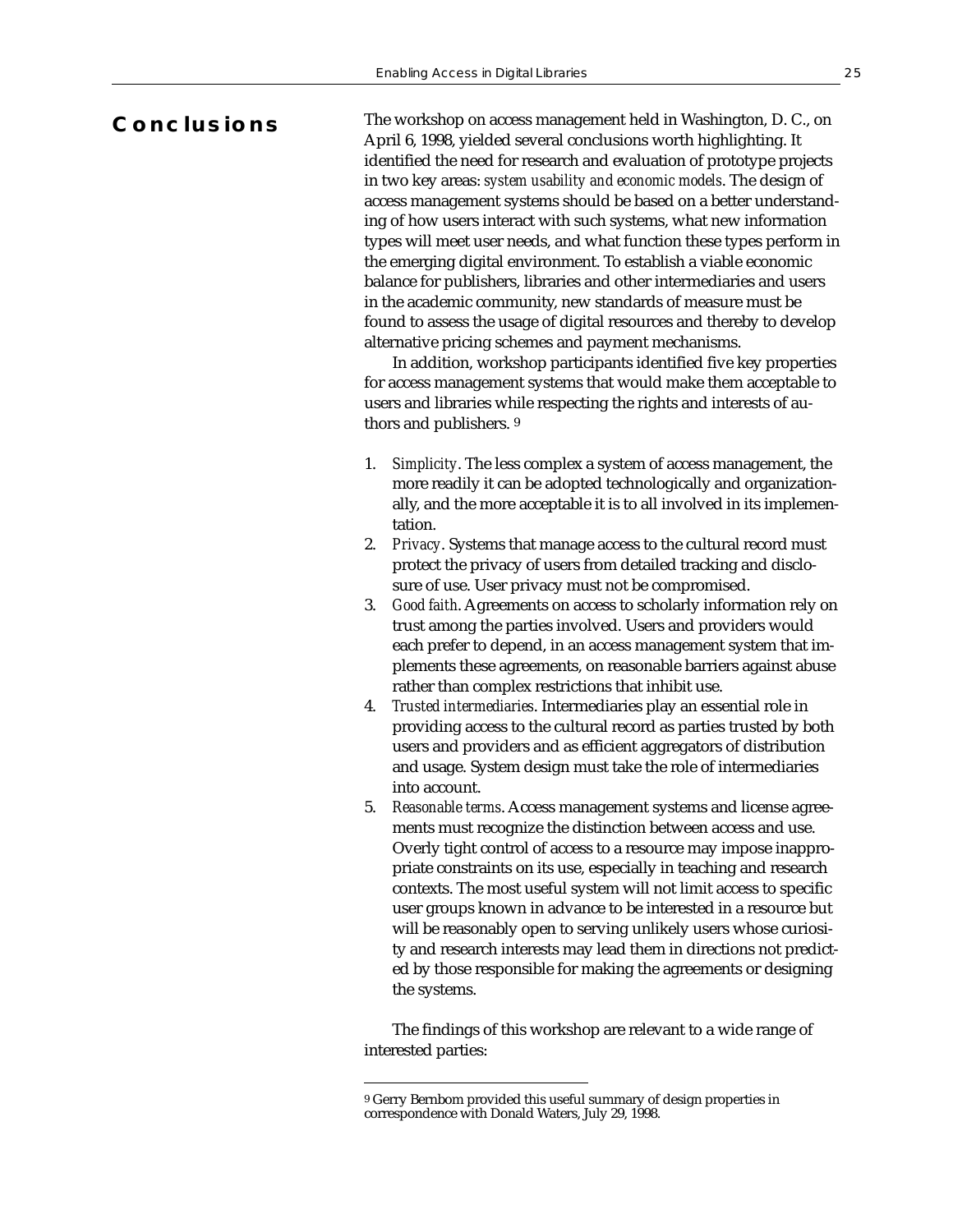- policy makers involved in making decisions on managing digital data in relation to questions of privacy;
- legal experts who draft contracts and licenses which must be implemented through technical mechanisms for authentication and authorization;
- technologists designing new software for controlling electronic use and mis-use; and
- publishers and librarians, who, as major providers of information, play a central role in striking a balance between protecting copyright and providing access to the cultural record of knowledge.

Although the workshop focused primarily on the means of managing access to published knowledge in digital form in the context of the research library, it also made clear the much larger dimensions of access management issues. With the enormous growth in digital records of every form, the issues of privacy, protection, authorization, and authentication are fast becoming a concern for all citizens.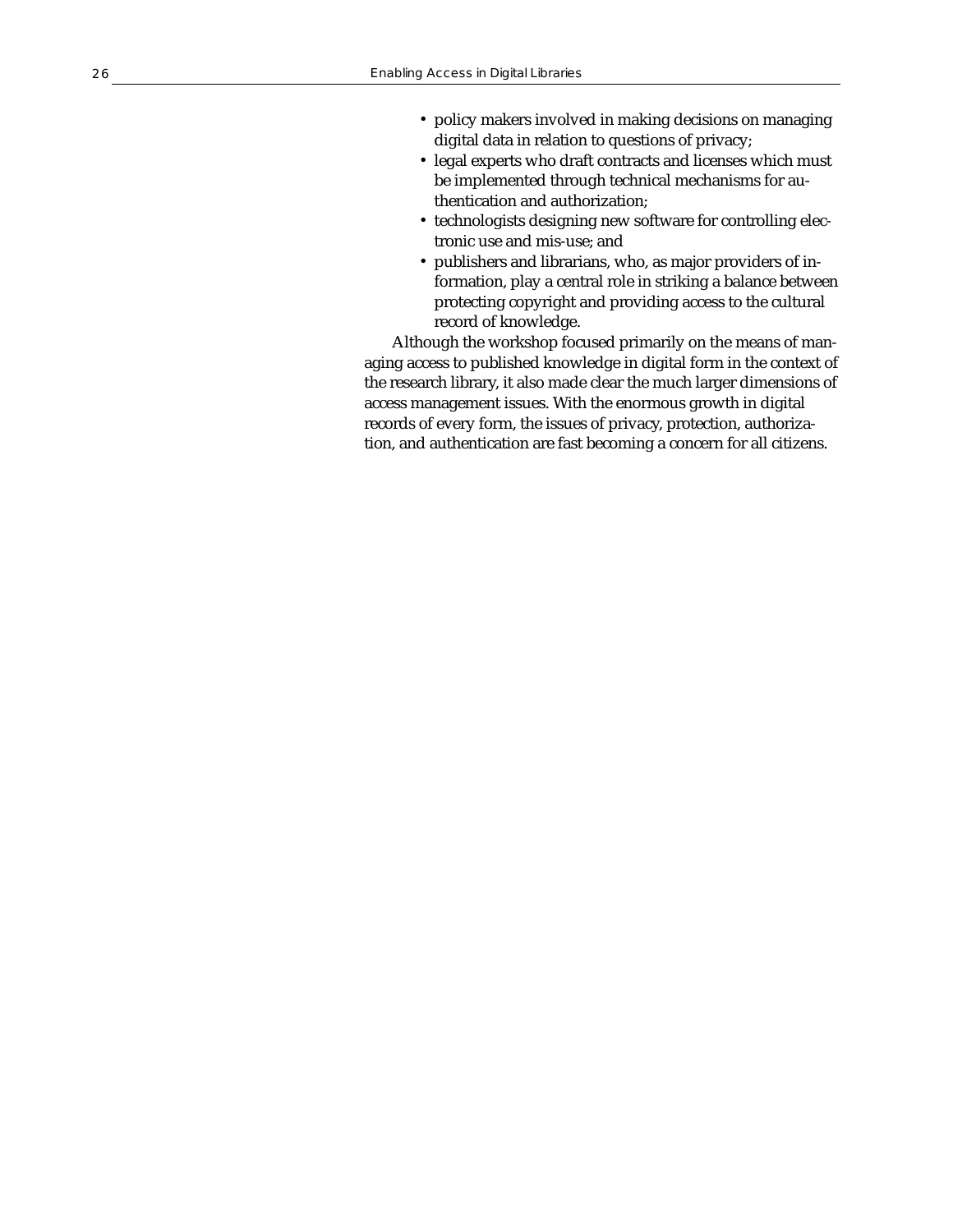# **Appendix A: Workshop Participants**

Caroline Arms NDLP Program Coordinator National Digital Library Program Library of Congress 101 Independence Avenue SE Washington, DC 20540-9300 Phone: (202) 707-0105 Fax: (202) 707-0955 E-Mail: caar@loc.gov

William Y. Arms Vice President Corporation for National Research Initiatives 1895 Preston White Drive Reston, Virginia 20191 Phone: (703) 620-8990 Fax: (703) 620-0913 E-mail: warms@cnri.reston.va.us

Ross Atkinson Deputy University Librarian Olin Library Cornell University Ithaca, NY 14853 Phone: (607) 255-3393 Fax: (607) 255-9346 E-mail: ra13@cornell.edu

Gerry Bernbom Special Assistant for Digital Libraries and Distance Education Office of the Vice President for Information Technology Indiana University 2711 East Tenth Street Bloomington, Indiana 47408 Phone: (812) 855-4624 Fax: (812) 855-3310 E-mail: bernbom@indiana.edu

Dennis Cromwell Chief Scientist, Advanced Technology Lab University Information Technology Systems Indiana University 2711 East Tenth Street Bloomington, Indiana 47408 Phone: (812) 855-7326 Fax: (812) 855-7868 E-mail: dcromwel@indiana.edu URL: http://ezinfo.ucs.indiana.edu/~dcromwel/ home.html

John Erickson, Ph.D. VP-Rights Technologies Yankee Rights Management 999 Maple Street Contoocook, NH 03229 Phone: (802) 649-1847 Fax: (802) 649-2193 Email: jerickson@ybp.com URL: http://www.ybp.com/yrm

Eric G. Ferrin Director of Library Computer Services 8E Pattee Library University Park, PA 16802 Phone: (814) 865-1818 Fax: (814) 863-3560 E-mail: egf@psu.edu

Les Gasser Director, Computation & Social Systems Division of Information and Intelligent Systems National Science Foundation 4201 Wilson Boulevard, Room 1115 Arlington, VA 22230 Phone: (703) 306-1927 E-mail: lgasser@nsf.gov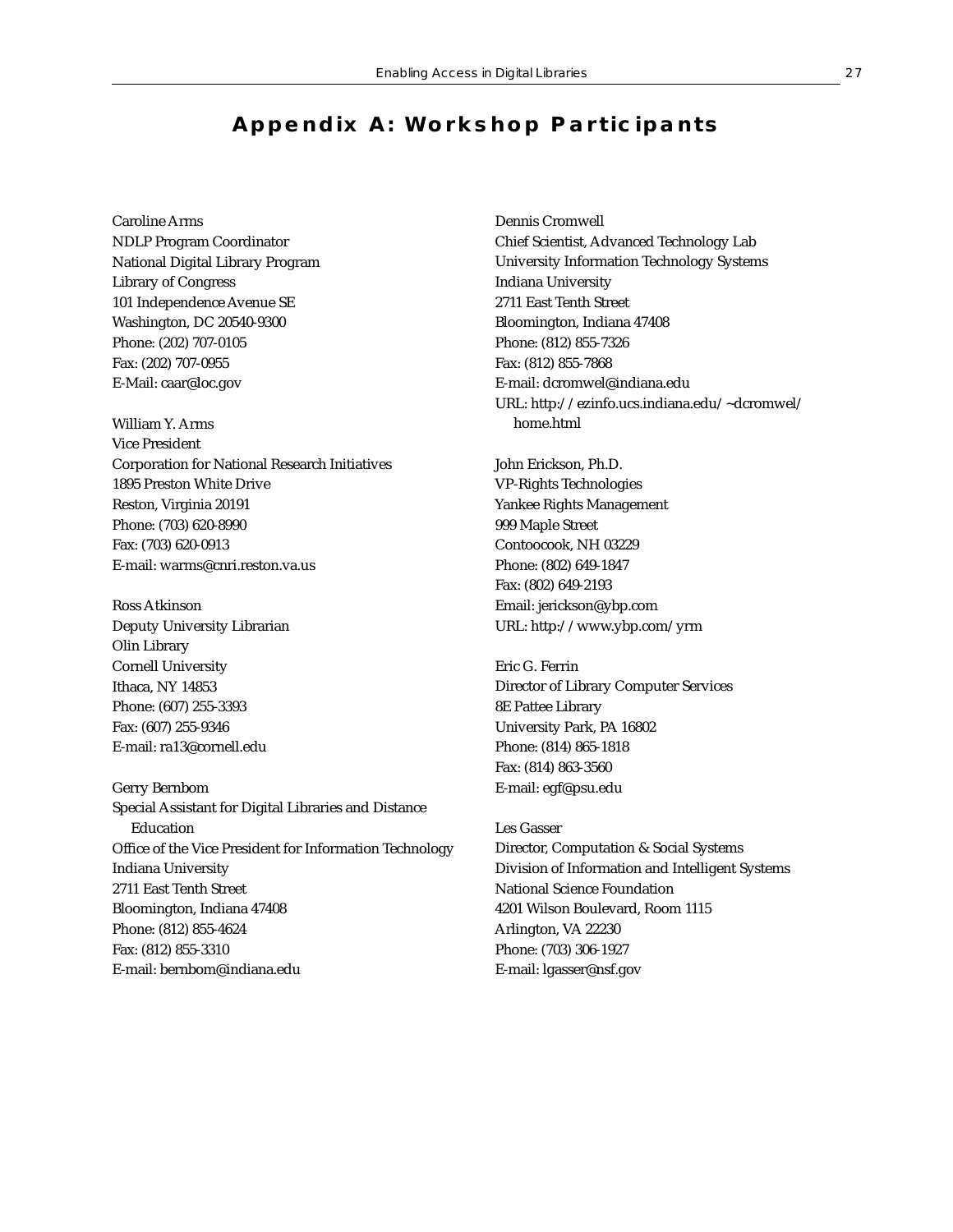Bernie Hurley Chief Scientist The UC Berkeley Library Rm. 245, Doe Library Berkeley, CA 94720-6000 Phone: (510) 642-3773 Fax: (510) 643-8179 E-mail: bernie@library.berkeley.edu

Peter Jaszi Washington College of Law American University 4801 Mass Avenue Washington D.C. Phone: (202) 274-4216 E-mail: pjaszi@american.edu

Andrea Keyhani Manager, Publisher Relations OCLC Online Computer Library Center 6565 Frantz Rd.Dublin, OH 43017 Phone: (614) 764-6474 Fax: (614) 764-1640 Email: keyhani@oclc.org

Dr. Judith L. Klavans Director, Center for Research on Information Access Research Scientist, Department of Computer Science Columbia University 535 West 114th Street, MC 1103 New York, NY 10027 Phone: (212) 854-7443 Fax: (212) 854-9099 E-mail: klavans@cs.columbia.edu URL: http://www.cs.columbia.edu/~klavans/ home.html

Michael Lesk Division Director Division of Information and Intelligent Systems National Science Foundation 4201 Wilson Boulevard, Room 1115 Arlington, VA 22230 Phone: (703) 306-1930 E-mail: mlesk@nsf.gov

Mary Berghaus Levering Associate Register for National Copyright Programs U.S. Copyright Office Library of Congress Washington, DC 20540-6007 Phone: (202) 707-8350 Fax: (202) 707-8366 E-mail: mlev@loc.gov

Melissa Smith Levine Legal Advisor, National Digital Library Program Library of Congress Washington, D.C. 20540-1300 Phone: (202) 707-1783 Fax: (202) 707-0815 Email: mele@loc.gov

Wendy P. Lougee Asst. Director, Digital Library Initiatives University of Michigan Library 818 Hatcher South Ann Arbor, MI 48109-1205 Phone: (313) 764-8016 Fax: (313) 763-5080 E-mail: wlougee@umich.edu URL: http://www-personal.umich.edu/~wlougee/

Clifford Lynch Executive Director Coalition for Networked Information 21 Dupont Circle, Suite #800 Washington, DC 20036-1109 Phone: (202) 296-5098 E-mail: cliff@cni.org

Carol Mandel Deputy University Librarian 510 Butler Library Columbia University 535 West 114th Street New York, NY 10027-7029 Phone: (212) 854-2226 Fax: (212) 854-9099 E-mail: mandel@columbia.edu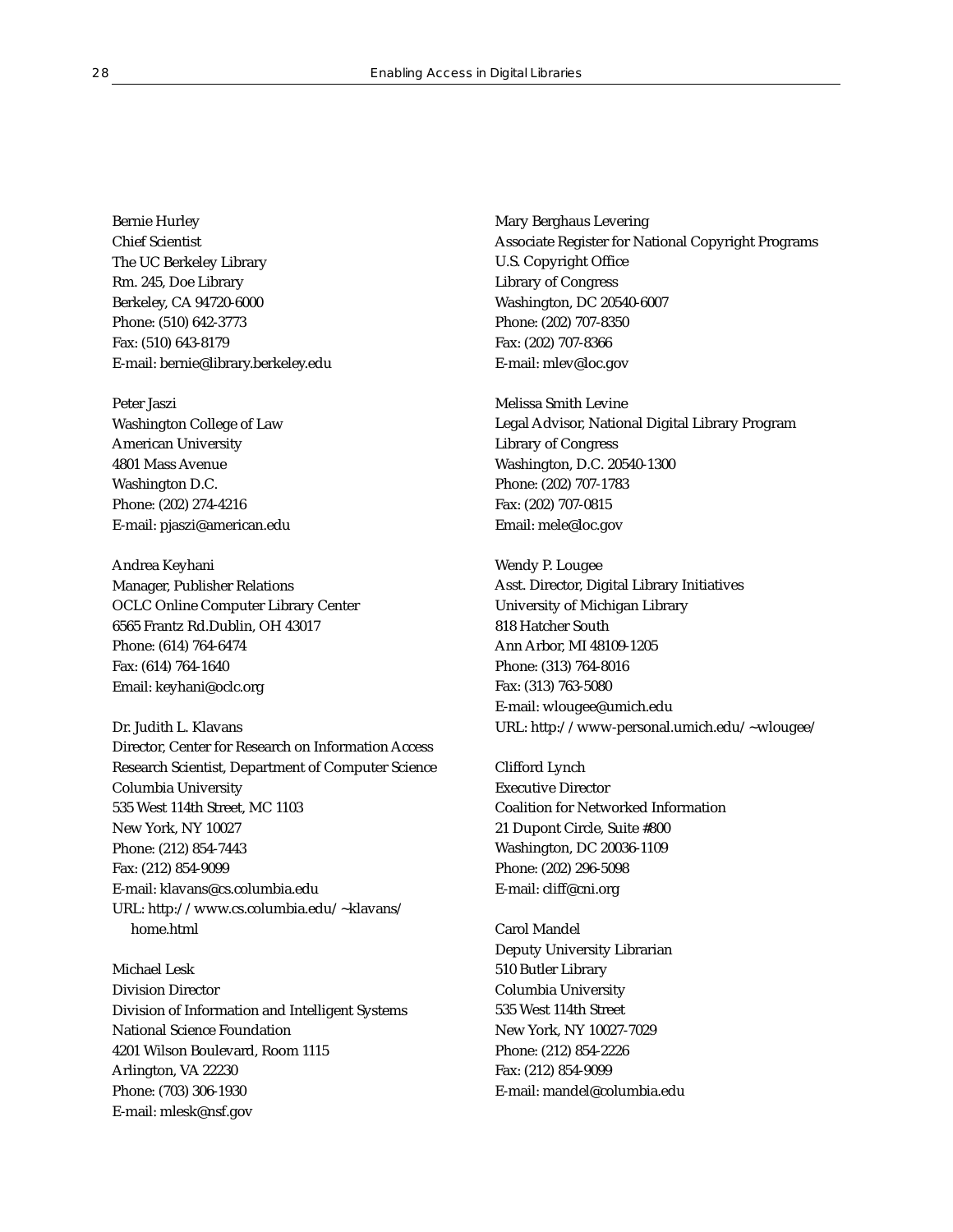Charlene Mason Associate University Librarian 499 Wilson Library 309 19th Avenue South University of Minnesota Libraries Minneapolis MN 55455 Phone: (612) 624-4520 Fax: (612) 626-9353 E-mail: c-maso@tc.umn.edu

David Millman Manager, Research & Development Academic Information Systems Columbia University 612 West 115 St New York, NY 10025 Phone: (212) 854-4284 Fax: (212) 662-6442 E-mail: dsm@columbia.edu

Ann Okerson Associate University Librarian for Collections Development and Management Yale University Library New Haven, CT 06520-8240 Phone: (203) 432-1763 Fax: (203) 432-8527 Email: ann.okerson@yale.edu

Vicky Reich Senior Librarian Green Library University Libraries and Information Resources Stanford, CA 94305 Phone: (650) 725-1134 Fax: (650) 725-4902 E-mail: vreich@Sulmail.stanford.edu

Terry Ryan Associate University Librarian for Systems 11334 University Research Library University of California at Los Angeles Box 951575 Los Angeles CA 90095-1575 Phone: (310) 825-1201 Email: tryan@library.ucla.edu

Sarah E. Sully General Counsel, Director of Publisher Relations **JSTOR** 188 Madison Avenue New York, NY 10016 Phone: (212) 592-7345 Fax: (212) 592-7355 E-mail: ss@jstor.org URL: http://www.jstor.org

Russell S. Vaught Director, Center for Academic Computing 229 Computer Building Pennsylvania State University University Park, PA 16802 Phone: (814) 863-0421 Fax: (814) 863-7049 Email: rsv@psu.edu URL: http://www.personal.psu.edu/rsv

Donald Waters Director, Digital Library Federation Council on Library and Information Resources 205 Church Street, Third Floor New Haven, CT 06510-1805 Phone: (203) 498-6076 Fax: (203) 498-6078 Email: dwaters@clir.org URL: http://www.clir.org/diglib/dlfhomepage.htm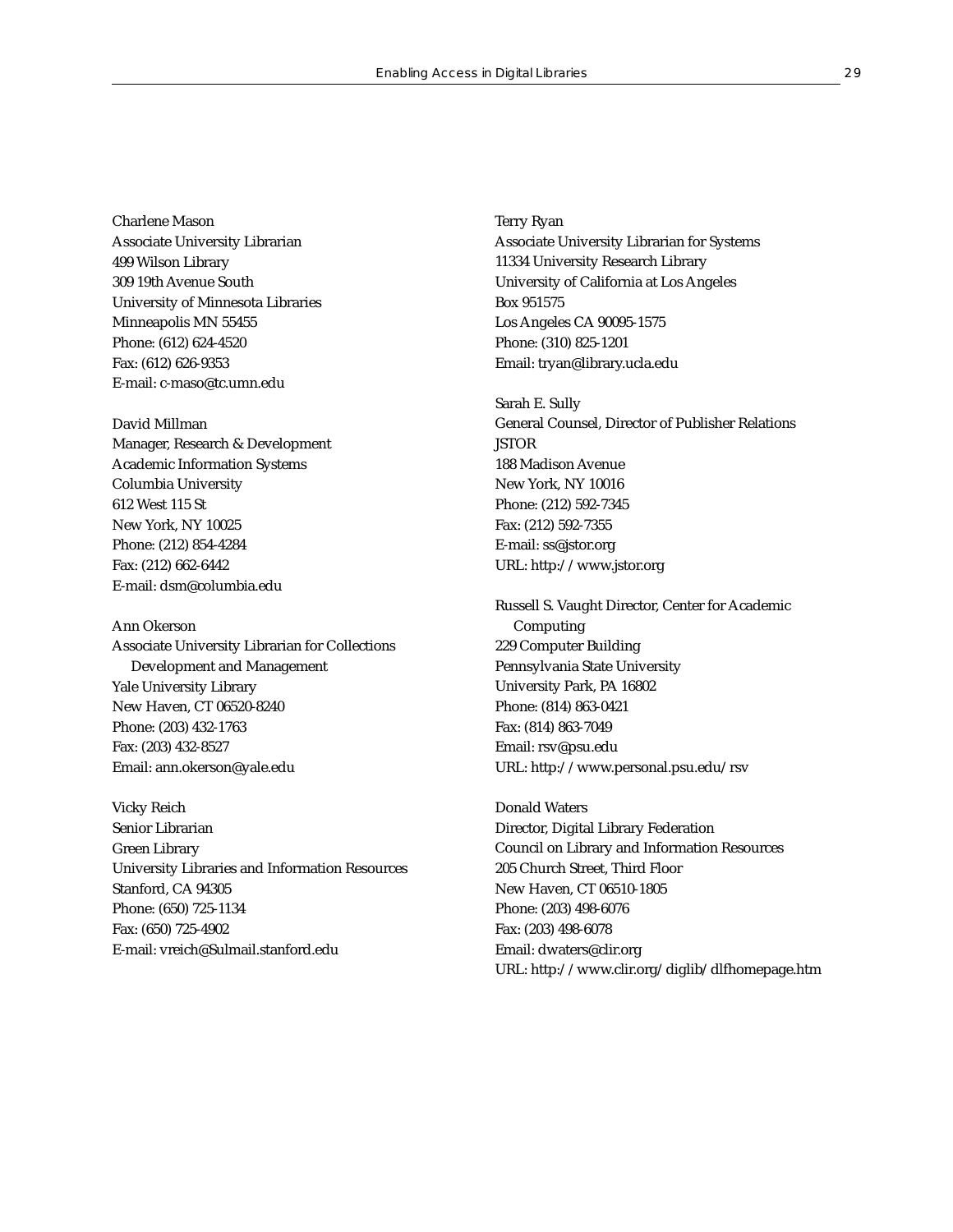| <b>Appendix B:</b>                  | A report from a previous, related workshop                                                                                                                                                                                                          |
|-------------------------------------|-----------------------------------------------------------------------------------------------------------------------------------------------------------------------------------------------------------------------------------------------------|
| <b>Suggested</b><br><b>Readings</b> | Davis, James R., and Judith L. Klavans. "Workshop Report: The Tech-<br>nology of Terms and Conditions." D-Lib Magazine, June 1997.<br>Available from http://www.dlib.org/dlib/june97/06davis.html.                                                  |
|                                     | Core background materials for workshop on April 6                                                                                                                                                                                                   |
|                                     | Arms, William Y. "Implementing Policies for Access Management."<br>D-Lib Magazine, February 1998. Available from http://<br>www.dlib.org/dlib/february98/arms/02arms.html.                                                                          |
|                                     | Gladney, H. M., and J. B. Lotspiech. "Safeguarding Digital Library<br>Contents and Users." D-Lib Magazine, May 1997. Available from<br>http://www.dlib.org/dlib/may97/ibm/05gladney.html.                                                           |
|                                     | Stefik, Mark. "Trusted Systems." Scientific American, March 1997.<br>Available from http://www.sciam.com/0397issue/0397stefik.html.                                                                                                                 |
|                                     | Wiseman, Norman. "Implementing a National Access Management<br>System for Electronic Services: Technology Alone Is Not Enough." D-<br>Lib Magazine, March 1998. Available from http://www.dlib.org/<br>dlib/march98/wiseman/03wiseman.html.         |
|                                     |                                                                                                                                                                                                                                                     |
|                                     | <b>Related background readings</b>                                                                                                                                                                                                                  |
|                                     | Arms, William Y., Christophe Blanchi, and Edward A. Overly. "An<br>Architecture for Information in Digital Libraries." D-Lib Magazine,<br>February 1997. Available from http://www.dlib.org/dlib/febru-<br>ary97/cnri/02arms1.html.                 |
|                                     | Bide, Mark. "In Search of the Unicorn: The Digital Object Identifier<br>from a User Perspective." A report for the British National Bibliogra-<br>phy Research Fund, November 1997. Available from http://<br>www.britain.eu.net/~bic/bicinfo.html. |
|                                     | Cross-Industry Working Team. "Managing Access to Digital Infor-<br>mation: An Approach Based on Digital Objects and Stated Opera-<br>tions." May 1997. Available from http://www.xiwt.org/documents/<br>ManagAccess/ManagAccessTOC.html             |
|                                     | Garrison, William V., and Gregory A. McClellan. "Authentication<br>and Authorization, Part 2. Tao of Gateway: Providing Internet Access<br>to Licensed Databases." Library Hi Tech vol. 15, no. 57-58 (1997): 39-<br>54.                            |

Digital Object Services." May 1995. Available from http:// www.cnri.reston.va.us/home/cstr/arch/k-w.html.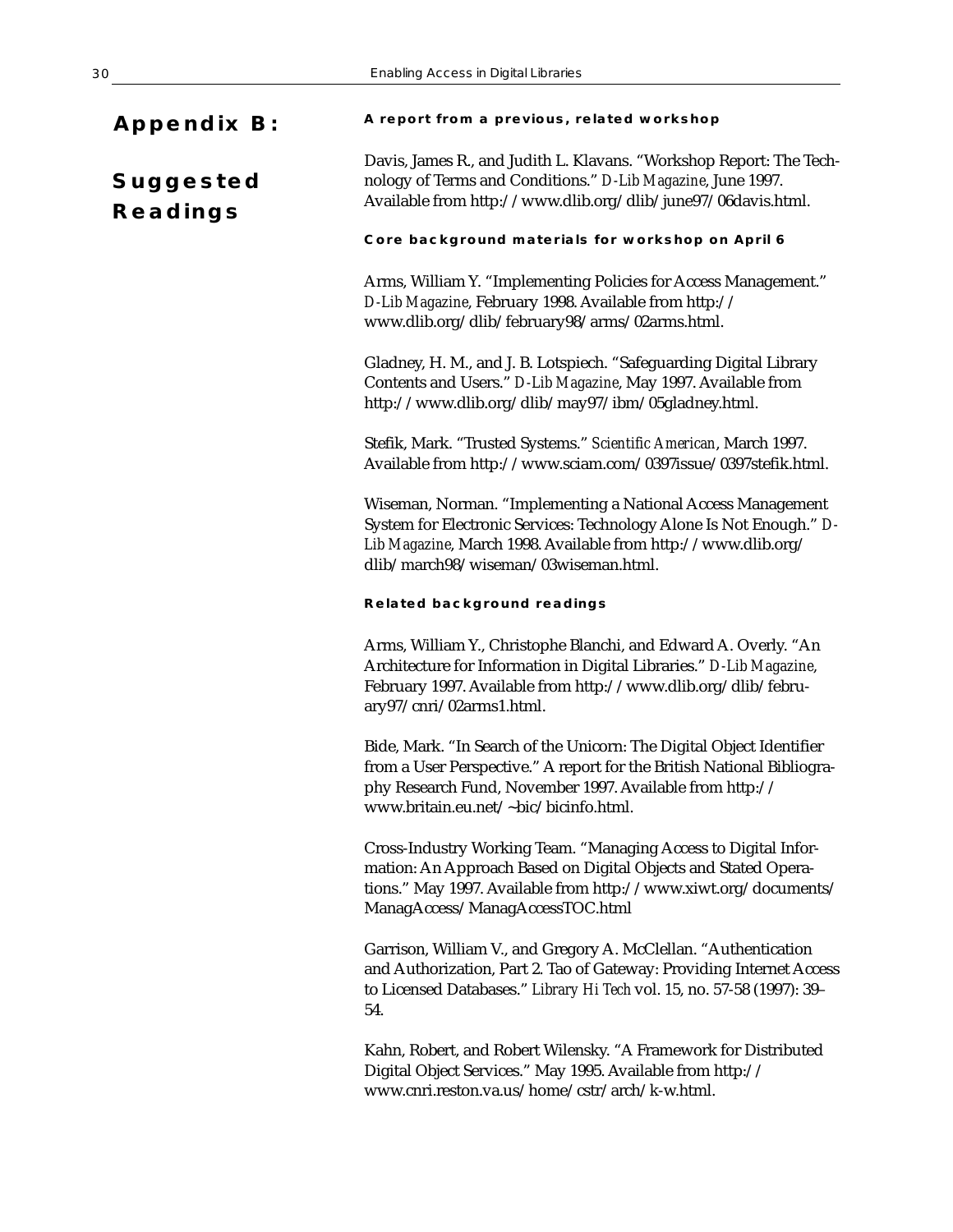Lynch, Clifford A. "Authentication and Authorization, Part I. The Changing Role in a Networked Information Environment." *Library Hi Tech*, vol. 15, no. 57-58, (1997): 30–38.

Machovec, George. "User Authentication and Authorization in a Networked Library Environment: Alliance Issues." November 1997. Available from http://www.coalliance.org/reports/security.html.

Paskin, Norman. "Information Identifiers." *Learned Publishing*, vol. 10, no. 2 (April 1997): 135–56. Available from http:// www.elsevier.co.jp/inca/homepage/about/infoident/.

Riddle, Bob. "The ICAAP Project, Part Two: The Web Architecture." *Library Hi Tech*, vol. 15, no. 57-58 (1997): 71–78.

Roscheisen, Martin, and Terry Winograd. "The Stanford FIRM Framework for Interoperable Rights Management." Forum on Technology-Based Intellectual Property Management. Interactive Media Association, White House Economic Council and White House Office of Science and Technology. Washington D.C., 1997. Available from http://mjosa.stanford.edu/~roscheis/IMA/index.html.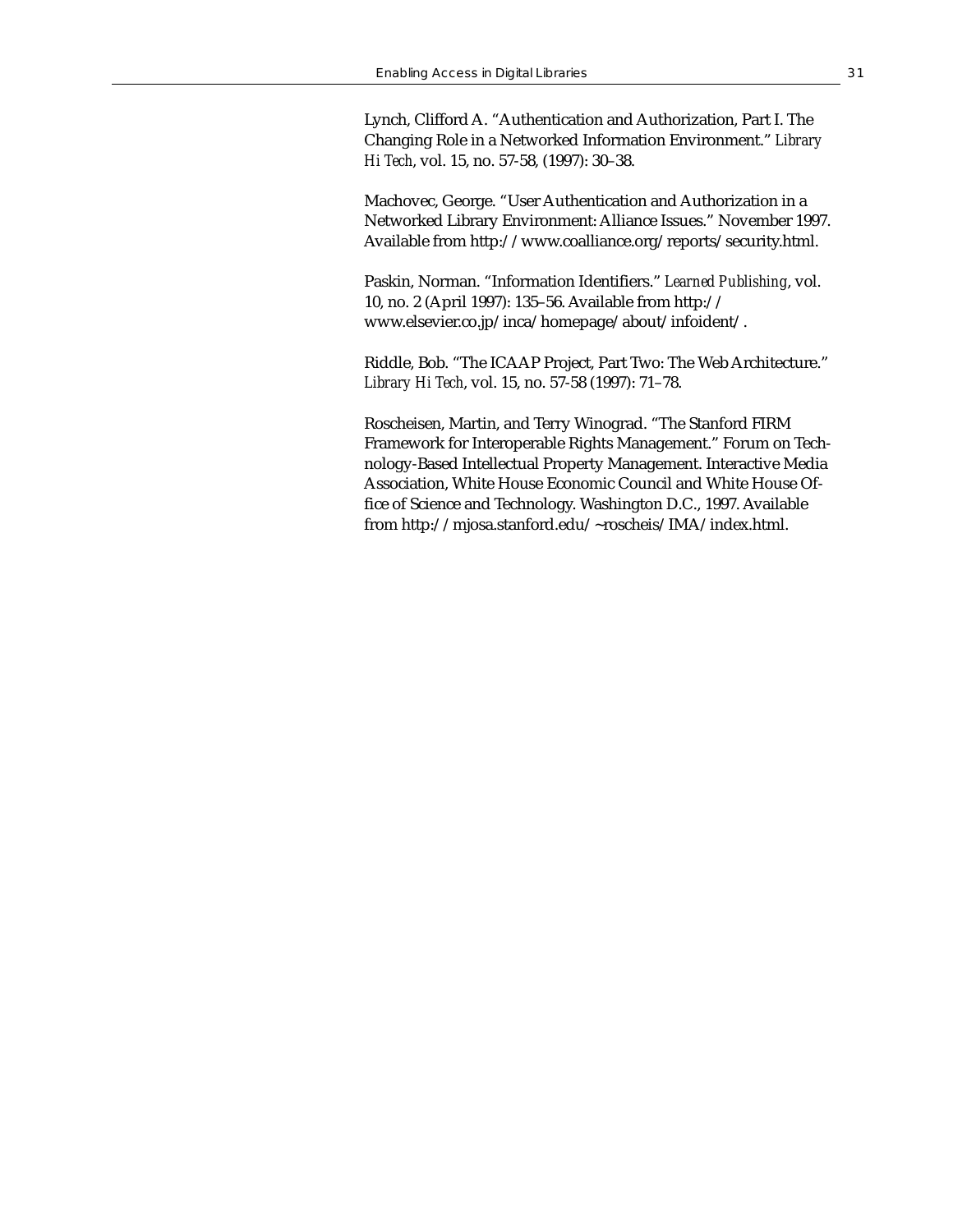# **Appendix C:**

**Update on Related Legislative Activity**

At the April 1996 workshop on access management, Peter Jaszi (Washington College of Law, American University) gave a summary of current legislative activity relating to intellectual property rights, drawing attention to some potential problems for libraries. March 1998 had seen considerable activity in Congress, under pressure from the commercial sector, particularly from the motion picture and sound industries. According to Jaszi, the leading legislative proposals made no significant distinctions for scholarly communication or academic use. His impression was that there was an inclination to pass bills within the forty legislative days then left in the current session of Congress.

The proposals dealt with three issues, all of which had been under legislative consideration for more than two years: copyright term extension [HR 2589], database protection [HR2652], andWIPO implementation [HR 2281, Coble]. All three proposals had been reported out of the House Subcommittee on Courts and Intellectual Property and the House Judiciary Committee for floor action. HR 2589 had been referred to the Senate Judiciary Committee. Jaszi indicated that the Senate Judiciary Committee was considering passing the bills on for floor action without full consideration within the committee.

### Term extension

HR 2589 would add 20 years of copyright protection for works currently under copyright protection. The extension would not apply to works for which copyright has already expired. The new copyright term would be the life of the author plus 70 years. The proposal included no concessions for academic use. According to Jaszi, the exemption for libraries and archives in relation to making copies of out-of-print works, for purposes of preservation, scholarship, or research, during the last 20 years of protection was weak.

#### Database protection

HR 2652 (the Collections of Information Antipiracy Act) proposed a new right for databases that are simply compilations but require significant investment. Based on principles of unfair competition rather than copyright, this bill was partly in response to the decision in Feist Publications v. Rural Telephone Service Co. Inc, [499 U.S. 340, 18 USPQ2d 1275(1991), 41 PTJC 443, 453]. Feist denied copyright protection to compilations, unless there is value added through selection, coordination, or arrangement. As written, this new protection for databases would apply to any information that can be organized systematically, including facts, numerical data, and works of authorship. Penalties would apply to those who damaged the actual or potential market for a protected database by extracting data. These penalties would apply to end users as well as to commercial re-users, although an amendment provides partial protection for nonprofit organizations. The period of protection is 15 years.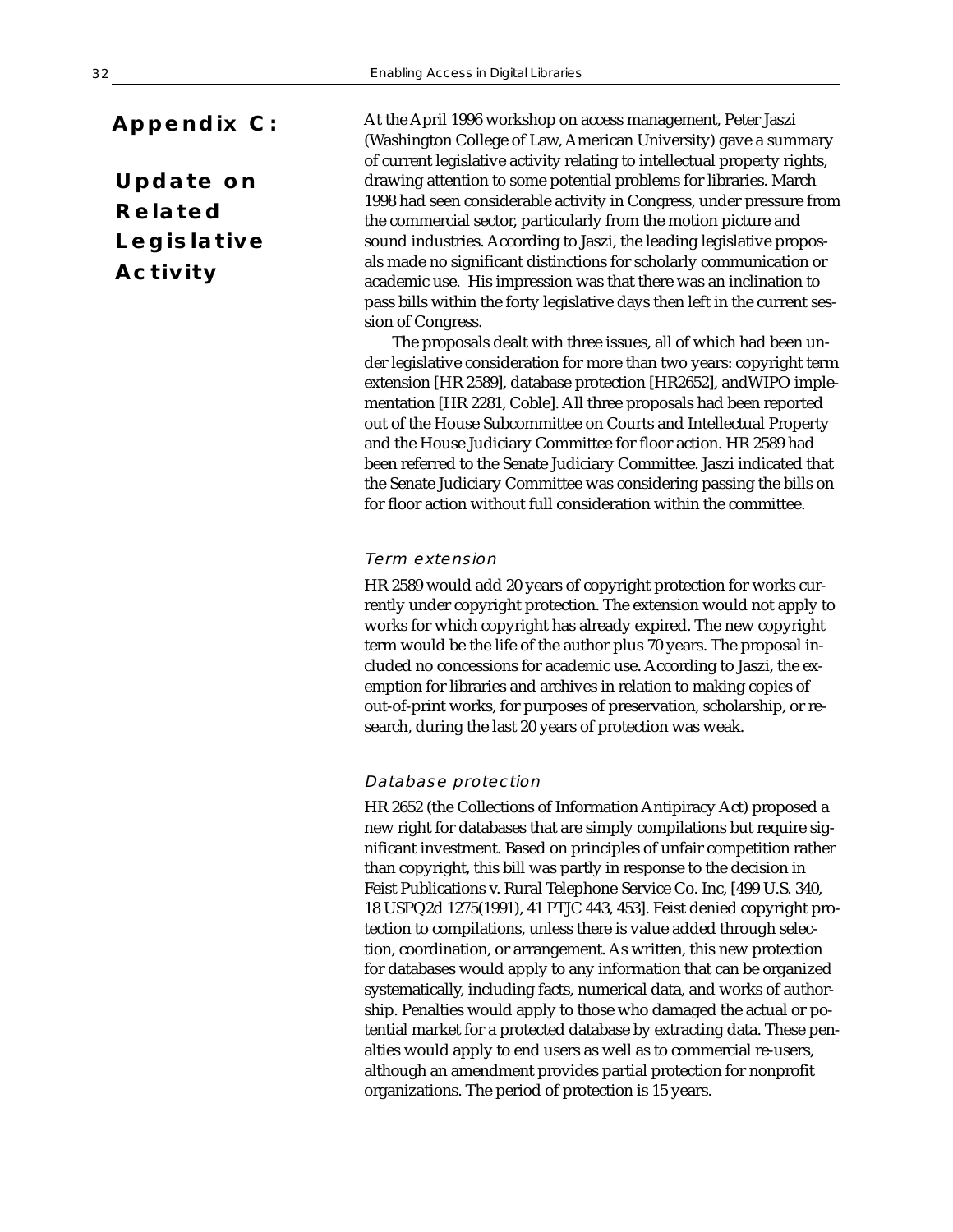In response to a question, Jaszi confirmed that there is no associated requirement for deposit (as there is, under mandatory deposit regulations, for most published works protected by copyright). Jaszi reported that the exemptions for scientific and academic use have been described as ineffective.

## WIPO implementation

HR 2281 would provide reasonable prohibitions and penalties relating to tampering with copyright management information. In addition, it included prohibitions against circumvention of copyright protection schemes, whatever the motivation. Jaszi regarded it as significant that the bill did not reaffirm the principle of fair use, offered no exemptions for digital preservation by libraries or distance education, and provided no preemption of contract terms by constitutional privileges or federal law. Jaszi noted that a pair of companion bills suggested an alternative approach to conformance with the World Intellectual Property Organization treaty that addressed many of these concerns. These are Senator John Aschroft's (R-MO) Digital Copyright Clarification and Technology Act (S 1146) in the Senate and the Digital Era Copyright Enhancement Act (HR 3048), introduced by Reps. Rick Boucher (D-VA) and Tom Campbell (R-CA) in the House.

Jaszi noted that the committee actions on HR 2652 and HR 2281 were very recent. For updates, he recommended consulting the Web site of the Digital Future Coalition, which represents many library organizations, at http://www.dfc.org/.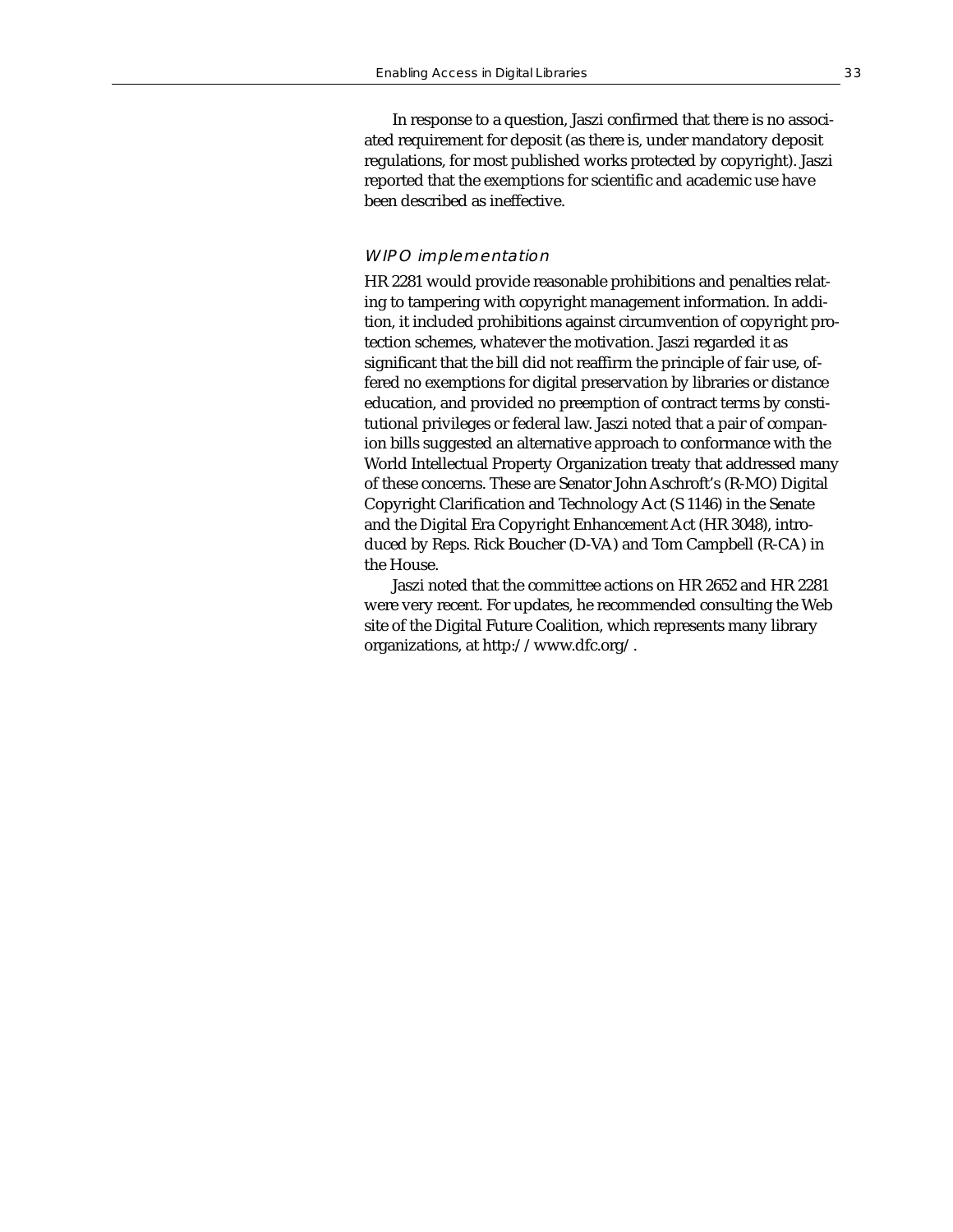# **Appendix D:**

# **Definitions**

The following definitions have been compiled from those used by Waters and the other presenters at this workshop, by the DOI Rights Metadata Working Group, and by Clifford Lynch in the draft CNI White Paper.

Terms with an asterisk are used in figure 4, which was drawn up following the workshop as a result of discussions among Donald Waters, John Erickson, William Arms, and Caroline Arms. Figure 4 combines elements of diagrams presented by Waters and Erickson at this workshop (figures 2 and 3) and in William Arms's February 1998 article in *D-Lib Magazine*, "Implementing Policies for Access Management." The grey boxes represent components of an automated authorization system, whereas the white boxes represent the interactions between users and providers in the external environment or between either party and the access management system.

### Access Management

Access management is a process mediated by information managers by which users gain authorized access to the intellectual property of creators/owners/providers. Access management systems make use of authentication and authorization services to enable or control access to and use of a networked resource.

# \*Agreements

In figure 4, the term *agreements* refers to licenses and other legal agreements, entered into by or on behalf of users with information providers. Agreements may be made in different ways, for example, through formal contract or acceptance of terms at time of access.



Figure 4. Authorization in an Access Management System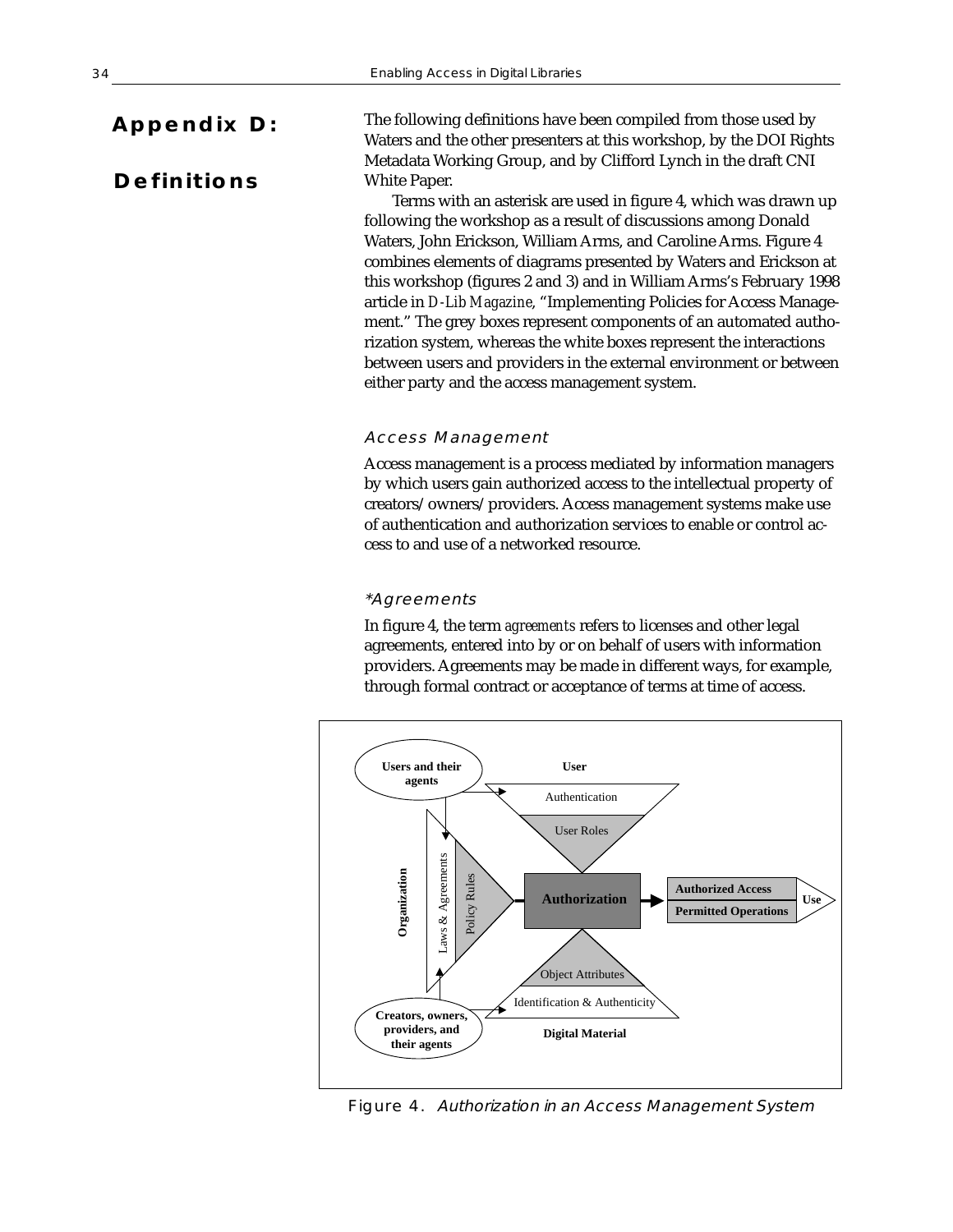Within an automated access management system, the agreement and applicable laws will be implemented through a set of policy rules.

The DOI Rights Metadata Working Group uses the term both for a legal agreement between the parties and the corresponding representation of rules that control access within a system. For that group, "an Agreement is a statement of permitted operations, and applicable terms, for a given object or set of objects, and a given user or set of users. The default Agreement is that for 'all users', probably permitting a limited set of operations at standard fees. A site license that is already in place would be a specific Agreement."

### \*Authentication of users

Authentication is the process whereby a network user establishes a right to an identity or name (such as a user ID, or credit card number). A user can establish this right through

something he or she knows (user ID and password), something he or she has (ID card), or something he or she is (handprint or retina scan).

#### \*Authenticity of content

The authenticity of digital content requires mechanisms to assure users that content has not been corrupted. Since digital content is easily manipulated in ways that cannot be easily detected, users will expect publishers and third party custodians of information to provide assurances of authenticity.

# \*Authorization

Authorization is the process of determining whether an identity (given a set of role attributes associated with that identity) is permitted to perform some action, such as accessing a resource. The identity may represent a particular individual or be anonymous or pseudonymous. In the context of access management, authorization will rely on access policy rules, role attributes of the user, and terms and conditions attributes of a digital object to determine whether the desired action is permitted and how to disseminate the material.

#### **Credential**

In the context of access management, a credential is something that a user can present to an authorization system operated by an information provider as evidence of legitimacy. One form of credential is a user ID together with password. Another is a digital certificate following the X.509 standard. Support for transmitting such certificates and using them to control access is being incorporated into the latest versions of Web browsers and Web servers. See the CNI White Paper for more discussion.